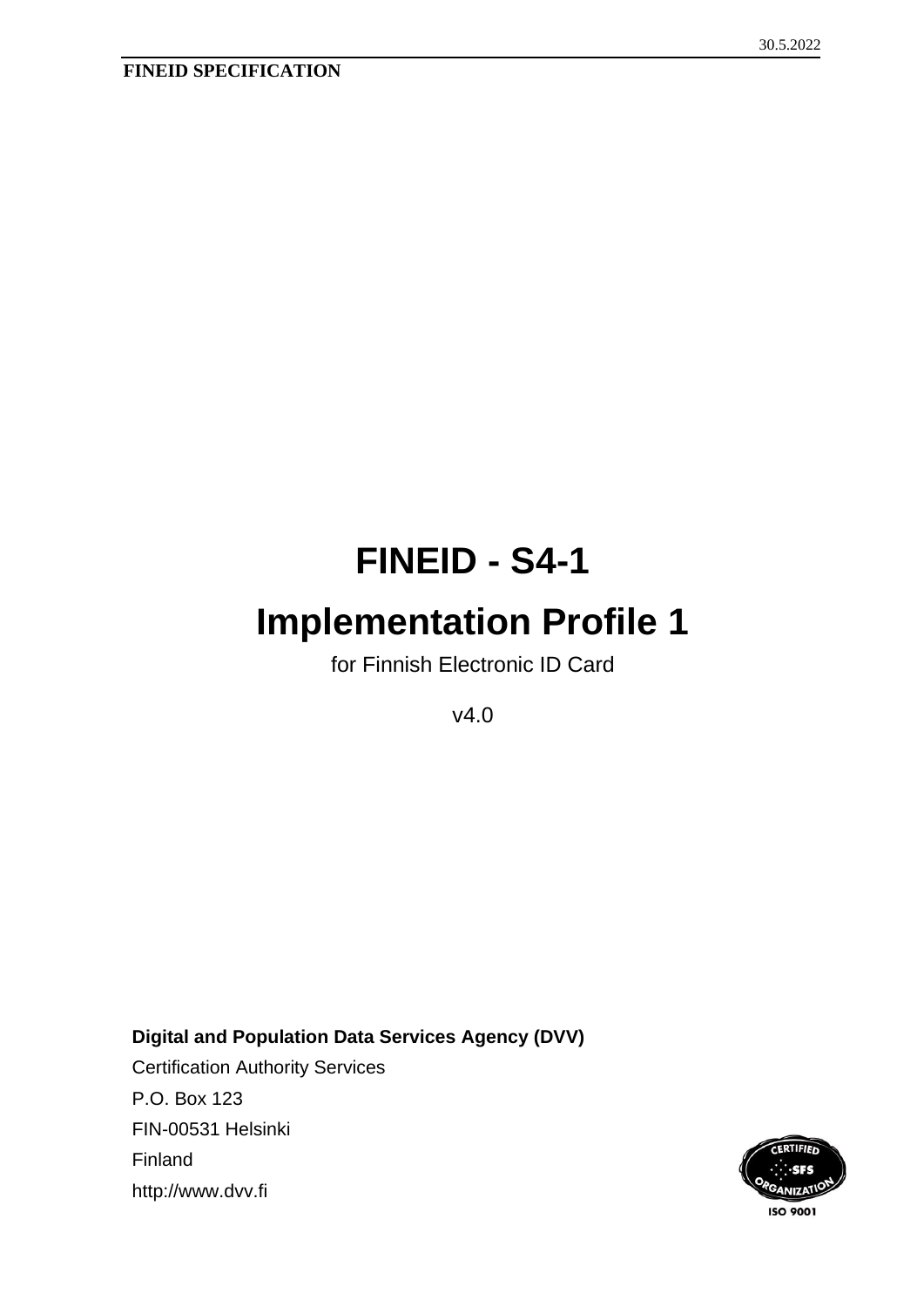# **Authors**

| Name            | Initials | Organization              | E-mail                          |
|-----------------|----------|---------------------------|---------------------------------|
| Markku Sievänen | MaSi     | Thales DIS Finland<br>7V) | markku.sievanen@thalesgroup.com |
| Jari Pirinen    | JP       | DVV                       | iari.pirinen@dvv.fi             |

# **Document history**

| Version | Date       | Editor | Changes                                                                                                                                                 | <b>Status</b>                    |
|---------|------------|--------|---------------------------------------------------------------------------------------------------------------------------------------------------------|----------------------------------|
| 0.9     | 12.04.2022 | MaSi   |                                                                                                                                                         | Initial version.                 |
| 1.00    | 10.05.2022 | MaSi   | Corrected ASN.1 example<br>٠<br>of EF.PrKD content.<br>Reviewed and accepted by<br>$\bullet$<br>DVV. Document version<br>changed from $0.9$ to $1.00$ . | Reviewed and<br>accepted by DVV. |
|         |            |        |                                                                                                                                                         |                                  |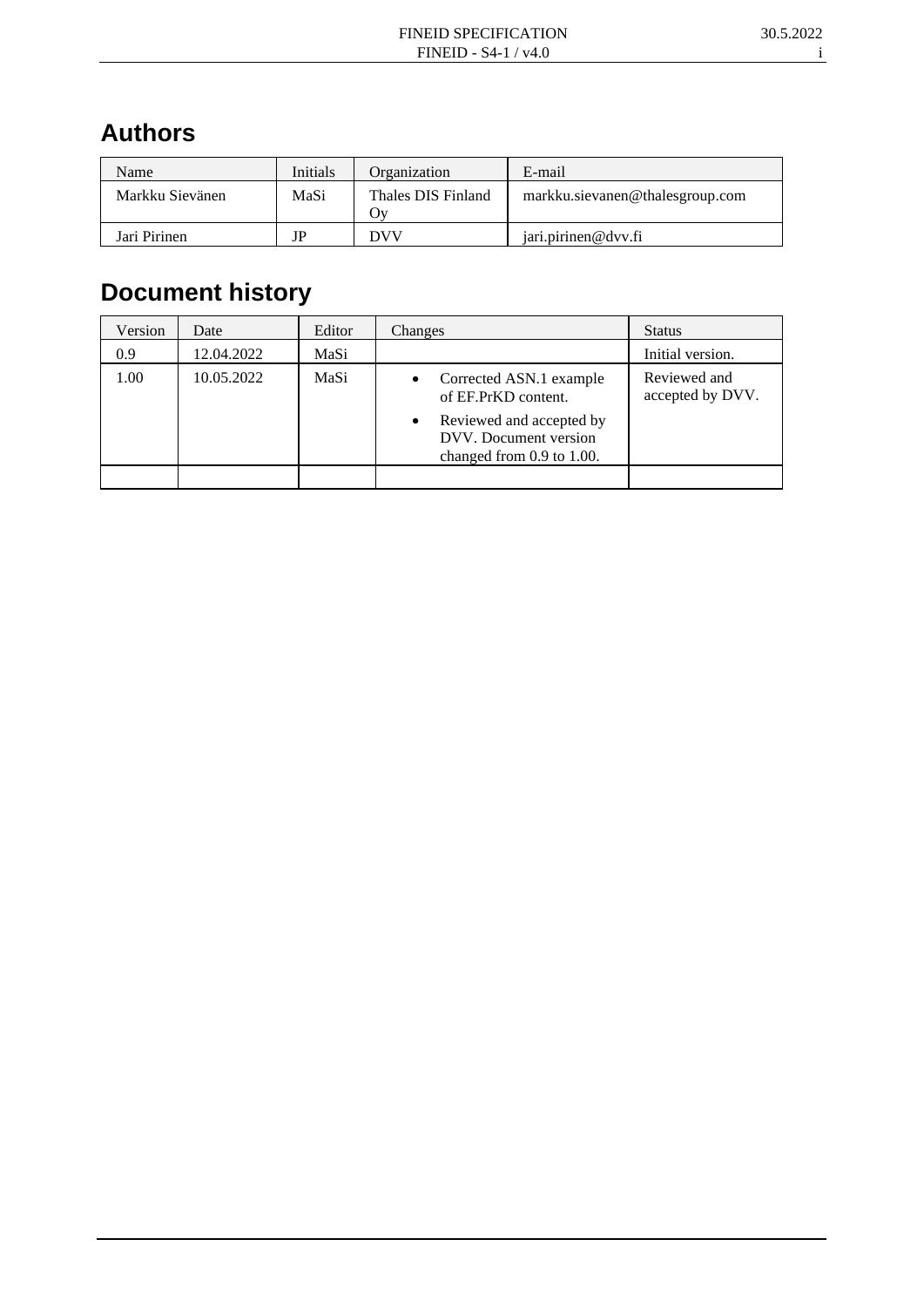# **Table of contents**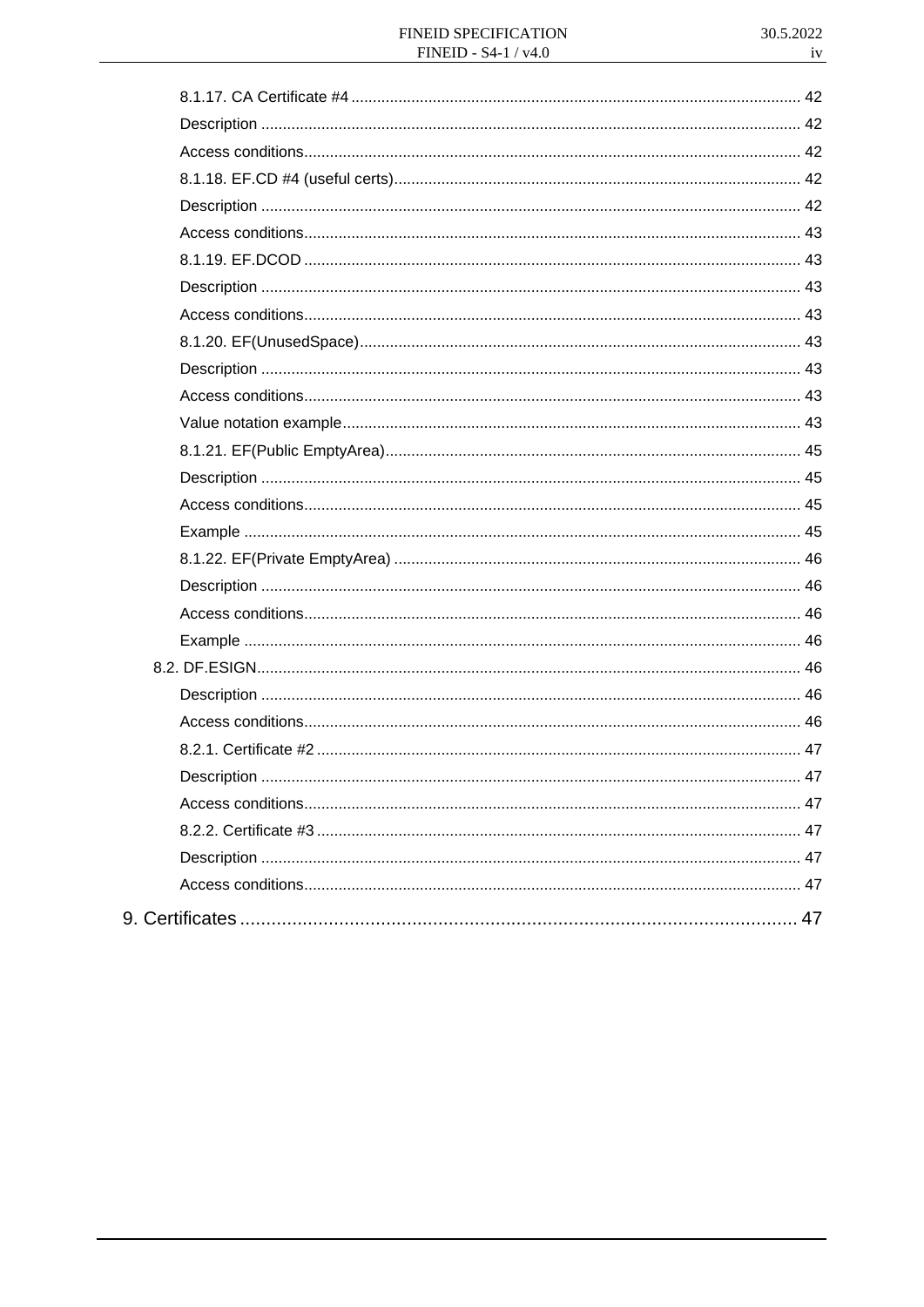# **1. Introduction**

This document describes an implementation profile of the FINEID S1 specification version 4.0. This implementation profile is for Finnish Electronic ID Cards and for other smart cards containing Citizen Certificates issued by Digital and Population Data Services Agency (DVV).

## **1.1. About FINEID specifications in general**

The FINEID specifications are publicly available documents describing how to implement a public key infrastructure (PKI) using smart cards.

There is a straight correlation between the FINEID specifications, ISO/IEC 7816-15, IETF RFC 3280 (PKIX Certificate and CRL profile), and the PKCS standards. FINEID S1 specifies the framework for the content of an Electronic ID card. FINEID S2 describes the content of certificates. FINEID S4-1 and S4-2 are profiling documents. These documents specify the file and directory format for storing security-related information in smart cards (security tokens). The corresponding documents are listed in the table below.

| FINEID document    | <b>FINEID</b> comments                                                                                     | Based on                                                                                                                                                                             |
|--------------------|------------------------------------------------------------------------------------------------------------|--------------------------------------------------------------------------------------------------------------------------------------------------------------------------------------|
| <b>FINEID S1</b>   | Framework for the Electronic ID<br>application in the smart card                                           | ISO/IEC 7816-4 and ISO/IEC<br>7816-8                                                                                                                                                 |
| <b>FINEID S2</b>   | CA-model and content of certificates<br>published and administrated by<br>Population Register Centre (VRK) | <b>IETF RFC 3280 and ETSI TS</b><br>101862 Qualified certificate<br>profile                                                                                                          |
| <b>FINEID S4-1</b> | Implementation profile 1 for Finnish<br>Electronic ID Card                                                 | ISO/IEC 7816-15, ISO/IEC<br>7816-15 AMENDMENT 1,<br><b>ISO/IEC 7816-15</b><br>AMENDMENT 2, ISO/IEC<br>7816-1 TECHNICAL<br>CORRIGENDUM 1, PKCS#15<br>v1.1, FINEID S1 and FINEID<br>S2 |
| <b>FINEID S4-2</b> | Implementation profile 2 for<br>Organizational Usage                                                       | <b>FINEID S4-1</b>                                                                                                                                                                   |
| <b>FINEID S5</b>   | Directory specification                                                                                    | IETF RFC 2256, LDAPv2 and<br>LDAP <sub>v3</sub>                                                                                                                                      |

FINEID S4-1 contains an implementation profile specifying how the FINEID S1 specification should be put into practice in FINEID context. FINEID S4-1 is mainly based on ISO/IEC 7816-15. However, because of ISO/IEC 7816-15 doesn't specify the free space management of the EID application, FINEID S4-1 uses EF(UnusedSpace) file defined in PKCS#15 v1.1 to solve this problem.

Full names for the FINEID specifications are listed below:

- FINEID S1 Electronic Identity Application, v3.0
- FINEID  $S2 DVV$  CA-model and certificate contents,  $v5.0$
- FINEID S4-1 Implementation Profile 1 for Finnish Electronic ID Card, v4.0
- FINEID S4-2 Implementation Profile 2 for Organizational Usage, v3.0
- FINEID S5 Directory Specification, v3.0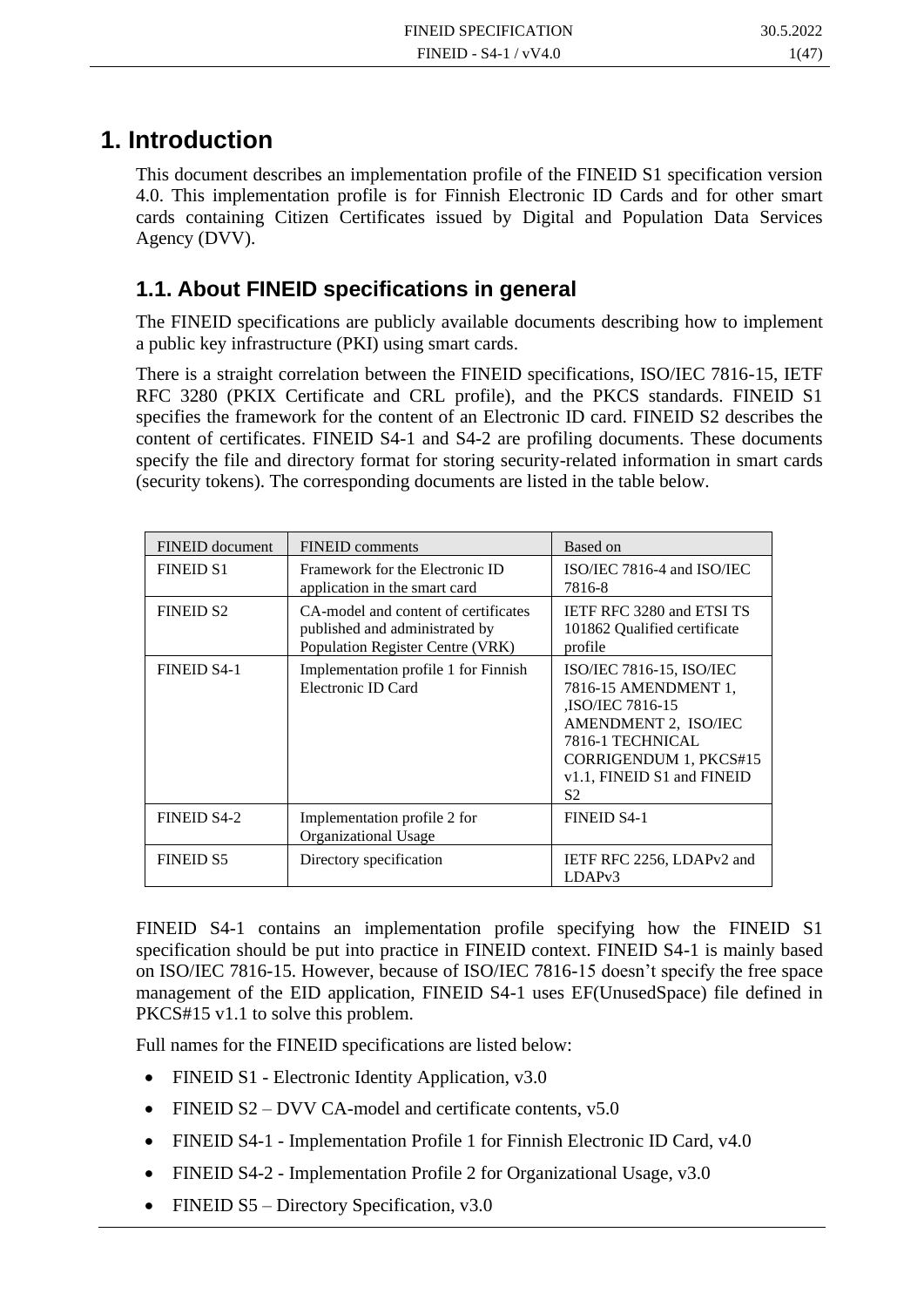FINEID specifications are available at

**https://dvv.fi/en/fineid-specifications**

The PKCS standards are available at

• **http://www.emc.com/emc-plus/rsa-labs/standards-initiatives/public-keycryptography-standards.htm**

IETF PKIX documentation and other IETF RFC's are available at

• **http://www.ietf.org/rfc**

## **2. FINEID S4-1**

FINEID S1 specifies the contents of an Electronic ID application. However, there are many options and features that are left for the EID application issuer to decide (number of private keys in the EID application, key lengths etc). This document contains an implementation profile complementing those options.

It should be noticed that the FINEID S1 and S4-1 documents specify the requirements for the EID application only. In a multi-application smart card there may potentially exist several other applications in addition to the EID application.

# **3. IC Card requirements**

The requirements for the EID application command interface are specified in FINEID S1.

Also other cards or microchips with the capability of having a FINEID application could be supported after checking other security elements of the token.

## **3.1. Dual interface**

If IC Card supports dual interface (contact and contactless), the contactless communication is protected by Password Authenticated Connection Establishment (PACE) and secure messaging. PACE is a security feature that require the terminal and the card to share a simple secret in order to authenticate each other. PACE is based on the Diffie-Hellman protocol for strong mutual authentication and is specified in documents: Technical Guideline TR-03110 (BSI) - Advanced Security Mechanisms for Machine Readable Travel Documents and eIDAS Token: Part 1 Version 2.20 - 26. February 2015, Part 2 Version 2.21 - 21. December 2016, Part 3 Version 2.21 - 21. December 2016, Part 4 Version 2.21 - 21. December 2016.

The password that is used for PACE can be the MRZ (Machine Readable Zone), Global PIN or Card Access Number (CAN). In FINEID context all these passwords are used.

## **3.2. PACE**

In FINEID context the supported algorithms for PACE are:

• id-PACE-ECDH-GM-AES-CBC-CMAC-256 with BrainpoolP384r1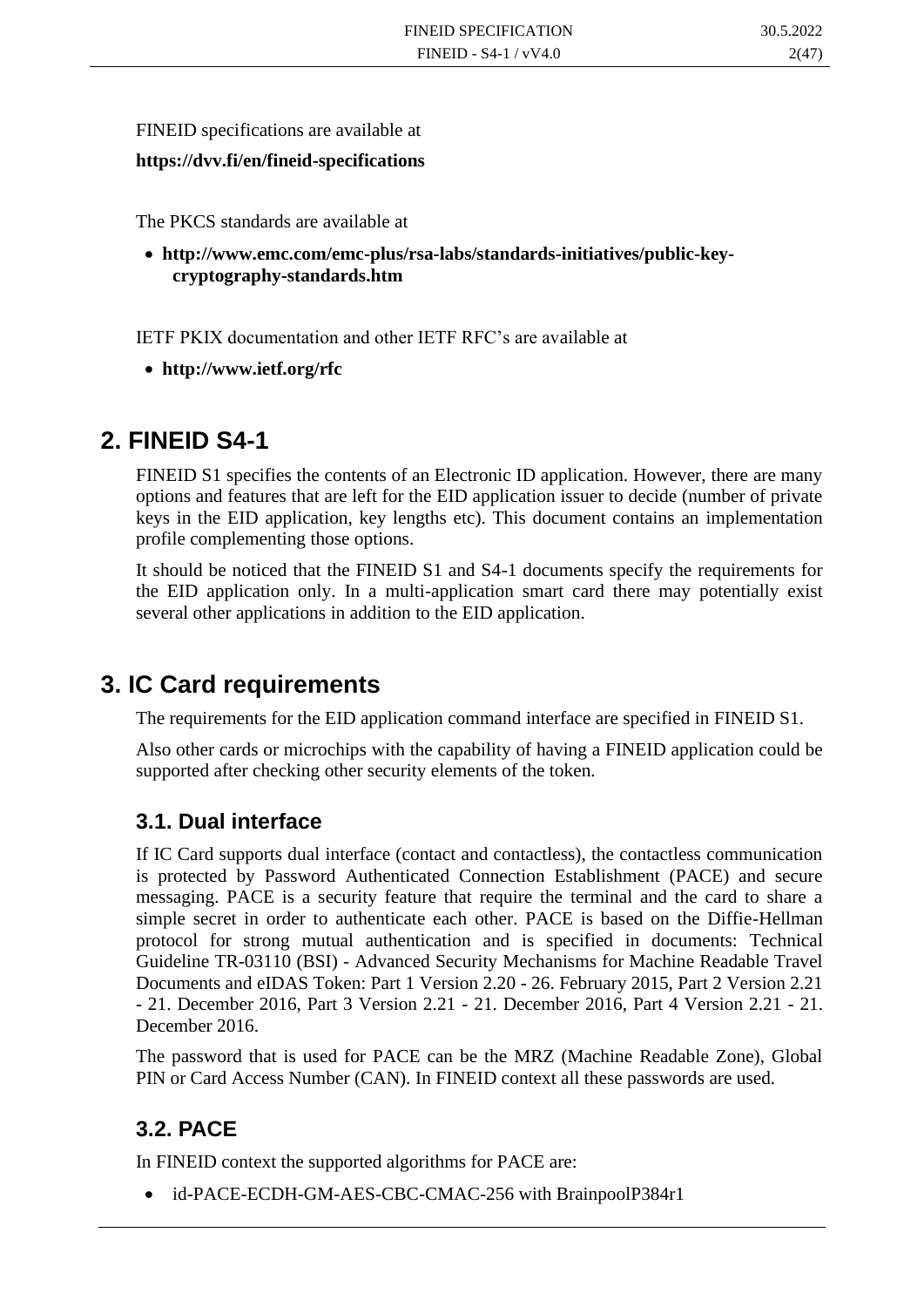• id-PACE-ECDH-CAM-AES-CBC-CMAC-256 with BrainpoolP384r1

EF.CardAccess file contains security information for PACE. Below is presented a content of this file using ASN.1 format:

```
SET { -- SecurityInfos
SEQUENCE { -- Security Info
  OBJECT IDENTIFIER '0 4 0 127 0 7 2 2 4 2 4' –- PACEInfo, id-PACE-ECDH-GM-AES-CBC-CMAC-256
  INTEGER 2 –- version: 2
   INTEGER 16 –- parameterId : BrainpoolP384r1
   }
SEQUENCE { -- Security Info
  OBJECT IDENTIFIER '0 4 0 127 0 7 2 2 4 6 4' –- PACEInfo, id-PACE-ECDH-CAM-AES-CBC-CMAC-256
   INTEGER 2 -- version: 2
   INTEGER 16 -- parameterId : BrainpoolP384r1
   }
   }
```
### **3.3. ATR/ATS bytes**

FINEID application is designed to be platform independent and therefore following ATR/ATS bytes are listed here only as an example.

#### **3.3.1. ATR bytes**

Following table describes typical ATR (Answer To Reset) bytes of the card (according ISO 7816-3 and 7816-4), when contact communication is used.

| Character       | Value<br>(hex) | Comment                                                                                                                                                                     |  |  |
|-----------------|----------------|-----------------------------------------------------------------------------------------------------------------------------------------------------------------------------|--|--|
| TS              | 3B             | Initial character: direct convention                                                                                                                                        |  |  |
| T <sub>0</sub>  | 7F             | Format character: '7' indicates that TA1, TB1 and TC1 are present, 'F'<br>indicates the number of historical characters (15).                                               |  |  |
| TA <sub>1</sub> | 96             | $Fi = 512$ (clock rate conversion integer), $Di = 32$ (baud rate<br>adjustment integer), f(max.)=5 MHz.                                                                     |  |  |
| TB1             | 00             | VPP not required.                                                                                                                                                           |  |  |
| TC1             | 00             | Indicates the amount of extra quardtime required.                                                                                                                           |  |  |
| Τ1              | 80             | Historical characters, max.15 bytes $(T1-T15)$ : T1 = Category<br>Indicator, $80 =$ status information, if present, is contained in an<br>optional COMPACT-TLV data object. |  |  |
| T <sub>2</sub>  | 31             | Card service data (tag 3, length 1)                                                                                                                                         |  |  |
| T <sub>3</sub>  | B <sub>8</sub> | Application selection: by full DF name.                                                                                                                                     |  |  |
|                 |                | DOs available: in EF.DIR and in EF.ATR.                                                                                                                                     |  |  |
|                 |                | EF.DIR and AF.ATR access services: by the READ BINARY command<br>(transparent structure).                                                                                   |  |  |
|                 |                | Card with MF.                                                                                                                                                               |  |  |
| T <sub>4</sub>  | 65             | Pre-issuing data (tag 6, length 5).                                                                                                                                         |  |  |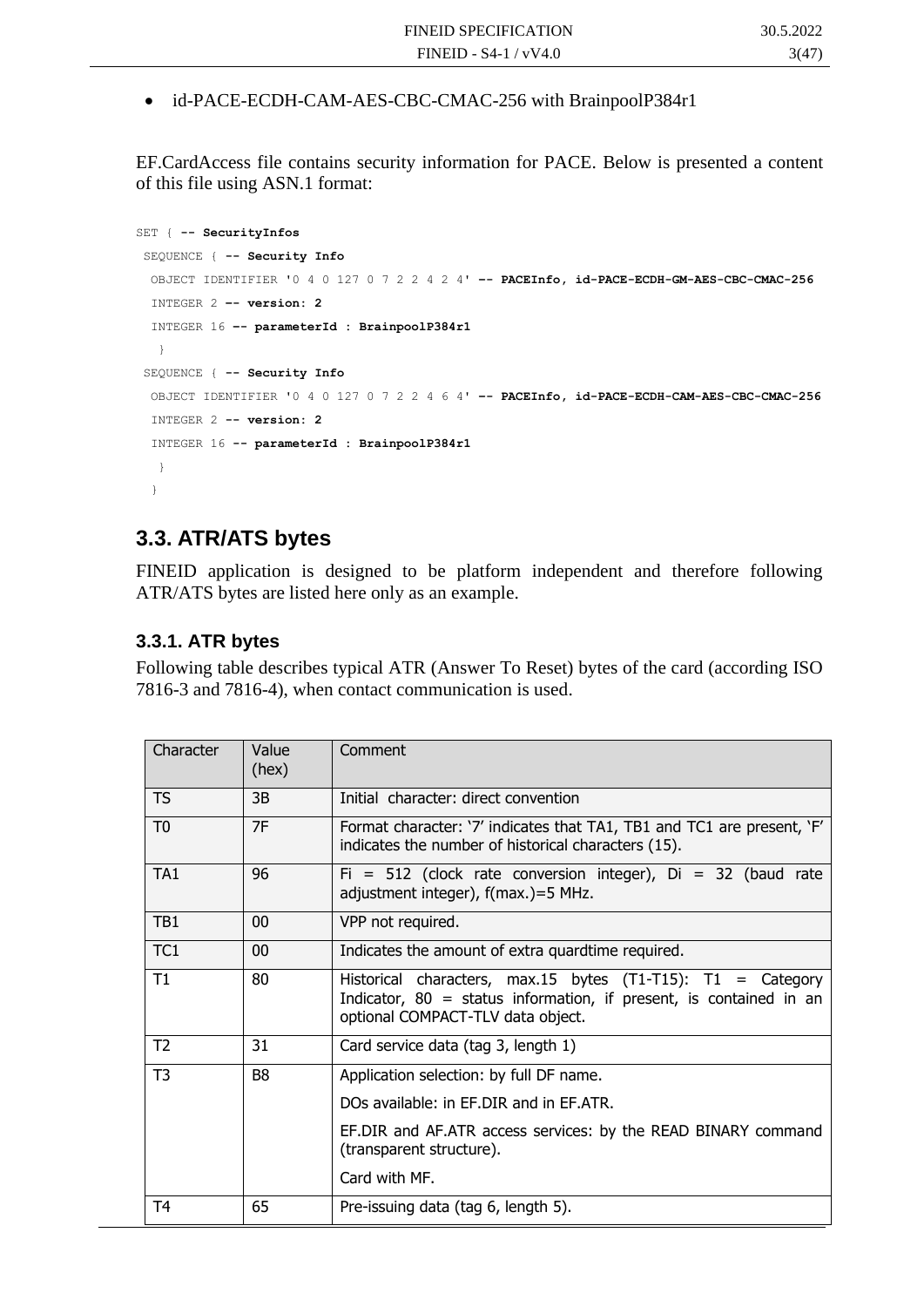| T <sub>5</sub>  | B <sub>0</sub> | Family name.                                                                                                                                                                                      |
|-----------------|----------------|---------------------------------------------------------------------------------------------------------------------------------------------------------------------------------------------------|
| T <sub>6</sub>  | 85             | Product name.                                                                                                                                                                                     |
| T7              | 05             | OS version.                                                                                                                                                                                       |
| T <sub>8</sub>  | 00             | Program version.                                                                                                                                                                                  |
| T <sub>9</sub>  | 11             | Chip ID.                                                                                                                                                                                          |
| T <sub>10</sub> | 12             | Country code and subsequent data (tag 1, length 2).                                                                                                                                               |
|                 |                | A country indicator consists of a country code (three quartets with<br>values from '0' to '9'), see ISO 3166-1(21) followed by subsequent<br>data (at least one quartet, odd number of quartets). |
|                 |                | Country code = $FIN=246 = 0x246 = 0010 0100 0110b$                                                                                                                                                |
|                 |                | Subsequent data = $0000$ b                                                                                                                                                                        |
| T <sub>11</sub> | 24             |                                                                                                                                                                                                   |
| T <sub>12</sub> | 60             |                                                                                                                                                                                                   |
| T <sub>13</sub> | 82             | Status indicator (tag 8, length 2)                                                                                                                                                                |
| T <sub>14</sub> | 90             | SW <sub>1</sub>                                                                                                                                                                                   |
| T <sub>15</sub> | 00             | SW <sub>2</sub>                                                                                                                                                                                   |

## **3.3.2. ATS bytes**

When contactless communication and Type A are used, typical ATS (Answer To Select) returned during anticollision process is the following: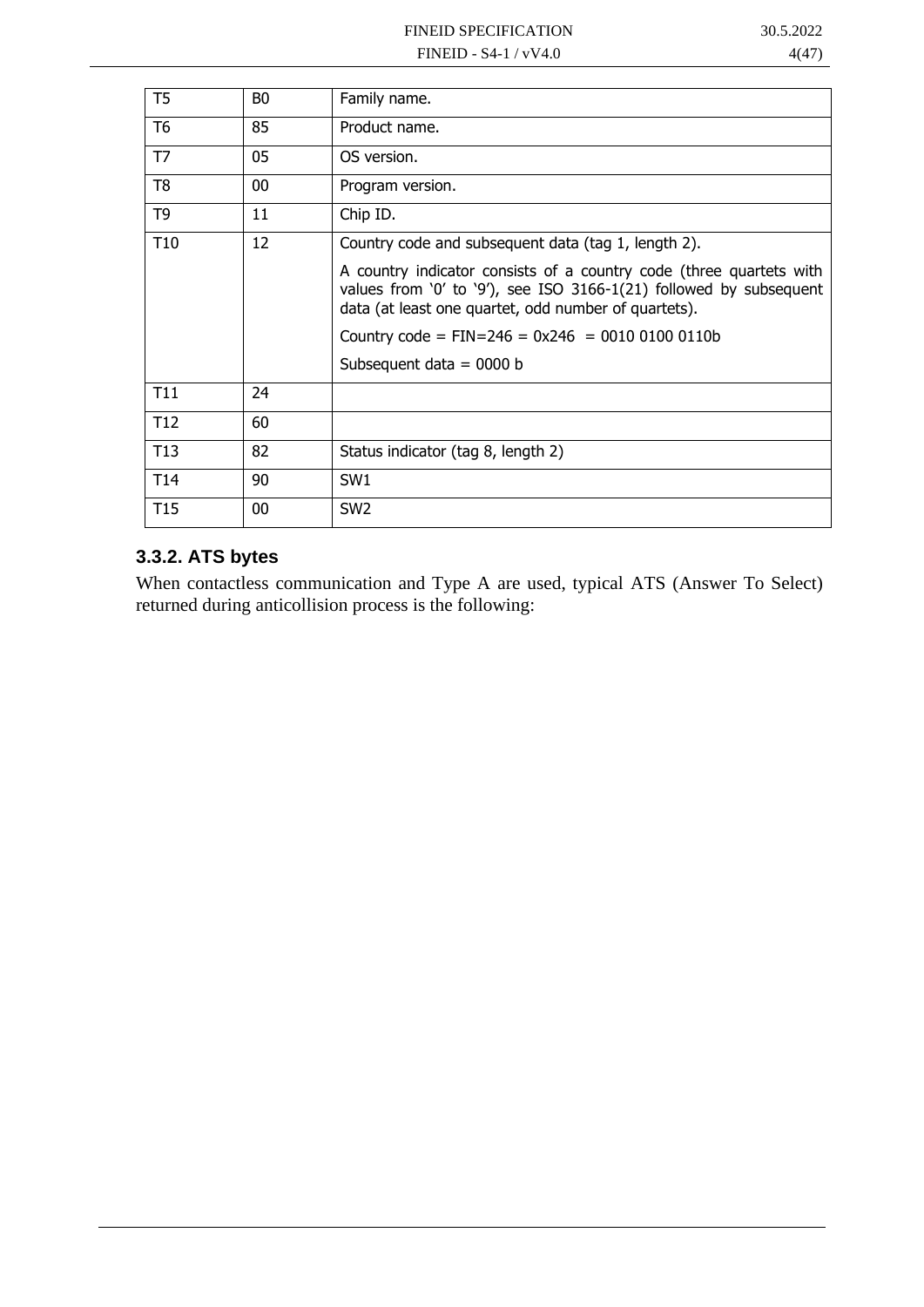| <b>Character</b> | Value (hex)    |    |                | Comment                                                                                                                                                                                           |  |  |
|------------------|----------------|----|----------------|---------------------------------------------------------------------------------------------------------------------------------------------------------------------------------------------------|--|--|
| TL               | 14             |    |                | Total length of the ATS (including TL).                                                                                                                                                           |  |  |
| T <sub>0</sub>   | 78             |    |                | TA1 & TB1 & TC are present, Maximum frame size (called FSCI,<br>codes $FSC$ ) = 256 bytes.                                                                                                        |  |  |
| TA1              | 77             |    |                | 106, 212, 424 and 847 kilobits supported; reception and transmission<br>may use different bit rates.                                                                                              |  |  |
| TB1              | 95             |    |                | The most significant half-byte b8 to b5 is called FWI and codes FWT<br>= 154 ms, the least significant half byte b4 to b1 is called SFGI and<br>codes a multiplier value used to define the SFGT. |  |  |
| TC1              | 02             |    |                | CID supported, NAD not supported.                                                                                                                                                                 |  |  |
| HC <sub>1</sub>  | 80             |    |                | Historical characters, max.15 bytes (T1-T15): $T1 =$ Category<br>Indicator, $80 =$ status information, if present, is contained in an<br>optional COMPACT-TLV data object.                        |  |  |
| HC <sub>2</sub>  |                | 31 |                | C-TLV Card service data, length 1 byte                                                                                                                                                            |  |  |
| HC <sub>3</sub>  |                |    | B <sub>8</sub> | Application selection: by full DF name;                                                                                                                                                           |  |  |
|                  |                |    |                | DOs available: in EF.ATR/INFO;                                                                                                                                                                    |  |  |
|                  |                |    |                | EF. DIR and EF. ATR/INFO access services: by the read binary<br>command (transparent structure);                                                                                                  |  |  |
|                  |                |    |                | Card with MF.                                                                                                                                                                                     |  |  |
| HC4              | 65             |    |                | C-TLV Pre-issuing data, 5 bytes                                                                                                                                                                   |  |  |
| HC5              | B <sub>0</sub> |    |                | Hardmask identification                                                                                                                                                                           |  |  |
| HC <sub>6</sub>  | 85             |    |                | Hardmask identification                                                                                                                                                                           |  |  |
| HC7              | 05             |    |                | Hardmask identification                                                                                                                                                                           |  |  |
| HC <sub>8</sub>  |                |    | 00             | Hardmask identification                                                                                                                                                                           |  |  |
| HC <sub>9</sub>  | 11             |    |                | Hardmask identification                                                                                                                                                                           |  |  |
| <b>HC10</b>      |                | 12 |                | Country code and subsequent data (tag 1, length 2).                                                                                                                                               |  |  |
|                  |                |    |                | A country indicator consists of a country code (three quartets with<br>values from '0' to '9'), see ISO 3166-1(21) followed by subsequent<br>data (at least one quartet, odd number of quartets). |  |  |
|                  |                |    |                | Country code = $FIN=246 = 0x246 = 0010 0100 0110b$                                                                                                                                                |  |  |
|                  |                |    |                | Subsequent data = $0000$ b                                                                                                                                                                        |  |  |
| HC11             |                |    | 24             |                                                                                                                                                                                                   |  |  |
| <b>HC12</b>      |                |    | 60             |                                                                                                                                                                                                   |  |  |
| HC13             |                | 82 |                | Status indicator (tag 8, length 2)                                                                                                                                                                |  |  |
| <b>HC14</b>      |                |    | 90             | SW1                                                                                                                                                                                               |  |  |
| HC15             |                |    | 00             | SW <sub>2</sub>                                                                                                                                                                                   |  |  |
| CRC1             |                | XX |                | CRC1                                                                                                                                                                                              |  |  |
| CRC <sub>2</sub> |                | XX |                | CRC <sub>2</sub>                                                                                                                                                                                  |  |  |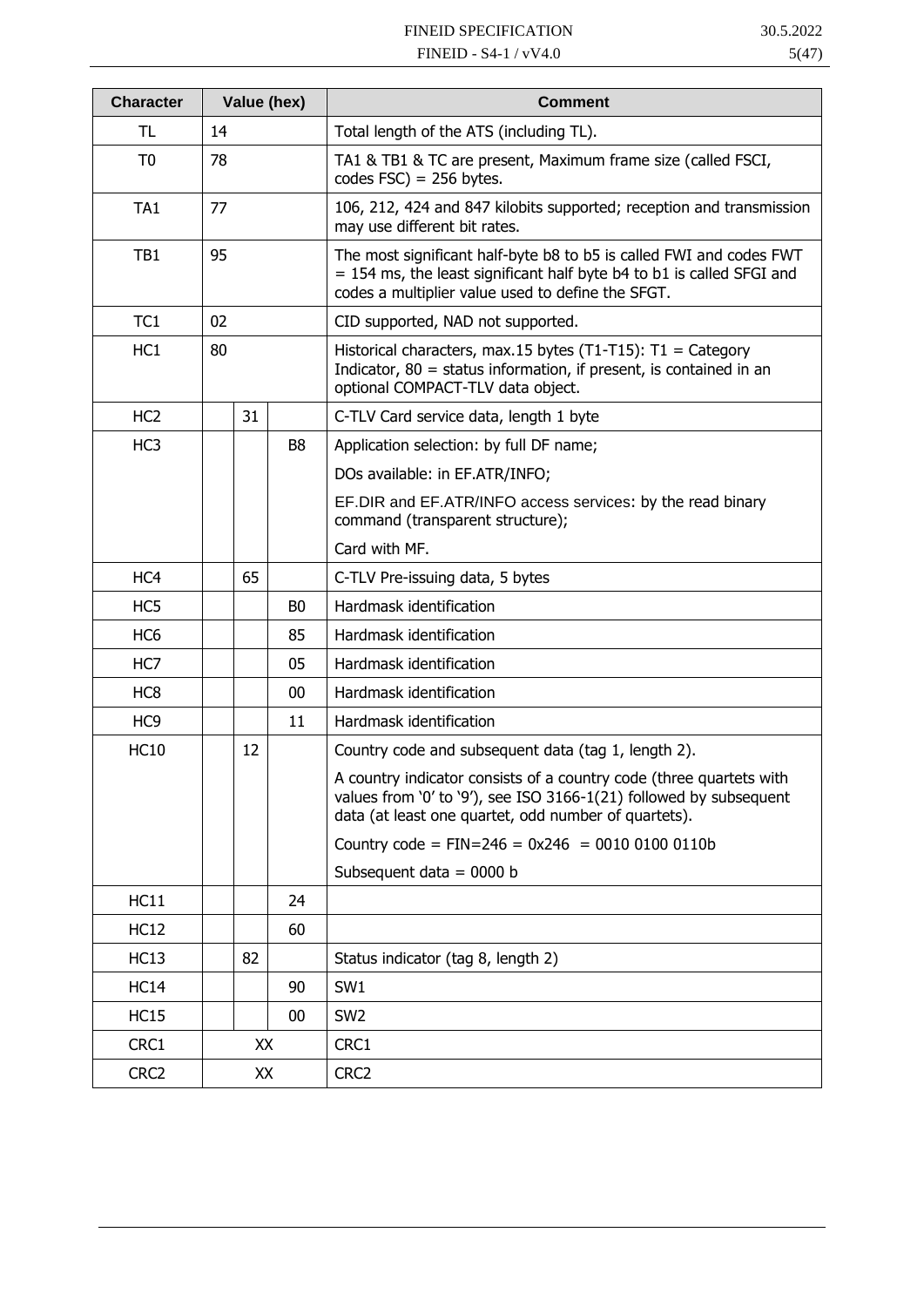# **4. FINEID application functionality**

## **4.1. PIN/PUK-code settings**

PIN/PUK labels and the global/local flag shall be set according to the table below:

| <b>PIN</b>       | PIN used by                                                                                                                   | <b>PIN</b> label                                                                 | Local or global                                                                                                                                                          |
|------------------|-------------------------------------------------------------------------------------------------------------------------------|----------------------------------------------------------------------------------|--------------------------------------------------------------------------------------------------------------------------------------------------------------------------|
| number           |                                                                                                                               |                                                                                  |                                                                                                                                                                          |
| PIN <sub>1</sub> | 'authentication key'<br>Possibly used in<br>other applications<br>also.                                                       | 'perustunnusluku' (FIN)<br>'basic PIN' (ENG)<br>'grund PIN' (SWE)                | Global.<br>The userConsent element shall<br>be used for the corresponding<br>private key i.e. user interaction<br>is required for each private key<br>signing operation. |
| PIN <sub>2</sub> | 'signature key ECC'<br>and 'signature key<br>RSA'<br>PIN 2 shall not be<br>used for any other<br>services or<br>applications. | 'allekirjoitustunnusluku' (FIN)<br>'signature PIN' (ENG)<br>'signatur PIN' (SWE) | Local.<br>The userConsent element shall<br>be used for the corresponding<br>private key i.e. user interaction<br>is required for each private key<br>signing operation.  |
| <b>PUK</b>       | Unblocking PIN 1<br>and PIN 2.                                                                                                | 'aktivointitunnusluku' (FIN)<br>'activation PIN' (ENG)<br>'aktivering PIN' (SWE) | Local.                                                                                                                                                                   |

PIN/PUK policy settings shall be set according to the table below:

| <b>Setting</b>           | PIN <sub>1</sub> | PIN 2         | <b>PUK</b>    |
|--------------------------|------------------|---------------|---------------|
| Coding                   | ASCII-numeric    | ASCII-numeric | ASCII-numeric |
| Min. length              | 4                | 6             | 8             |
| Stored length            | 12               | 12            | 12            |
| Try limit                |                  |               |               |
| <b>Change Condition</b>  | PIN <sub>1</sub> | PIN 2         | <b>NEV</b>    |
| <b>Unblock Condition</b> | <b>PUK</b>       | <b>PUK</b>    | <b>NEV</b>    |
| <b>Unblock Counter</b>   | No limit         | No limit      | <b>NEV</b>    |
| <b>Usage Counter</b>     | No limit         | No limit      | No limit      |
| Non-repudiation          | Yes              | Yes           | No            |

## **4.2. Private ELC keys**

The FINEID application shall contain two private ELC key as specified in the table below.

| Private<br>key<br>number | <b>Key label</b>                                                                           | X.509 key usage                      | Domain<br><b>Parameters</b> | <b>Key length</b><br>(in bits) |
|--------------------------|--------------------------------------------------------------------------------------------|--------------------------------------|-----------------------------|--------------------------------|
|                          | 'todentamisavain' (FIN)<br>'authentication key' (ENG)<br>'autentisering nyckel' (SWE)      | $digitalSignature +$<br>keyAgreement | secp384r1                   | 384                            |
|                          | 'allekirjoitusavain ECC' (FIN)<br>'signature key ECC' (ENG)<br>'signatur nyckel ECC' (SWE) | nonRepudiation                       | secp384r1                   | 384                            |

## **4.3. Private RSA keys**

The FINEID application shall contain one private RSA keys as specified in the table below.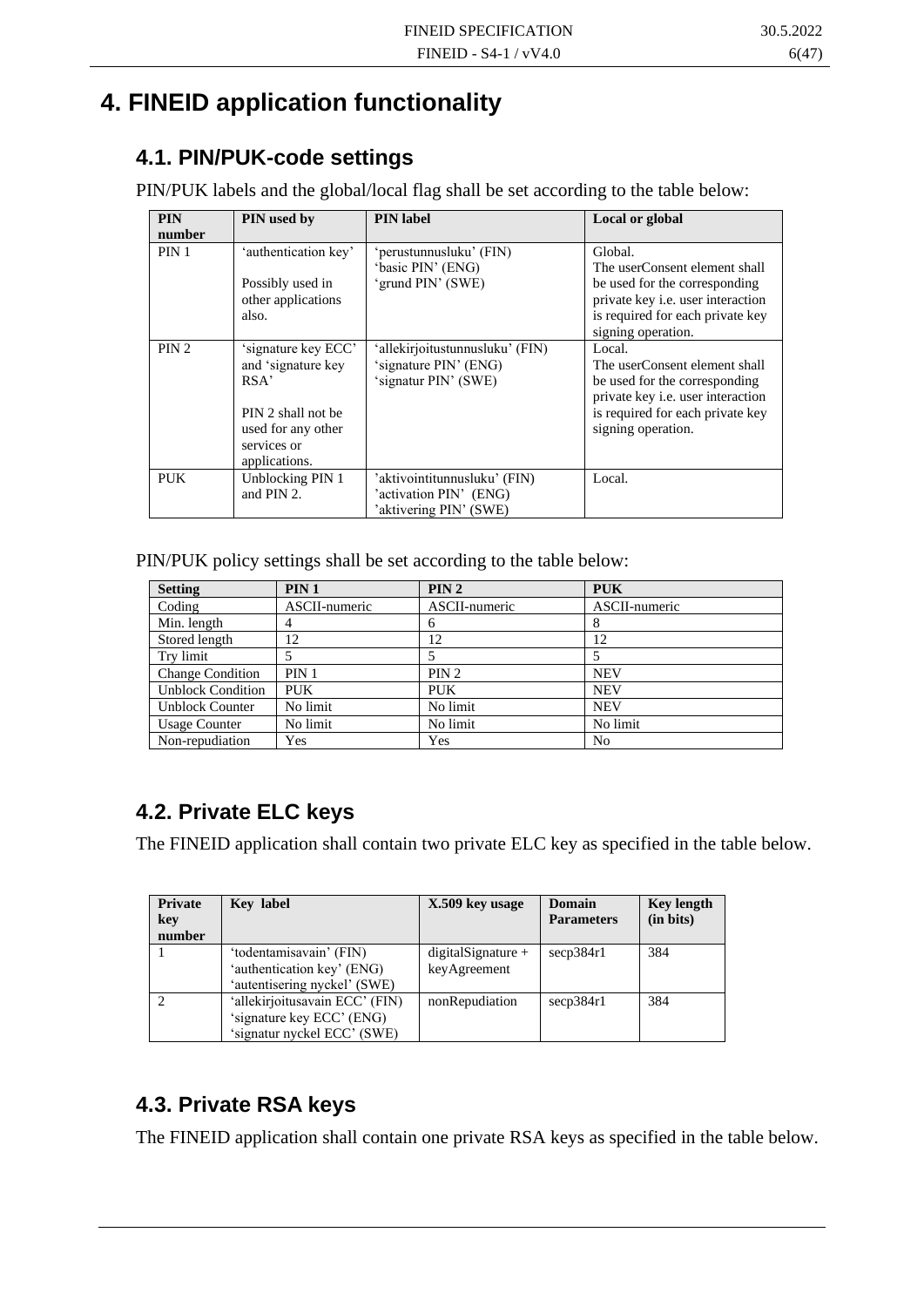| <b>Private</b><br>key<br>number | Key label                                                                                  | X.509 key usage | Key<br>length<br>(in bits) | <b>Public</b><br>exponent |
|---------------------------------|--------------------------------------------------------------------------------------------|-----------------|----------------------------|---------------------------|
|                                 | 'allekirjoitusavain RSA' (FIN)<br>'signature key RSA' (ENG)<br>'signatur nyckel RSA' (SWE) | nonRepudiation  | 3072                       | 65537 (F4)                |

## <span id="page-11-0"></span>**4.4. Card holder certificates**

The following card holder certificates shall be stored into the FINEID application.

| Corresponding<br>user private key<br>number | Certificate label                 | X.509 key usage    |
|---------------------------------------------|-----------------------------------|--------------------|
|                                             | 'todentamisvarmenne' (FIN)        | digitalSignature + |
|                                             | 'authentication cert.' (ENG)      | keyAgreement       |
|                                             | 'autentisering certifikat' (SWE)  |                    |
|                                             | 'allekirjoitusvarmenne ECC' (FIN) | nonRepudiation     |
|                                             | 'signature certificate ECC' (ENG) |                    |
|                                             | 'signatur certifikat ECC' (SWE)   |                    |
|                                             | 'allekirjoitusvarmenne RSA' (FIN) | nonRepudiation     |
|                                             | 'signature certificate RSA' (ENG) |                    |
|                                             | 'signatur certifikat RSA' (SWE)   |                    |

End entity certificates are described in the FINEID S2 specification.

## **4.5. CA certificates**

Two CA certificates shall be stored into the FINEID application. These can be used as starting points of trust for the card holder.

| Root CA Certificate label (CN field of corresponding<br>certificate)                                        | Signed by   | <b>Key length</b> |
|-------------------------------------------------------------------------------------------------------------|-------------|-------------------|
| 'DVV Gov. Root CA - G3 ECC' (FIN)<br>'DVV Gov. Root CA - G3 ECC' (ENG)<br>'DVV Gov. Root CA - G3 ECC' (SWE) | Self-signed | 384 bits          |
| 'DVV Gov. Root CA - G3 RSA' (FIN)<br>'DVV Gov. Root CA - G3 RSA' (ENG)<br>"DVV Gov. Root CA - G3 RSA" (SWE) | Self-signed | 4096 bits         |

| Intermediate CA Certificate label (CN field of<br>corresponding certificate)                                               | Signed by                   | <b>Key length</b> |
|----------------------------------------------------------------------------------------------------------------------------|-----------------------------|-------------------|
| 'DVV Citizen Certificates - G4E' (FIN)<br>'DVV Citizen Certificates - G4E' (ENG)<br>'DVV Citizen Certificates - G4E' (SWE) | 'DVV Gov. Root CA - G3 ECC' | 384 bits          |
| 'DVV Citizen Certificates - G4R' (FIN)<br>'DVV Citizen Certificates - G4R' (ENG)<br>"DVV Citizen Certificates - G4R' (SWE) | 'DVV Gov. Root CA - G3 RSA' | 4096 bits         |

The contents of Root and CA certificates are described in the FINEID S2 specification.

# **5. FINEID application**

The FINEID application is selected using following Application Identifier (AID):

```
A0 00 00 00 63 50 4B 43 53 2D 31 35
```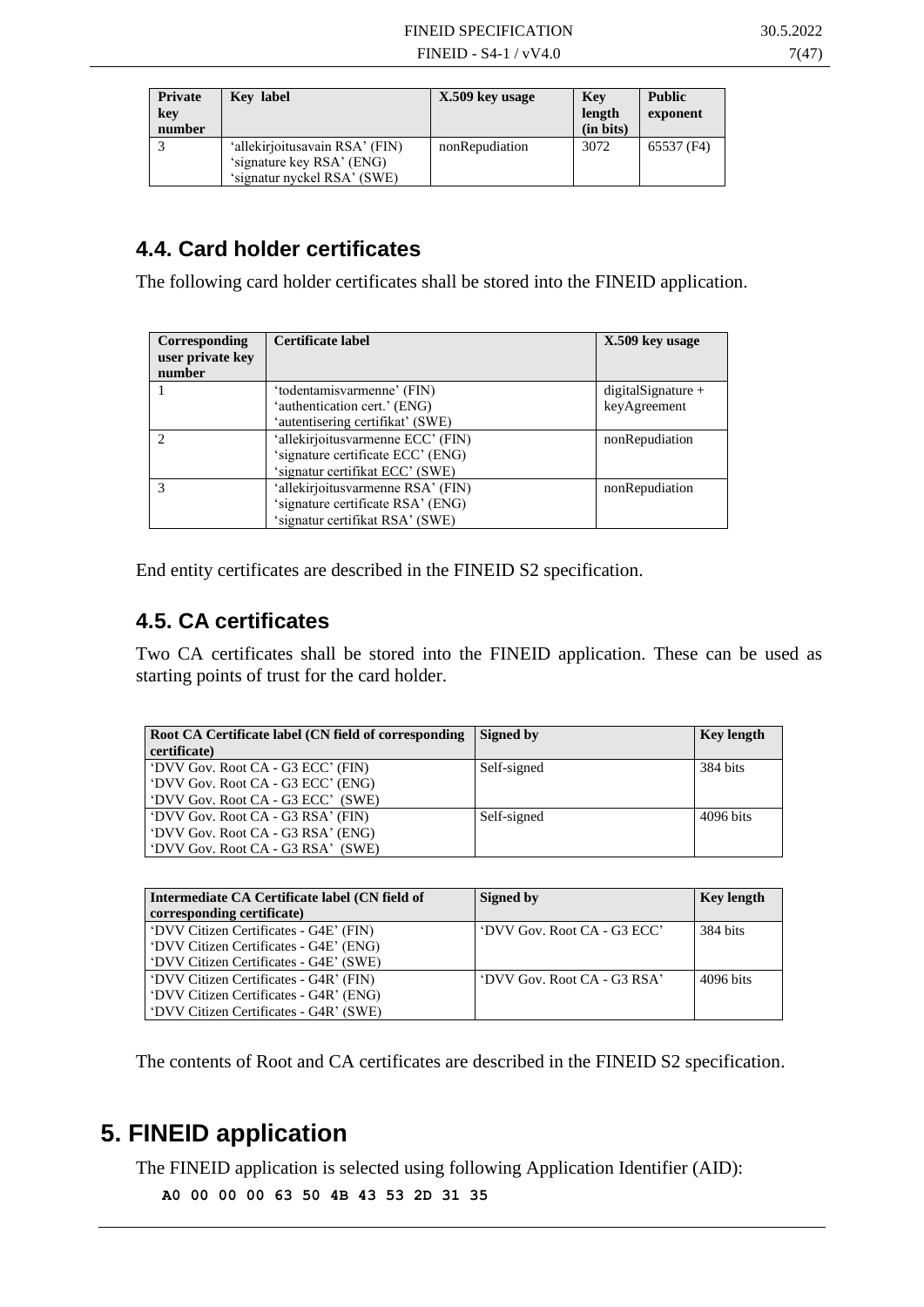**Because multiapplication smart cards contain multiple independent applications, FINEID application must be selected before further card access. When smart card reset occurs, FINEID application might not be the default smart card application.**

## **6. FINEID object classes**

This document defines four general classes of objects (check ISO/IEC 7816-15 for additional information):

- Key Information Objects,
- Certificate Information Objects,
- Data Container Information Objects and
- Authentication Information Objects.

All these object classes have sub-classes, e.g. Private Key Information is a sub-class of the Key Information Object. Objects can be private, meaning that they are protected against unauthorized access, or public. In FINEID application, access to private objects is defined by Access Conditions. Conditional access is usually achieved with PINs. Public objects are not protected from read-access.

**Any number of '00' octets may occur before, between or after the values of these objects without any meaning (i.e. as padding for unused space or deleted values).**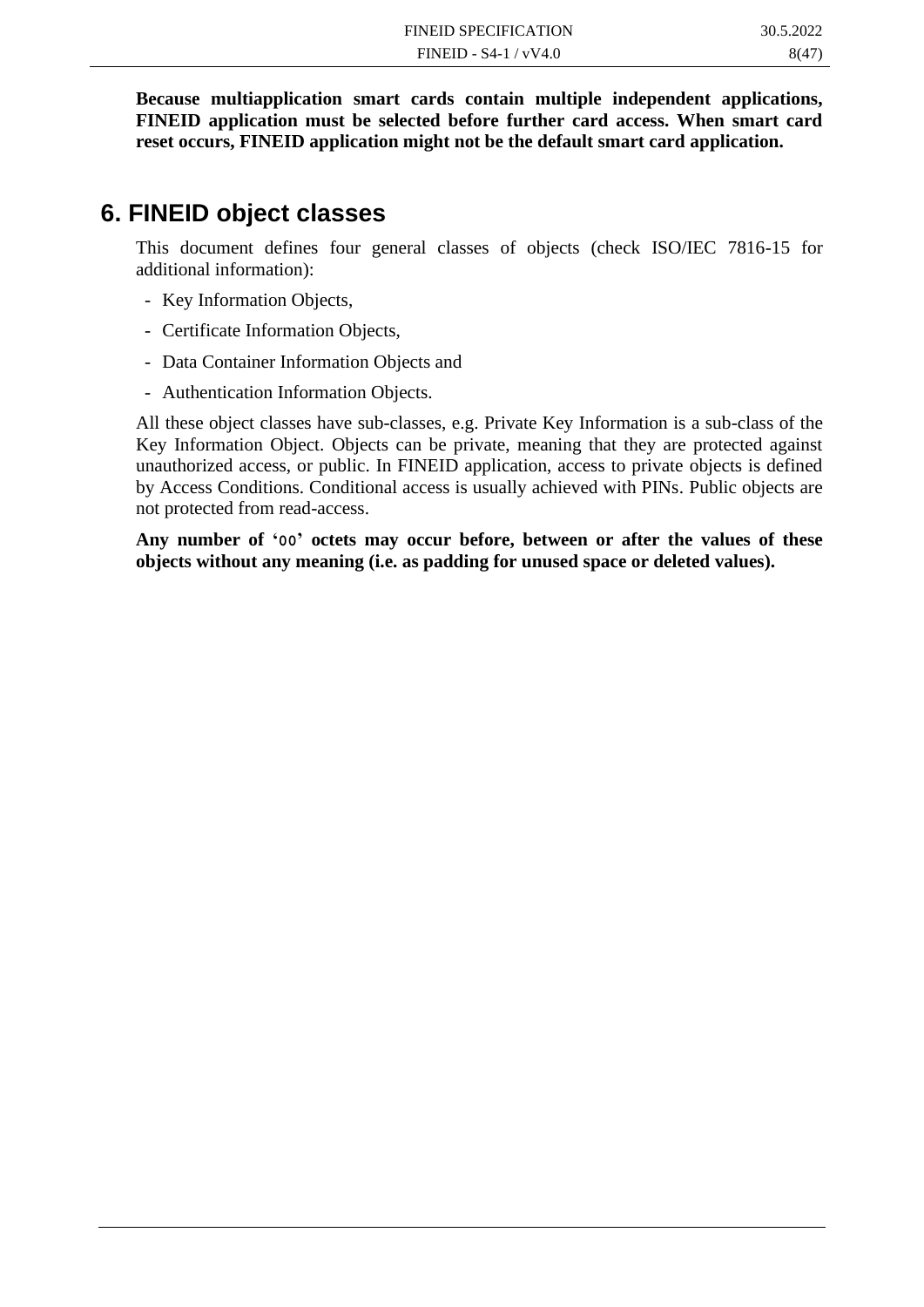# **7. FINEID file/object relationships**

Abbreviations for file names:

| OD          | <b>Object Directory</b>                |
|-------------|----------------------------------------|
| EF          | <b>Elementary File</b>                 |
| PrKD        | Private Key Directory                  |
| DF          | Directory File                         |
| CD          | <b>Certificate Directory</b>           |
| Cert        | Certificate                            |
| <b>AOD</b>  | <b>Authentication Object Directory</b> |
| CA.         | <b>Certification Authority</b>         |
| <b>DCOD</b> | Data Container Object Directory        |
| PIN         | <b>Authentication Object</b>           |
| PrK         | Private Key                            |

The following figure shows the relationship between certain files (EF.OD, EF.PrKD, EF.CDs, EF.DCOD and EF.AOD) in the FINEID Application. EF.OD points to other EFs. Dashed arrows are explained below. The optional files are marked with "(opt)" keyword.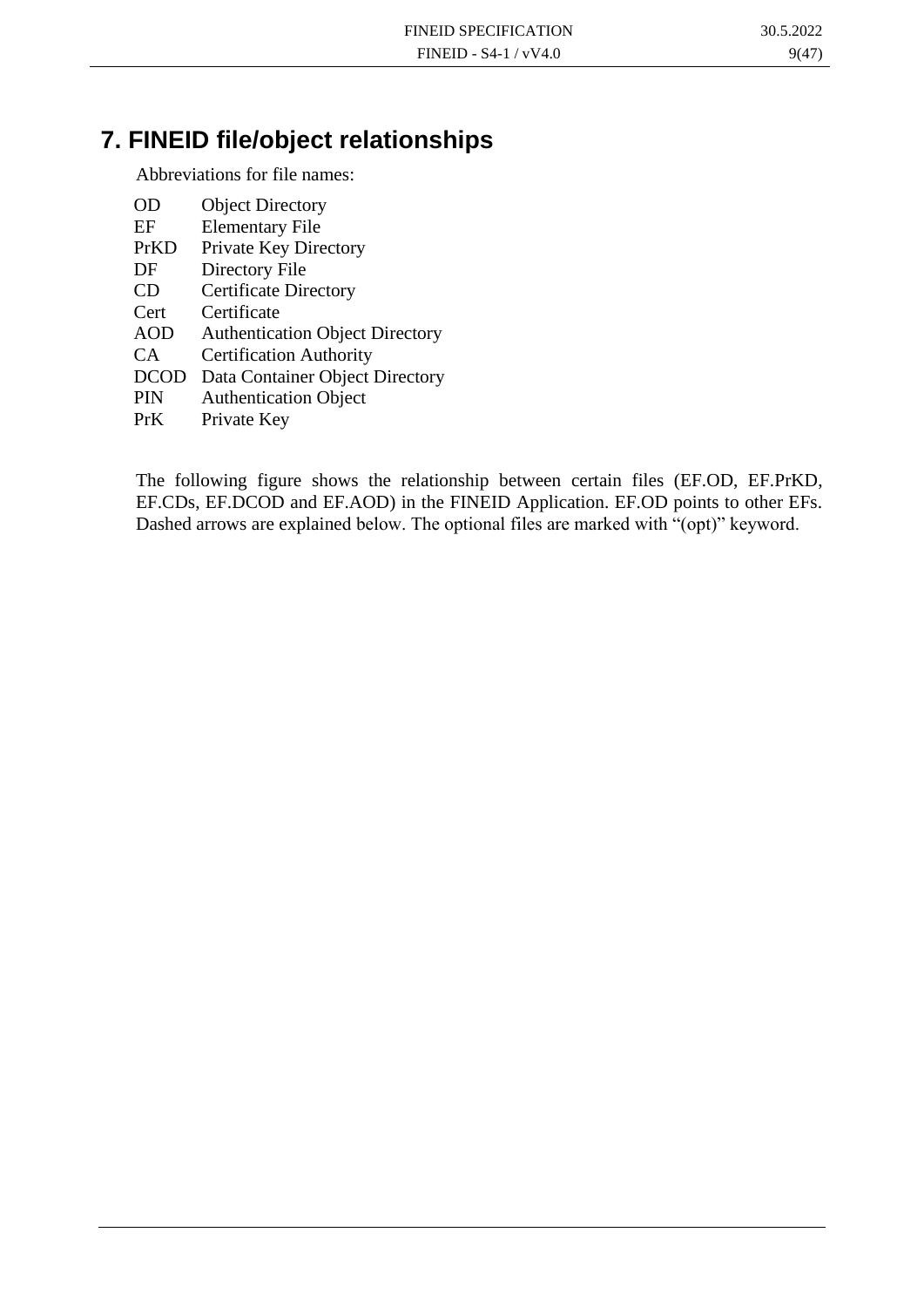

EF.PrKD contains cross-reference pointers to authentication objects (PINs) used to protect access to the keys. This is indicated by arrows between PINs and PrKs.

A certificate (#1, #2  $\&$  #3) contains a public key whose corresponding private key also resides on the card, so the certificate contains the same identifier as the corresponding private key. This is indicated by arrows between Certs and PrKs.

PIN #3 is used to unblock PIN #1 and PIN#2. This is indicated by arrow between PIN #1 and PIN #3 and arrow between PIN #2 and PIN #3.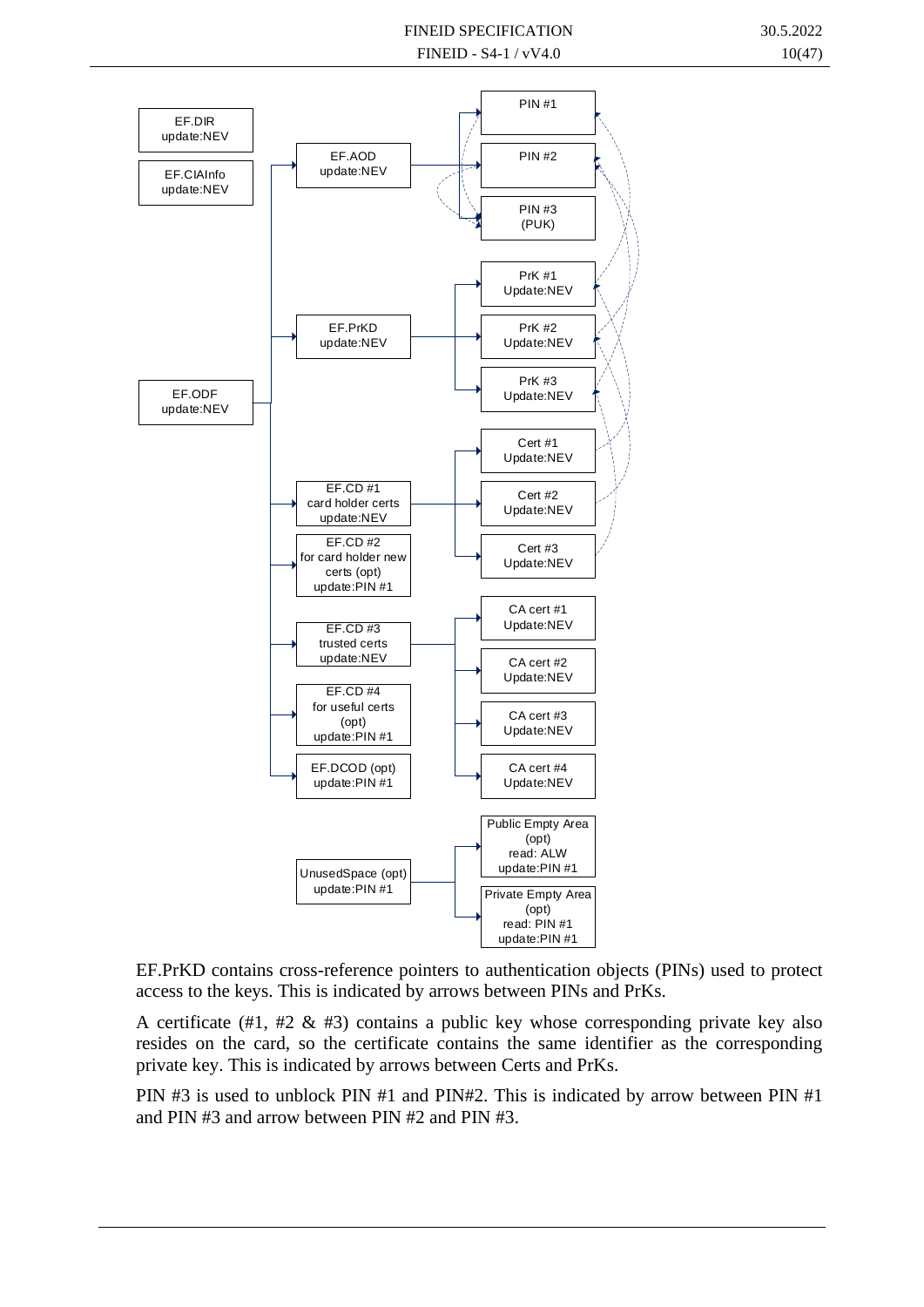# **8. FINEID file structure**

The file structure of the FINEID application is described in the figure below. It is based on the ISO/IEC 7816-15 and PKCS#15 specification. Notice that the FINEID application must be selected prior to being able to access this file structure. The FINEID application may potentially exist in a multi-application smart card or other interoperable token.



**Figure 1.** FINEID S4-1 file/object structure (optional files are marked using dashed borders)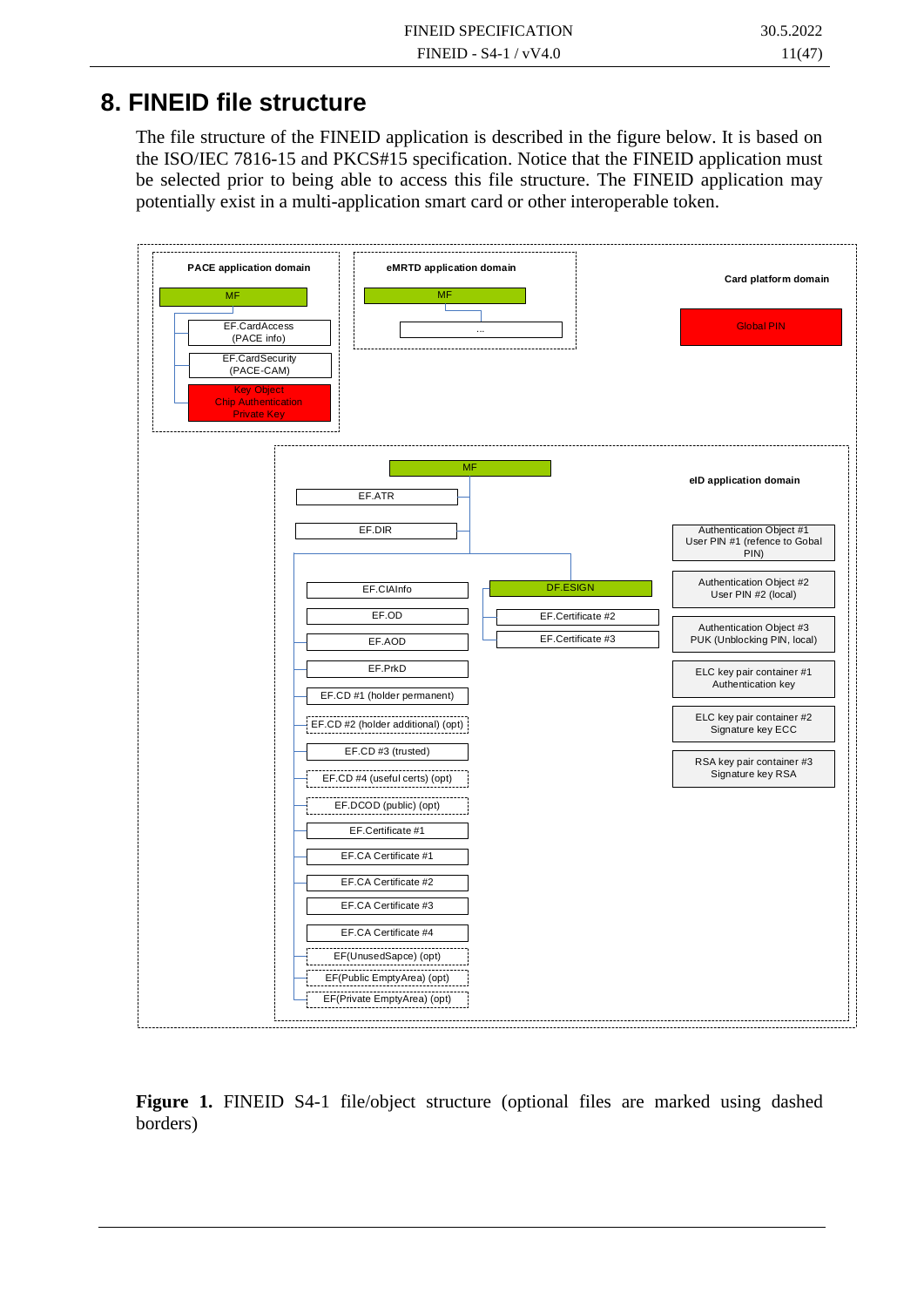#### **File/object access methods and conditions**

| <b>File type</b> | <b>Access method</b> | <b>Meaning</b>                                                     |
|------------------|----------------------|--------------------------------------------------------------------|
| DF               | Create               | Allows new files both EFs and DFs to be created in the DF.         |
|                  | Delete               | Allows files in the DF to be deleted.                              |
| EF               | Read                 | It is allowed to read the file's contents.                         |
|                  | Update               | It is allowed to update the file's contents.                       |
|                  |                      |                                                                    |
|                  | Compute signature    | * The contents of the file can be used when computing a signature. |
|                  | Decipher             | * The contents of the file can be used in deciphering operation.   |

"\*" indicates that the access method is only relevant for files containing keys (in this case, Private ELC Key #1, Private ELC Key #2 and Private RSA Key #3).

Each access method can have the following conditions:

| <b>Type</b>    | <b>Meaning</b>                                                          |
|----------------|-------------------------------------------------------------------------|
| <b>NEV</b>     | The operation is never allowed, not even after cardholder verification. |
| <b>ALW</b>     | The operation is always allowed, without cardholder verification.       |
| $ICHV$ (PIN X) | The operation is allowed after a successful cardholder verification.    |

### **8.1. MF**

#### **Description**

The MF represents the root of the FINEID application file structure. The MF access conditions are chosen by the FINEID application issuer.

#### **Access conditions (informative)**

| <b>MF</b> access method | <b>Access condition</b> |
|-------------------------|-------------------------|
| Create                  | NFV                     |
| Delete                  | NFV                     |

#### **8.1.1.EF.ATR**

#### **Description**

EF.ATR file is used to give additional information to the inspection system about the capabilities of the chip (e.g. if extended length is supported or not). The following table defines the content of EF.ATR file.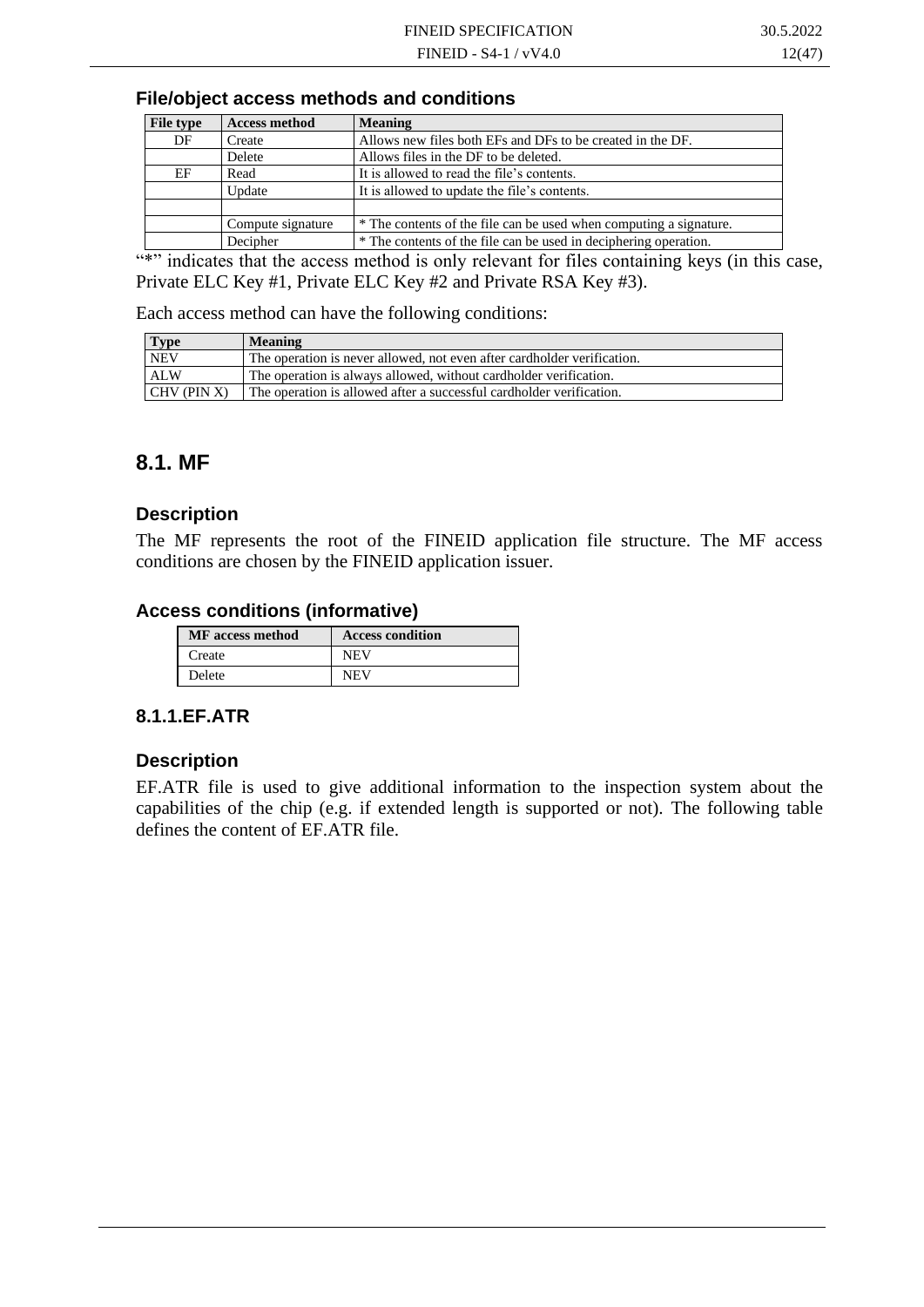| <b>Value</b> | <b>Explanation of values</b>                                                                |  |
|--------------|---------------------------------------------------------------------------------------------|--|
| 0x47         | Tag for "Card capabilities" data object                                                     |  |
| 0x03         | Length: 3 bytes                                                                             |  |
| 0xB4         | <b>Selection method:</b>                                                                    |  |
|              | DF selection by full name, path and FID but not by partial name<br>no implicit DF selection |  |
|              | SFI supported                                                                               |  |
|              | record numbers and identifiers not supported                                                |  |
| 0x41         | Data coding byte:                                                                           |  |
|              | EFs of BER-TLV structure not supported                                                      |  |
|              | Behaviour of write functions: write OR                                                      |  |
|              | value 'FF' is not a valid tag (but padding)<br>$data$ unit size = one byte                  |  |
| 0xF3         | Command chaining, length fields and logical channels:                                       |  |
|              | command chaining supported<br>-                                                             |  |
|              | extended Lc and Le fields supported                                                         |  |
|              | extended length information in EF.ATR                                                       |  |
|              | logical channels supported, assigned by card, max. number 4.                                |  |
| 0x7F66       | Tag for "Extended length information"                                                       |  |
| 0x09         | Length: 9 bytes                                                                             |  |
| 0x020203FC   | Command APDU size limitation: 1020 bytes (coded as INTEGER)                                 |  |
| 0x020300FFAA | Response APDU size limitation: 65450 bytes (coded as INTEGER)                               |  |

#### **Access conditions**

| <b>Access methods</b> | <b>Access condition</b> |
|-----------------------|-------------------------|
| Read                  | ALW                     |
| Update                | NEV                     |

#### **8.1.2.EF.DIR**

#### **Description**

This file under MF contains list of Cryptographic Information Applications found from the card.

#### **Access conditions**

| <b>Access methods</b> | <b>Access condition</b> |
|-----------------------|-------------------------|
| Read                  | ALW                     |
| Update                | <b>NEV</b>              |

#### **Value notation example**

ISO 7816-15 Interpretation

```
value ApplicationTemplate ::=
{
  aid 'A000000063504B43532D3135'H,
  label "FINEID S4-1",
  path '3F00'H
  ddo {
   providerId { "1.2.246.517.4.1.7" } 
   }
}
```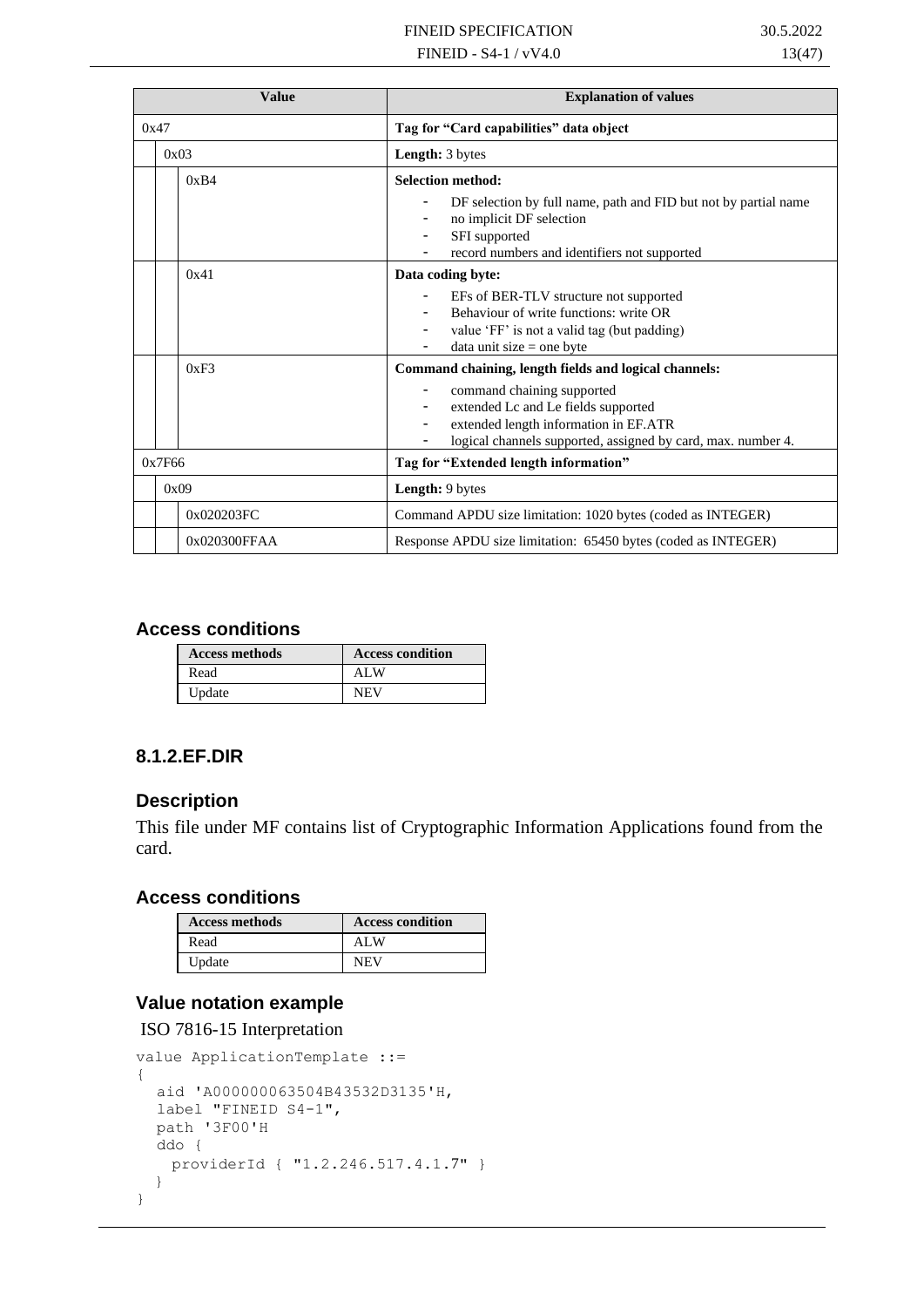#### ASN.1 Format

```
[APPLICATION 1] {
 [APPLICATION 15] { A0 00 00 00 63 50 4B 43 53 2D 31 35 }
 [APPLICATION 16] { "FINEID S4-1" }
 [APPLICATION 17] { 3F 00 }
 [APPLICATION 19] { OBJECT IDENTIFIER { 1.2.246.517.4.1.7 } }
}
```
#### **8.1.3. EF.CIAInfo**

#### **Description**

The CIAInfo file contains generic information about the application as such and it's capabilities. This information includes the serial number, algorithms implemented etc.

The label shall be set according to the table below:

| <b>Application label</b>    |
|-----------------------------|
| 'HENKILOKORTTI' (FIN)       |
| <b>TENTITY CARD' (ENG)</b>  |
| <b>TENTITETSKORT' (SWE)</b> |

The preferredLanguage shall be set according to the table below:

| <b>Preferred language</b> |
|---------------------------|
| $\text{`fi'}$ (FIN)       |
| $\text{\'en'}$ (ENG)      |
| $\gamma$ (SWE)            |

#### **Access conditions**

| <b>Access methods</b> | <b>Access condition</b> |
|-----------------------|-------------------------|
| Read                  | AL W                    |
| Update                | NEV                     |

#### **Value notation example**

#### ISO 7816-15 Interpretation

```
value CIAInfo ::=
{
   version v2,
   serialNumber '18924600015069205907'H,
   manufacturerID "FINEID",
   label "HENKILOKORTTI",
   cardflags { authRequired, prnGeneration },
   supportedAlgorithms 
   {
\left\{\begin{array}{ccc} \end{array}\right\} reference 0,
       algorithm ckm-rsa-pkcs,
       parameters '0500'H,
       supportedOperations { compute-signature, decipher }
       objId { "1.2.840.113549.1.1.1" }
     },
     {
       reference 1,
       algorithm ckm-sha1-rsa-pkcs,
       parameters '0500'H,
       supportedOperations { compute-signature }
       objId { "1.2.840.113549.1.1.5" }
     },
    {
```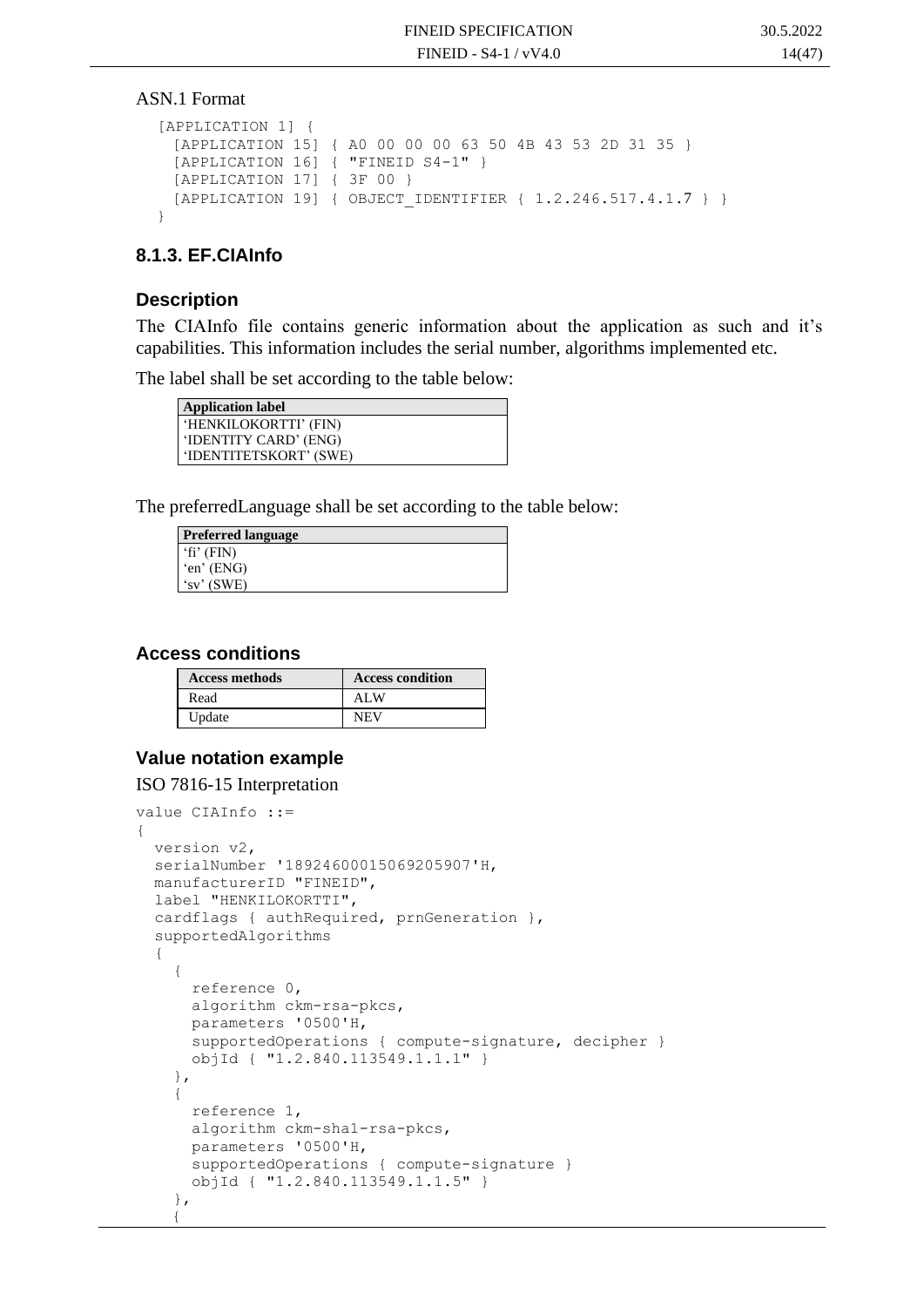```
 reference 2,
          algorithm ckm-sha224-rsa-pkcs,
          parameters '0500'H,
          supportedOperations { compute-signature }
          objId { "1.2.840.113549.1.1.14" }
        },
       {
          reference 3,
          algorithm ckm-sha256-rsa-pkcs,
          parameters '0500'H,
          supportedOperations { compute-signature }
          objId { "1.2.840.113549.1.1.11" }
        },
       {
          reference 4,
          algorithm ckm-sha384-rsa-pkcs,
          parameters '0500'H,
          supportedOperations { compute-signature }
          objId { "1.2.840.113549.1.1.12" }
        },
       {
          reference 5,
          algorithm ckm-sha512-rsa-pkcs,
          parameters '0500'H,
          supportedOperations { compute-signature }
          objId { "1.2.840.113549.1.1.13" }
        },
       {
          reference 6,
          algorithm ckm-sha1-rsa-pkcs-pss,
          parameters
    {
          },
          supportedOperations { compute-signature }
          objId { "1.2.840.113549.1.1.10" }
        },
       {
          reference 7,
          algorithm ckm-sha224-rsa-pkcs-pss,
          parameters
    {
             hashAlgorithm
 {
                algorithm sha-224, 
               parameters '0500'H, 
 }
             maskGenAlgorithm
   \{ algorithm pkcs1-MGF,
                parameters
{
                    algorithm sha-224, 
                    parameters '0500'H, 
 }
    }
             saltLength 28 
          },
          supportedOperations { compute-signature }
          objId { "1.2.840.113549.1.1.10" }
        },
       {
          reference 8,
          algorithm ckm-sha256-rsa-pkcs-pss,
          parameters
```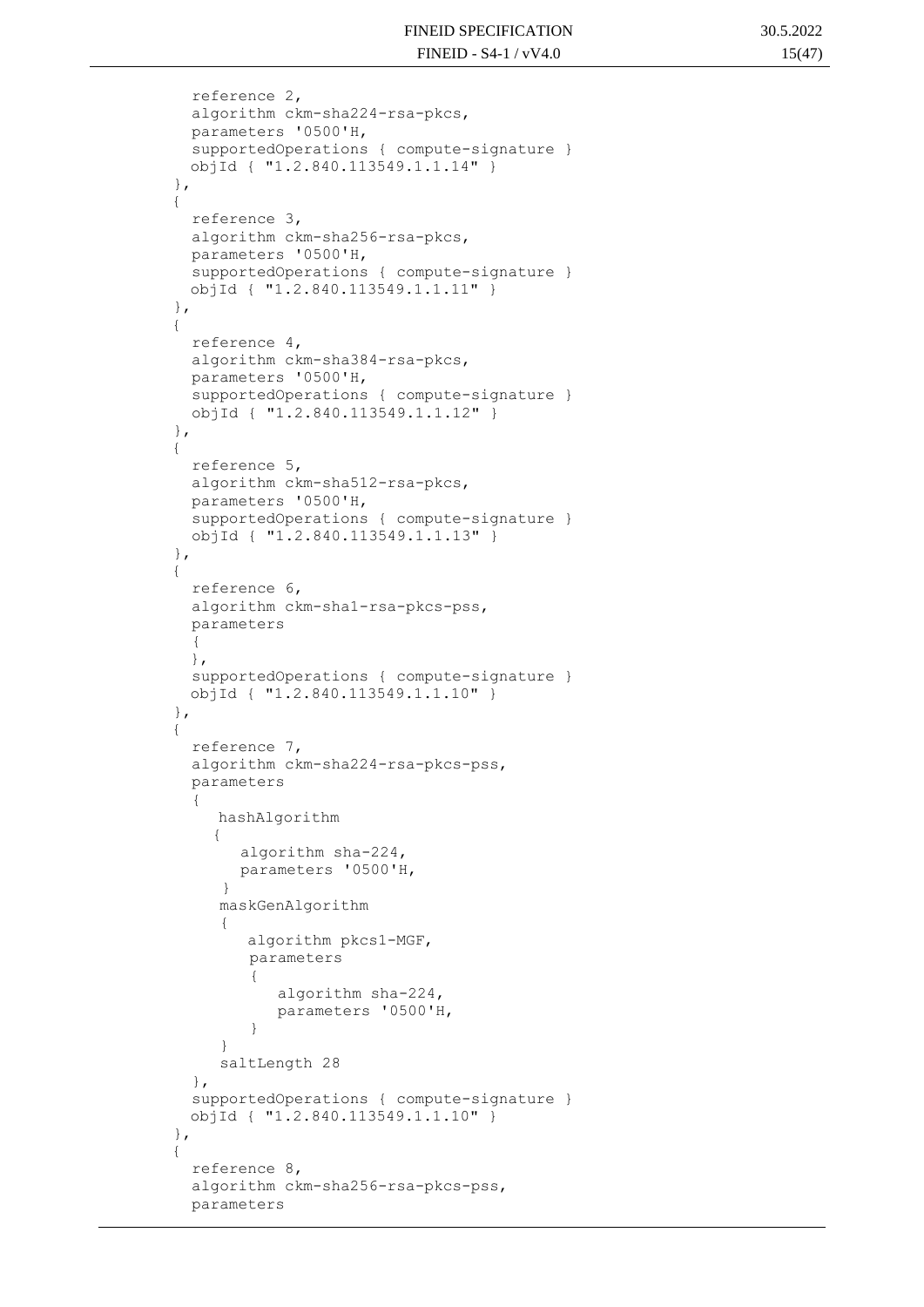```
 {
                hashAlgorithm
\left\{ \begin{array}{cc} 0 & 0 & 0 \\ 0 & 0 & 0 \\ 0 & 0 & 0 \\ 0 & 0 & 0 \\ 0 & 0 & 0 \\ 0 & 0 & 0 \\ 0 & 0 & 0 \\ 0 & 0 & 0 \\ 0 & 0 & 0 \\ 0 & 0 & 0 \\ 0 & 0 & 0 \\ 0 & 0 & 0 & 0 \\ 0 & 0 & 0 & 0 \\ 0 & 0 & 0 & 0 \\ 0 & 0 & 0 & 0 & 0 \\ 0 & 0 & 0 & 0 & 0 \\ 0 & 0 & 0 & 0 & 0 \\ 0 & 0 & 0 & 0 & 0 \\ 0 & 0 & 0 & 0 & 0 algorithm sha-256, 
                   parameters '0500'H, 
 }
                maskGenAlgorithm
                { 
                    algorithm pkcs1-MGF,
                    parameters
{
                        algorithm sha-256, 
                        parameters '0500'H, 
 }
     }
                saltLength 32 
            },
            supportedOperations { compute-signature }
            objId { "1.2.840.113549.1.1.10" }
          },
         {
            reference 9,
            algorithm ckm-sha384-rsa-pkcs-pss,
            parameters
            {
                hashAlgorithm
 {
                   algorithm sha-384, 
                   parameters '0500'H, 
 }
                maskGenAlgorithm
     { 
                    algorithm pkcs1-MGF,
                    parameters
{
                        algorithm sha-384, 
                       parameters '0500'H, 
 }
     }
                saltLength 48 
            },
            supportedOperations { compute-signature }
            objId { "1.2.840.113549.1.1.10" }
          },
         {
            reference 10,
            algorithm ckm-sha512-rsa-pkcs-pss,
            parameters
            {
                hashAlgorithm
\{ algorithm sha-512, 
                   parameters '0500'H, 
 }
                maskGenAlgorithm
    \{ algorithm pkcs1-MGF,
                    parameters
{
                        algorithm sha-512, 
                       parameters '0500'H, 
 }
                }
```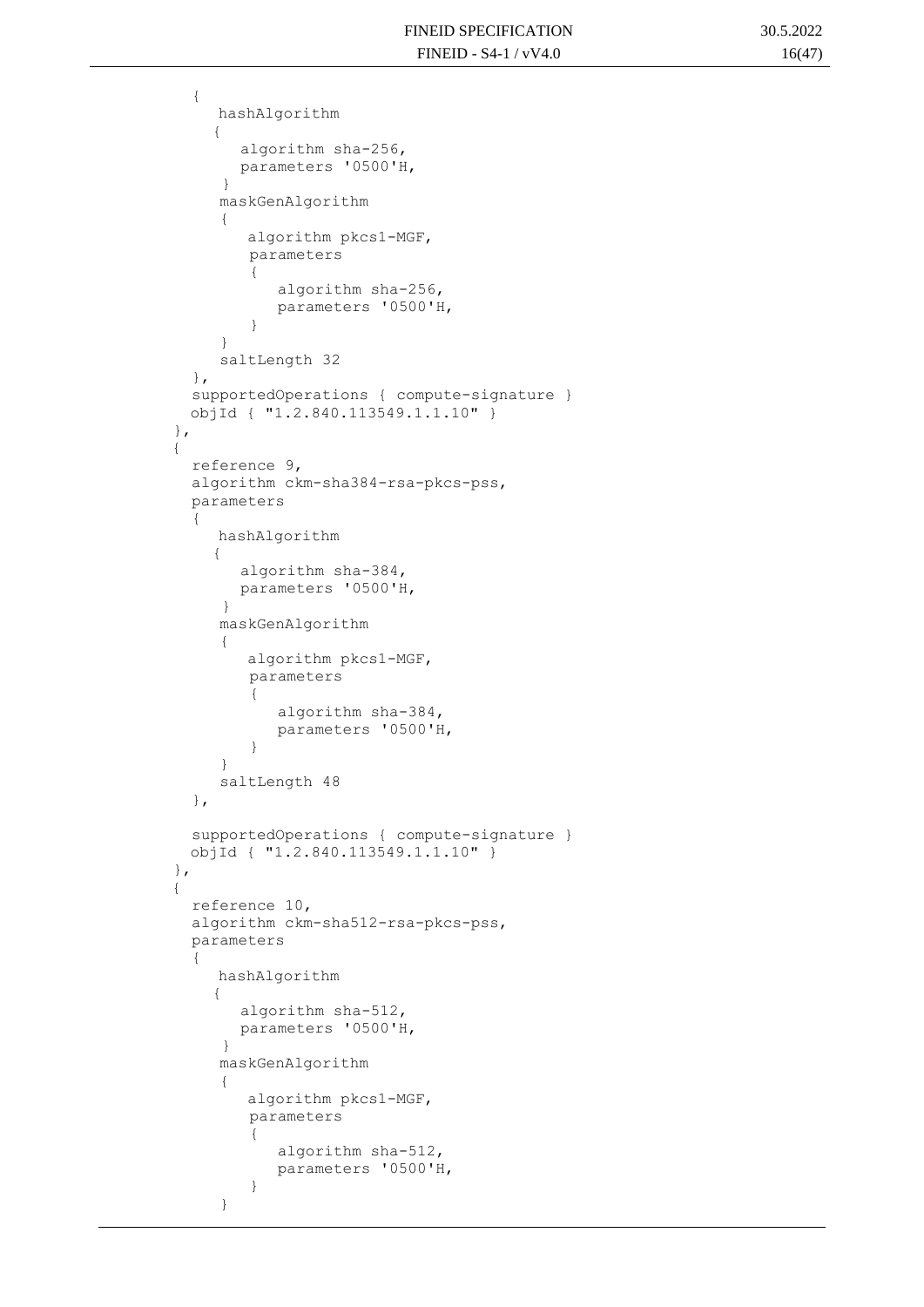saltLength 64 }, supportedOperations { compute-signature } objId { "1.2.840.113549.1.1.10" } }, { reference 11, algorithm ckm-rsa-pkcs-oaep, parameters { }, supportedOperations { decipher } objId { "1.2.840.113549.1.1.7" } }, { reference 12, algorithm ckm-rsa-pkcs-oaep, parameters { hashAlgorithm { algorithm sha-224, parameters '0500'H, } maskGenAlgorithm { algorithm pkcs1-MGF, parameters { algorithm sha-224, parameters '0500'H, } } }, supportedOperations { decipher } objId { "1.2.840.113549.1.1.7" } }, { reference 13, algorithm ckm-rsa-pkcs-oaep, parameters { hashAlgorithm { algorithm sha-256, parameters '0500'H, } maskGenAlgorithm { algorithm pkcs1-MGF, parameters { algorithm sha-256, parameters '0500'H, } } }, supportedOperations { decipher } objId { "1.2.840.113549.1.1.7" } }, { reference 14, algorithm ckm-rsa-pkcs-oaep,

parameters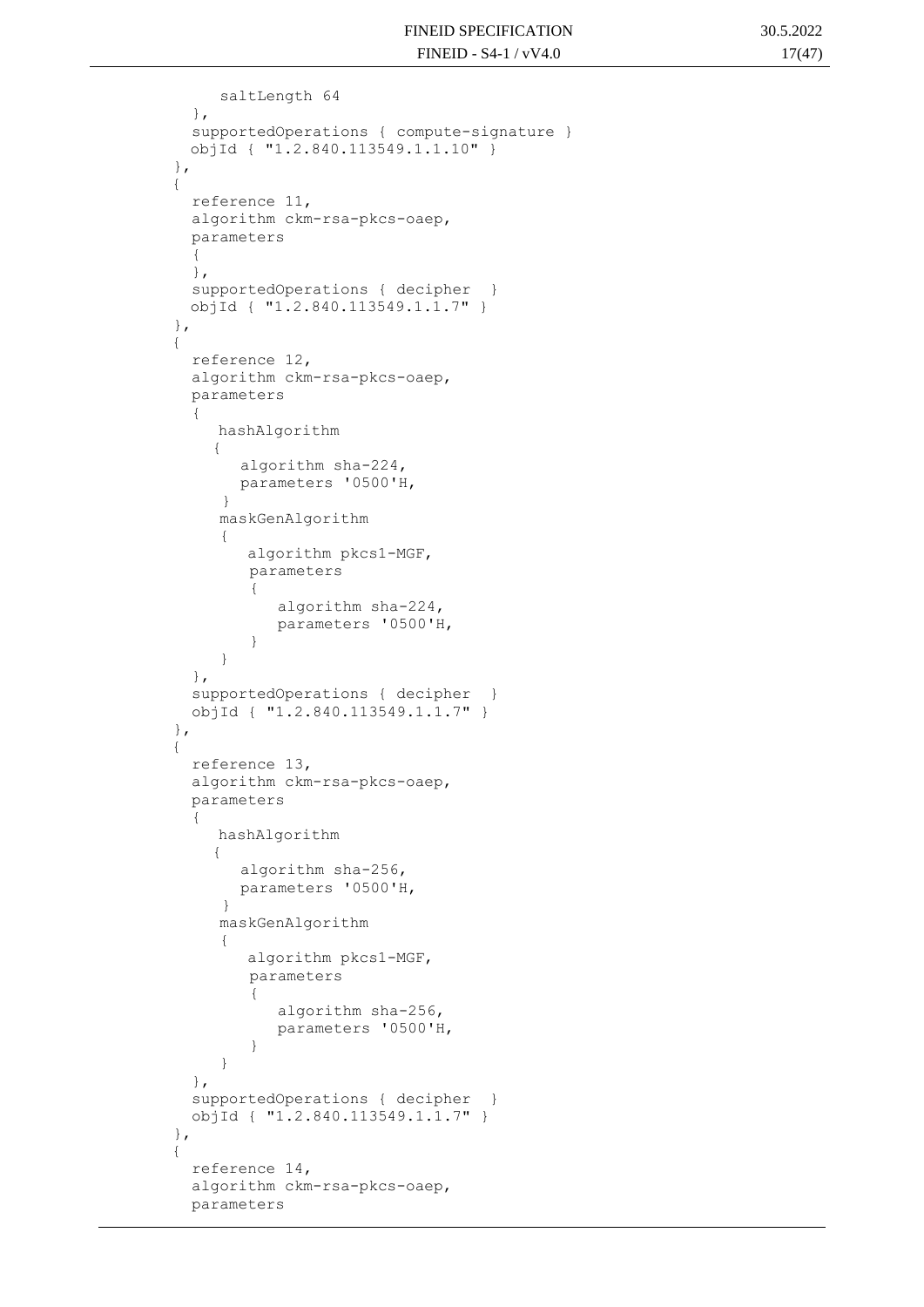```
 {
                hashAlgorithm
\left\{ \begin{array}{cc} 0 & 0 & 0 \\ 0 & 0 & 0 \\ 0 & 0 & 0 \\ 0 & 0 & 0 \\ 0 & 0 & 0 \\ 0 & 0 & 0 \\ 0 & 0 & 0 \\ 0 & 0 & 0 \\ 0 & 0 & 0 \\ 0 & 0 & 0 \\ 0 & 0 & 0 \\ 0 & 0 & 0 & 0 \\ 0 & 0 & 0 & 0 \\ 0 & 0 & 0 & 0 \\ 0 & 0 & 0 & 0 & 0 \\ 0 & 0 & 0 & 0 & 0 \\ 0 & 0 & 0 & 0 & 0 \\ 0 & 0 & 0 & 0 & 0 \\ 0 & 0 & 0 & 0 & 0 algorithm sha-384, 
                   parameters '0500'H, 
 }
                 maskGenAlgorithm
                 { 
                     algorithm pkcs1-MGF,
                     parameters
{
                         algorithm sha-384, 
                         parameters '0500'H, 
 }
     }
             },
             supportedOperations { decipher }
             objId { "1.2.840.113549.1.1.7" }
          },
         {
             reference 15,
             algorithm ckm-rsa-pkcs-oaep,
             parameters
             {
                hashAlgorithm
 {
                    algorithm sha-512, 
                   parameters '0500'H, 
 }
                maskGenAlgorithm
     { 
                     algorithm pkcs1-MGF,
                     parameters
{
                         algorithm sha-512, 
                         parameters '0500'H, 
 }
                 }
             },
             supportedOperations { decipher }
             objId { "1.2.840.113549.1.1.7" }
          },
         {
             reference 16,
             algorithm ckm-ecdsa-sha1,
             parameters '0500'H,
             supportedOperations { compute-signature }
             objId { "1.2.840.10045.4.1" }
          },
          {
             reference 17,
             algorithm ckm-ecdsa-sha224,
             parameters '0500'H,
             supportedOperations { compute-signature }
             objId { "1.2.840.10045.4.3.1" }
          },
          {
             reference 18,
             algorithm ckm-ecdsa-sha256,
             parameters '0500'H,
             supportedOperations { compute-signature }
             objId { "1.2.840.10045.4.3.2" }
          },
          {
```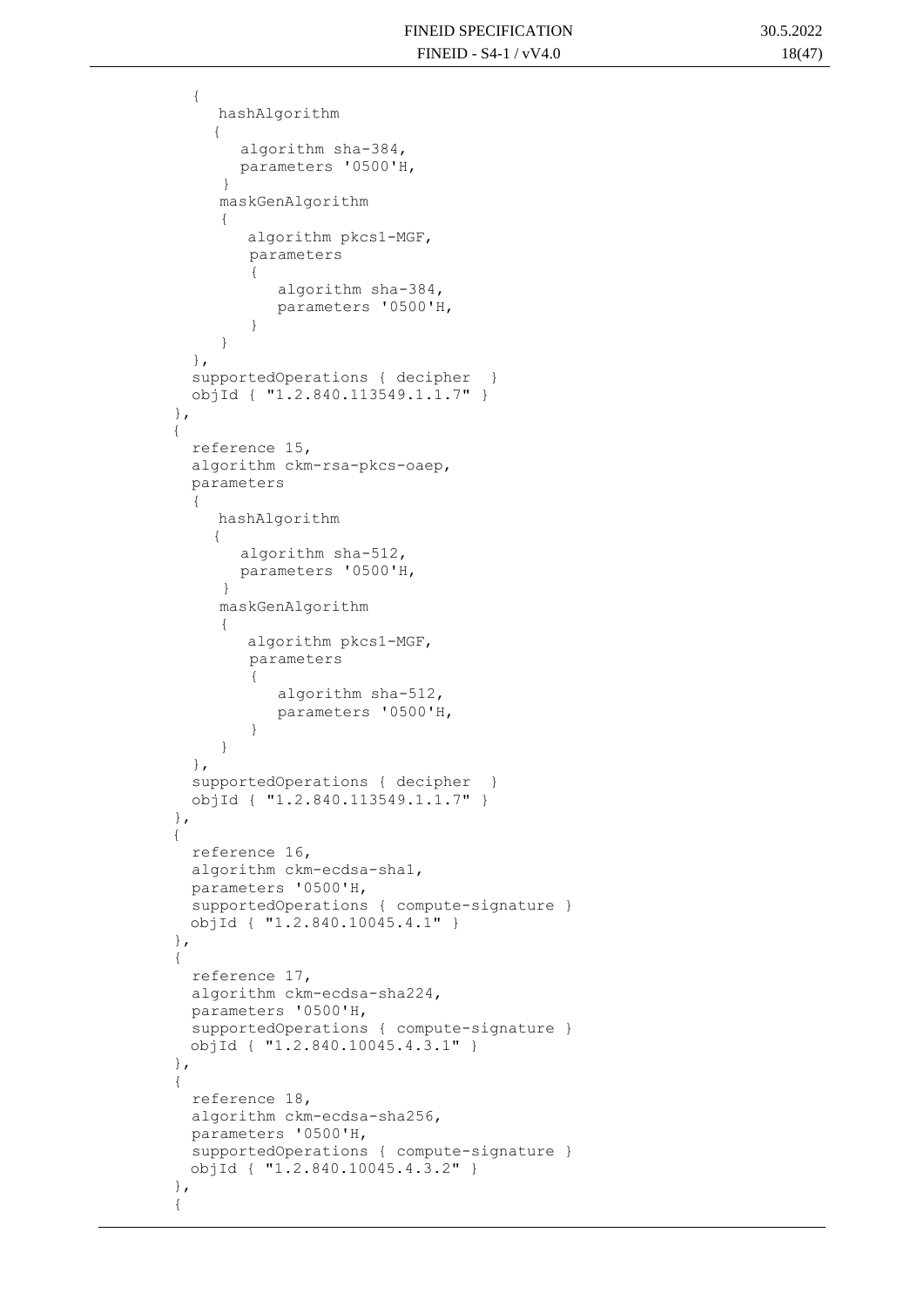```
 reference 19,
       algorithm ckm-ecdsa-sha384,
       parameters '0500'H,
       supportedOperations { compute-signature }
       objId { "1.2.840.10045.4.3.3" }
     },
 {
       reference 20,
       algorithm ckm-ecdsa-sha512,
      parameters '0500'H,
       supportedOperations { compute-signature }
       objId { "1.2.840.10045.4.3.4" }
     },
},
  preferredLanguage "fi"
}
ASN.1 Format
SEQUENCE {
    INTEGER { 1 }
    OCTET STRING { 18 92 46 00 01 50 69 20 59 07 }
   UTF8STRING { "FINEID" }
    [CONTEXT-SPECIFIC 0] { 48 45 4E 4B 49 4C 4F 4B 4F 52 54 54 49 }
   BIT STRING { 05 60 }
    [CONTEXT-SPECIFIC 2] {
        SEQUENCE {
            INTEGER { 0 }
            INTEGER { 1 }
           NULL { }
            BIT STRING { 02 44 }
           OBJECT IDENTIFIER { 1.2.840.113549.1.1.1 }
        }
        SEQUENCE {
            INTEGER { 1 }
           INTEGER { 6 }
           NULL { }
           BIT STRING { 06 40 }
           OBJECT IDENTIFIER { 1.2.840.113549.1.1.5 }
        }
        SEQUENCE {
            INTEGER { 2 }
           INTEGER { 70 }
           NULL { }
           BIT STRING { 06 40 }
           OBJECT IDENTIFIER { 1.2.840.113549.1.1.14 }
        }
        SEQUENCE {
            INTEGER { 3 }
           INTEGER { 64 }
           NULL { }
           BIT STRING { 06 40 }
           OBJECT IDENTIFIER { 1.2.840.113549.1.1.11 }
        }
        SEQUENCE {
           INTEGER { 4 }
           INTEGER { 65 }
           NULL { }
           BIT STRING { 06 40 }
           OBJECT IDENTIFIER { 1.2.840.113549.1.1.12 }
        }
        SEQUENCE {
           INTEGER { 5 }
            INTEGER { 66 }
           NULL { }
           BIT STRING { 06 40 }
```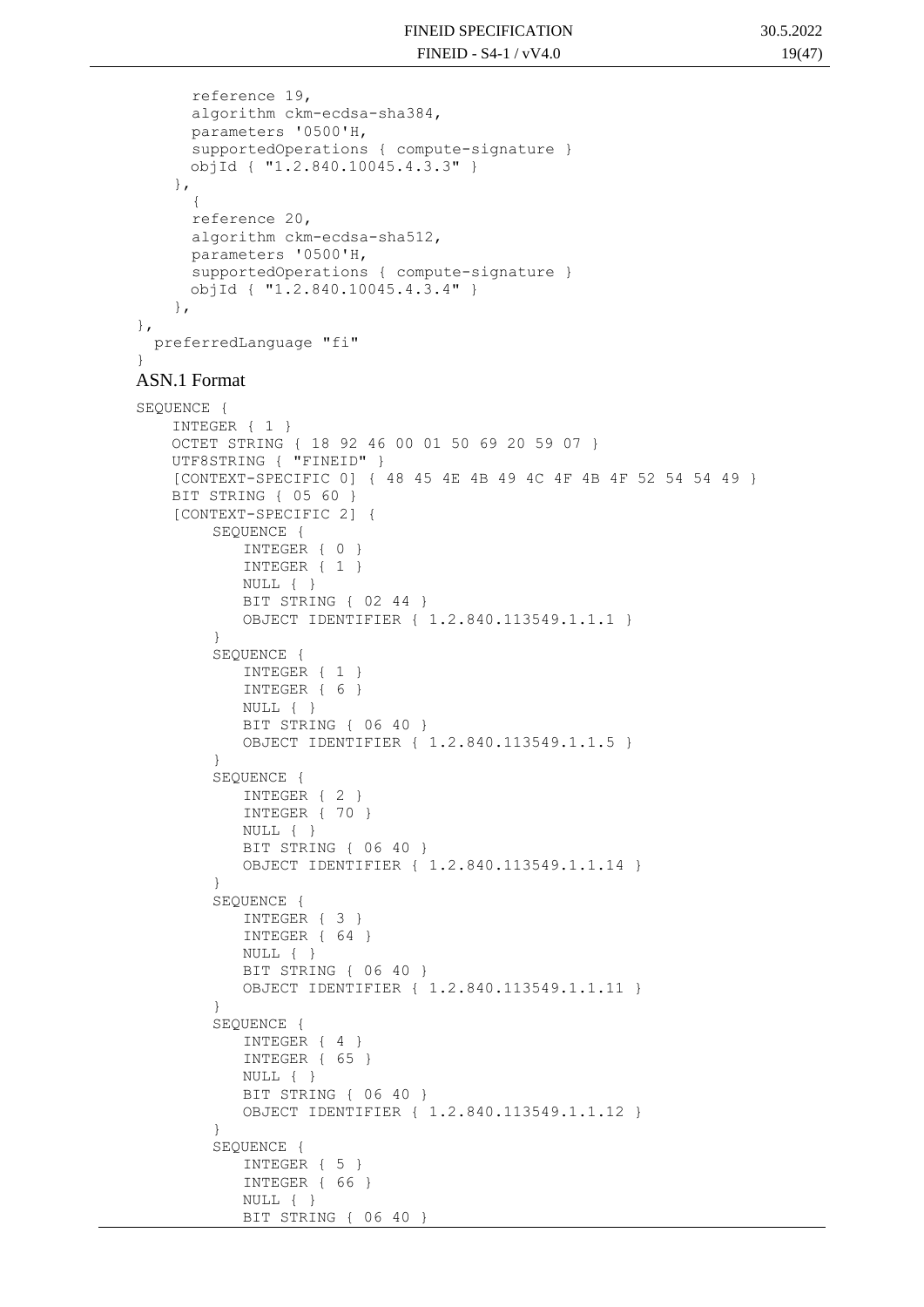```
OBJECT IDENTIFIER { 1.2.840.113549.1.1.13 }
}
SEOUENCE {
   INTEGER { 6 }
   INTEGER { 14 }
   SEQUENCE { }
   BIT STRING { 06 40 }
   OBJECT IDENTIFIER { 1.2.840.113549.1.1.10 }
}
SEQUENCE {
   INTEGER { 7 }
   INTEGER { 71 }
   SEQUENCE {
      [CONTEXT-SPECIFIC 0] {
           SEQUENCE {
           OBJECT IDENTIFIER { 2.16.840.1.101.3.4.2.4 }
            NULL
           }
      }
      [CONTEXT-SPECIFIC 1] {
           SEQUENCE {
            OBJECT IDENTIFIER { 1.2.840.113549.1.1.8 }
            SEQUENCE {
                  OBJECT IDENTIFIER { 2.16.840.1.101.3.4.2.4 }
                  NULL
            }
           }
      }
      [CONTEXT-SPECIFIC 2] {
           INTEGER 28
      }
   }
   BIT STRING { 06 40 }
   OBJECT IDENTIFIER { 1.2.840.113549.1.1.10 }
}
SEQUENCE {
   INTEGER { 8 }
   INTEGER { 67 }
   SEQUENCE {
      [CONTEXT-SPECIFIC 0] {
           SEQUENCE {
            OBJECT IDENTIFIER { 2.16.840.1.101.3.4.2.1 }
            NULL.
           }
      }
      [CONTEXT-SPECIFIC 1] {
           SEQUENCE {
            OBJECT IDENTIFIER { 1.2.840.113549.1.1.8 }
            SEQUENCE {
                  OBJECT IDENTIFIER { 2.16.840.1.101.3.4.2.1 }
                  NULL
            }
           }
      }
      [CONTEXT-SPECIFIC 2] {
           INTEGER 32
      }
   }
   BIT STRING { 06 40 }
   OBJECT IDENTIFIER { 1.2.840.113549.1.1.10 }
}
SEQUENCE {
   INTEGER { 9 }
   INTEGER { 68 }
```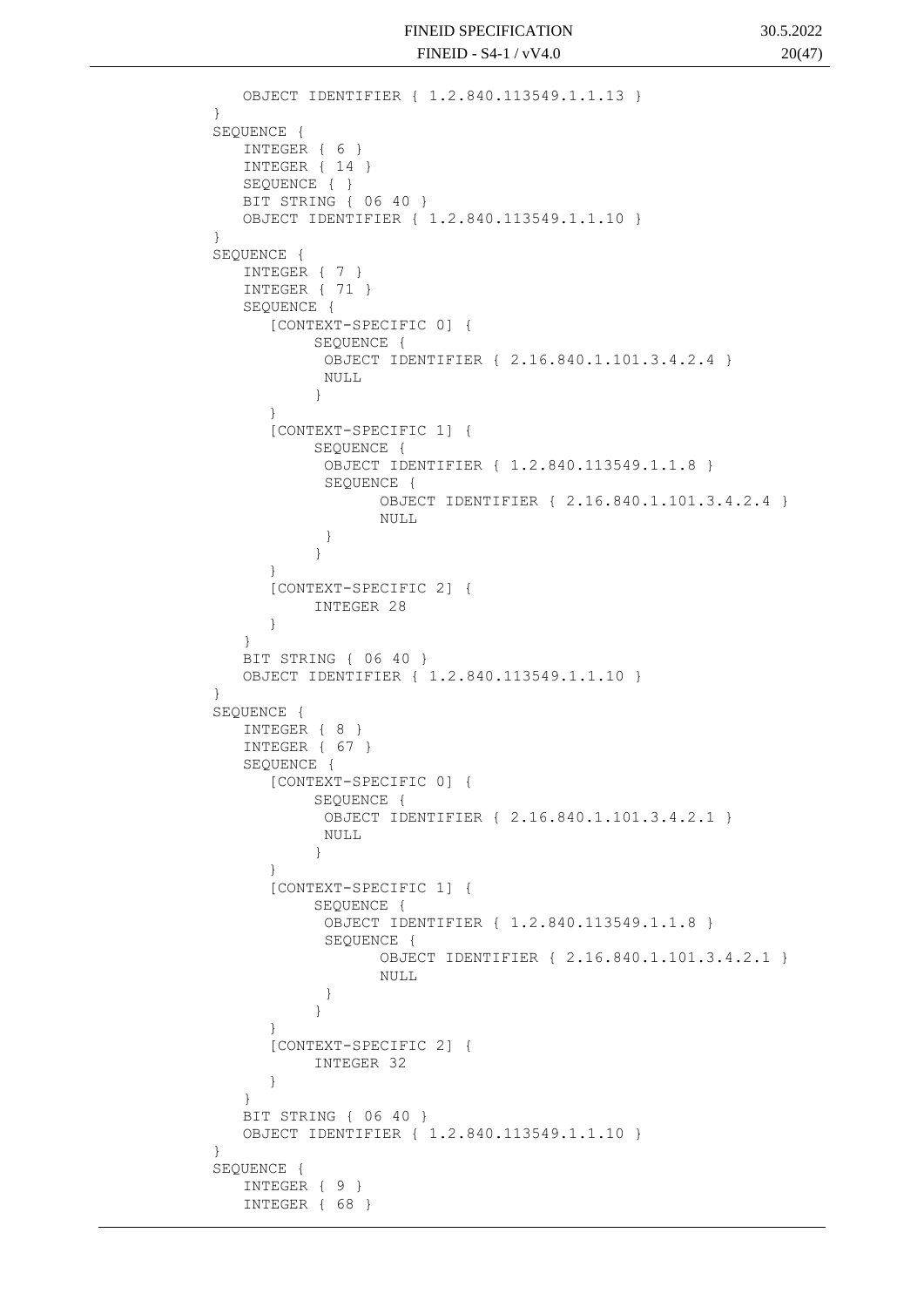```
SEQUENCE {
      [CONTEXT-SPECIFIC 0] {
           SEQUENCE {
            OBJECT IDENTIFIER { 2.16.840.1.101.3.4.2.2 }
            NULL
           }
      }
      [CONTEXT-SPECIFIC 1] {
           SEQUENCE {
            OBJECT IDENTIFIER { 1.2.840.113549.1.1.8 }
            SEQUENCE {
                  OBJECT IDENTIFIER { 2.16.840.1.101.3.4.2.2 }
                  NULL
            }
           }
      }
      [CONTEXT-SPECIFIC 2] {
           INTEGER 48
      }
   }
   BIT STRING { 06 40 }
   OBJECT IDENTIFIER { 1.2.840.113549.1.1.10 }
}
SEQUENCE {
   INTEGER { 10 }
   INTEGER { 69 }
   SEQUENCE {
      [CONTEXT-SPECIFIC 0] {
           SEOUENCE {
            OBJECT IDENTIFIER { 2.16.840.1.101.3.4.2.3 }
            NULL
           }
      }
      [CONTEXT-SPECIFIC 1] {
           SEQUENCE {
            OBJECT IDENTIFIER { 1.2.840.113549.1.1.8 }
            SEQUENCE {
                  OBJECT IDENTIFIER { 2.16.840.1.101.3.4.2.3 }
                  NULL
            }
           }
      }
      [CONTEXT-SPECIFIC 2] {
           INTEGER 64
      }
   }
   BIT STRING { 06 40 }
   OBJECT IDENTIFIER { 1.2.840.113549.1.1.10 }
}
SEQUENCE {
   INTEGER { 11 }
   INTEGER { 9 }
   SEQUENCE { }
   BIT STRING { 02 04 }
   OBJECT IDENTIFIER { 1.2.840.113549.1.1.7 }
}
SEQUENCE {
   INTEGER { 12 }
   INTEGER { 9 }
   SEQUENCE {
      [0] {
           SEQUENCE {
                OBJECT IDENTIFIER (2.16.840.1.101.3.4.2.4)
                NULL
```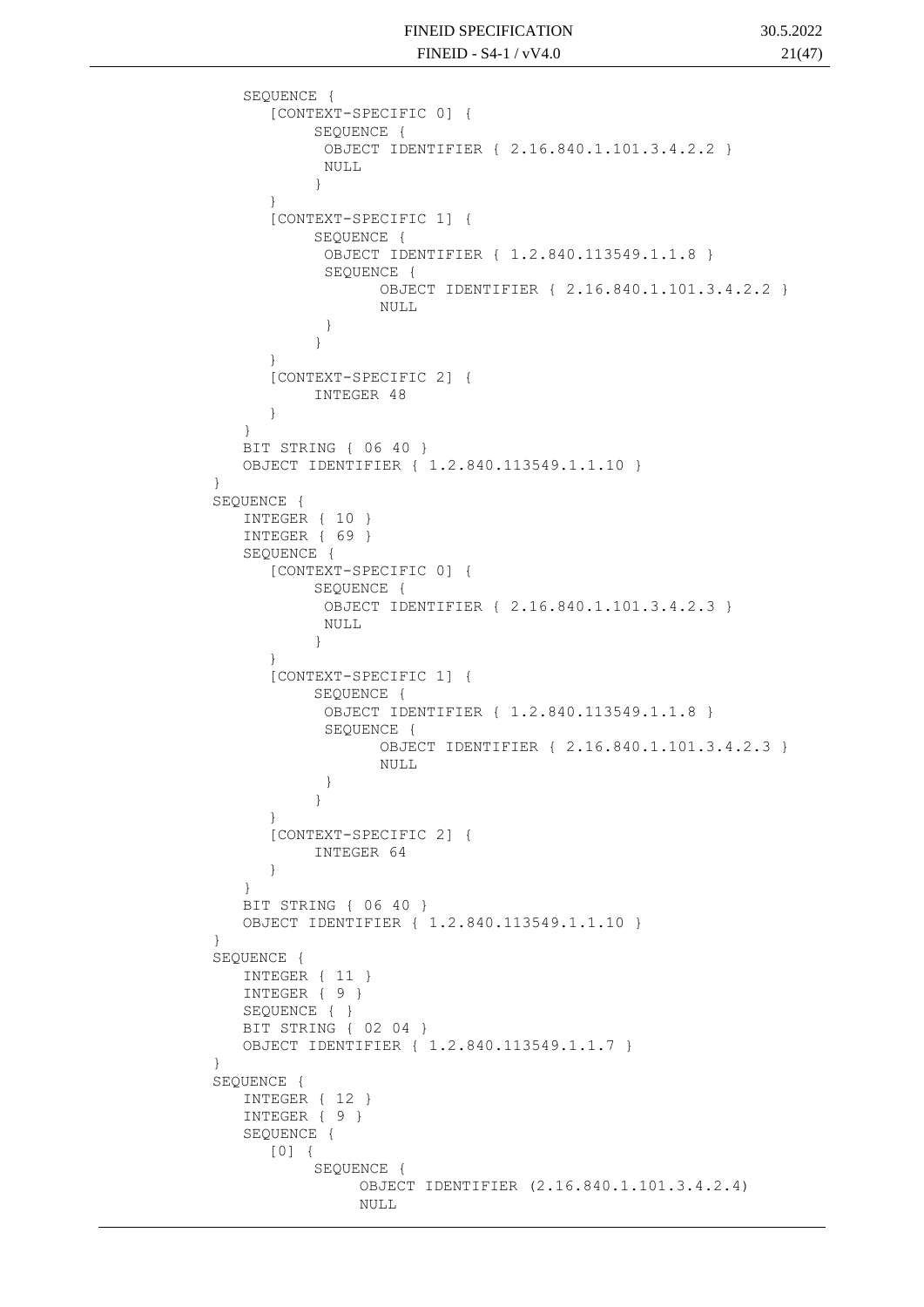```
}
      }
      [1] \quad \{SEQUENCE {
            OBJECT IDENTIFIER (1.2.840.113549.1.1.8)
            SEQUENCE {
                  OBJECT IDENTIFIER (2.16.840.1.101.3.4.2.4)
                  NULL
            }
           }
      }
   }
   BIT STRING { 02 04 }
   OBJECT IDENTIFIER { 1.2.840.113549.1.1.7 }
}
SEQUENCE {
   INTEGER { 13 }
   INTEGER { 9 }
   SEQUENCE {
      [0] {
           SEQUENCE {
                OBJECT IDENTIFIER (2.16.840.1.101.3.4.2.1)
                NULL
           }
      }
      [1] {
           SEQUENCE {
            OBJECT IDENTIFIER (1.2.840.113549.1.1.8)
            SEQUENCE {
                  OBJECT IDENTIFIER (2.16.840.1.101.3.4.2.1)
                  NULL
            }
           }
      }
   }
   BIT STRING { 02 04 }
   OBJECT IDENTIFIER { 1.2.840.113549.1.1.7 }
}
SEQUENCE {
   INTEGER { 14 }
   INTEGER { 9 }
   SEQUENCE {
      [0] {
           SEQUENCE {
                OBJECT IDENTIFIER (2.16.840.1.101.3.4.2.2)
                NULL
           }
      }
      [1] {
           SEQUENCE {
            OBJECT IDENTIFIER (1.2.840.113549.1.1.8)
            SEQUENCE {
                  OBJECT IDENTIFIER (2.16.840.1.101.3.4.2.2)
                  NULL
            }
           }
      }
   }
   BIT STRING { 02 04 }
   OBJECT IDENTIFIER { 1.2.840.113549.1.1.7 }
}
SEQUENCE {
   INTEGER { 15 }
   INTEGER { 9 }
```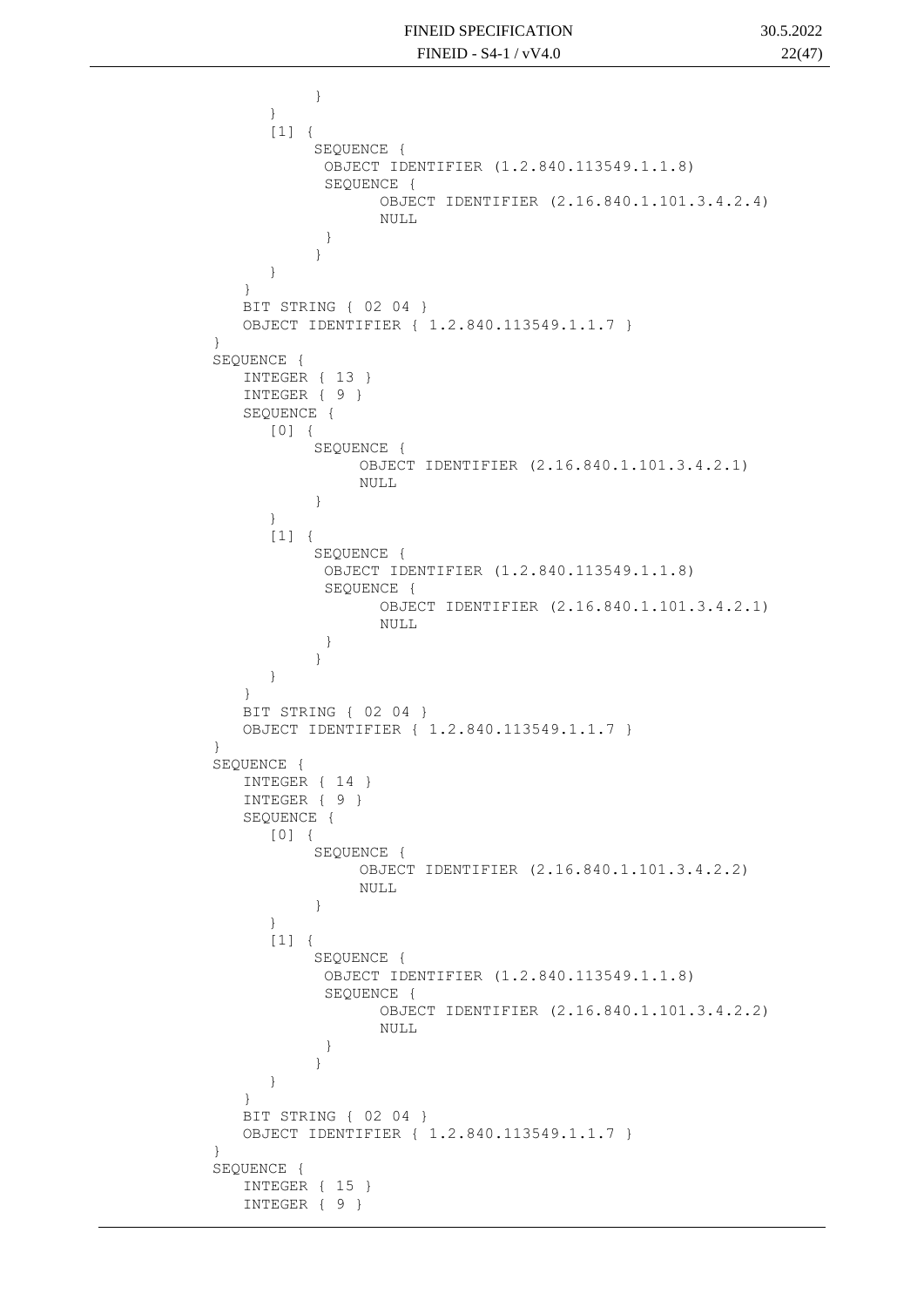```
SEQUENCE {
          [0] {
               SEQUENCE {
                    OBJECT IDENTIFIER (2.16.840.1.101.3.4.2.3)
                    NULL
               }
          }
          [1]SEQUENCE {
                OBJECT IDENTIFIER (1.2.840.113549.1.1.8)
                SEQUENCE {
                       OBJECT IDENTIFIER (2.16.840.1.101.3.4.2.3)
                       NULL
                 }
               }
          }
       }
       BIT STRING { 02 04 }
       OBJECT IDENTIFIER { 1.2.840.113549.1.1.7 }
    }
    SEQUENCE {
       INTEGER { 16 }
       INTEGER { 4162 }
       NULL { }
       BIT STRING { 06 40 }
       OBJECT IDENTIFIER { 1.2.840.10045.4.1 }
    }
    SEQUENCE {
       INTEGER { 17 }
       INTEGER { 4163 }
       NULL { }
       BIT STRING { 06 40 }
       OBJECT IDENTIFIER { 1.2.840.10045.4.3.1 }
    }
    SEQUENCE {
       INTEGER { 18 }
       INTEGER { 4164 }
       NULL { }
       BIT STRING { 06 40 }
       OBJECT IDENTIFIER { 1.2.840.10045.4.3.2 }
    }
    SEQUENCE {
       INTEGER { 19 }
       INTEGER { 4165 }
       NULL { }
       BIT STRING { 06 40 }
       OBJECT IDENTIFIER { 1.2.840.10045.4.3.3 }
    }
    SEQUENCE {
       INTEGER { 20 }
       INTEGER { 4166 }
       NULL { }
       BIT STRING { 06 40 }
       OBJECT IDENTIFIER { 1.2.840.10045.4.3.4 }
    }
 PrintableString { "fi" }
```
}

}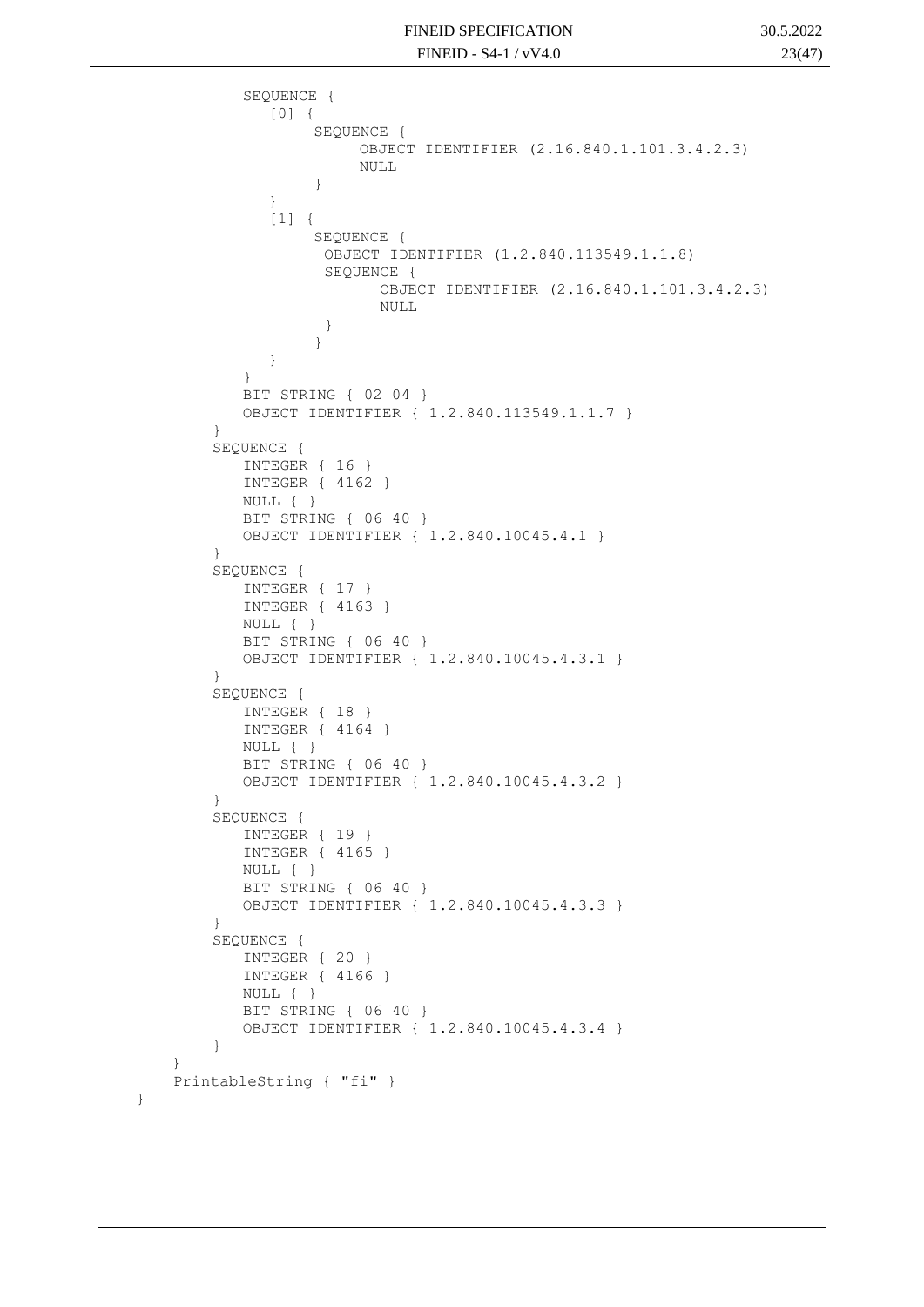#### **8.1.4. EF.OD**

#### **Description**

The Object Directory (OD) file is a transparent elementary file, which contains pointers to other elementary files (PrKDs, CDs, AODs, DCODs) of the FINEID application. The information is presented in ASN.1 syntax according to ISO/IEC 7816-15.

An off-card application using the FINEID application shall use this file to determine how to perform security services with the card.

#### **Access conditions**

| <b>Access method</b> | <b>Access condition</b> |
|----------------------|-------------------------|
| Read                 | AL W                    |
| Update               | NEV                     |

#### **Value notation example**

#### ISO 7816-15 Interpretation

```
value CIOChoice ::= authObjects : path :
     {
       efidOrPath '3F004401'H
     }
value CIOChoice ::= privateKeys : path : 
     {
       efidOrPath '3F004402'H
     }
value CIOChoice ::= certificates : path :
     {
       efidOrPath '3F004403'H
     }
value CIOChoice ::= certificates : path :
     {
       efidOrPath '3F004404'H
     }
value CIOChoice ::= trustedCertificates : path : 
     {
       efidOrPath '3F004405'H
     }
value CIOChoice ::= dataContainerObjects : path : 
     {
       efidOrPath '3F004406'H
     }
value CIOChoice : = usefulCertificates : path :
     {
       efidOrPath '3F004407'H
     }
```
#### ASN.1 Format

```
[CONTEXT-SPECIFIC 8] {
     SEQUENCE {
       OCTET STRING { 3F 00 44 01 }
      }
   }
   [CONTEXT-SPECIFIC 0] {
     SEQUENCE {
       OCTET STRING { 3F 00 44 02 }
      }
 }
   [CONTEXT-SPECIFIC 4] {
```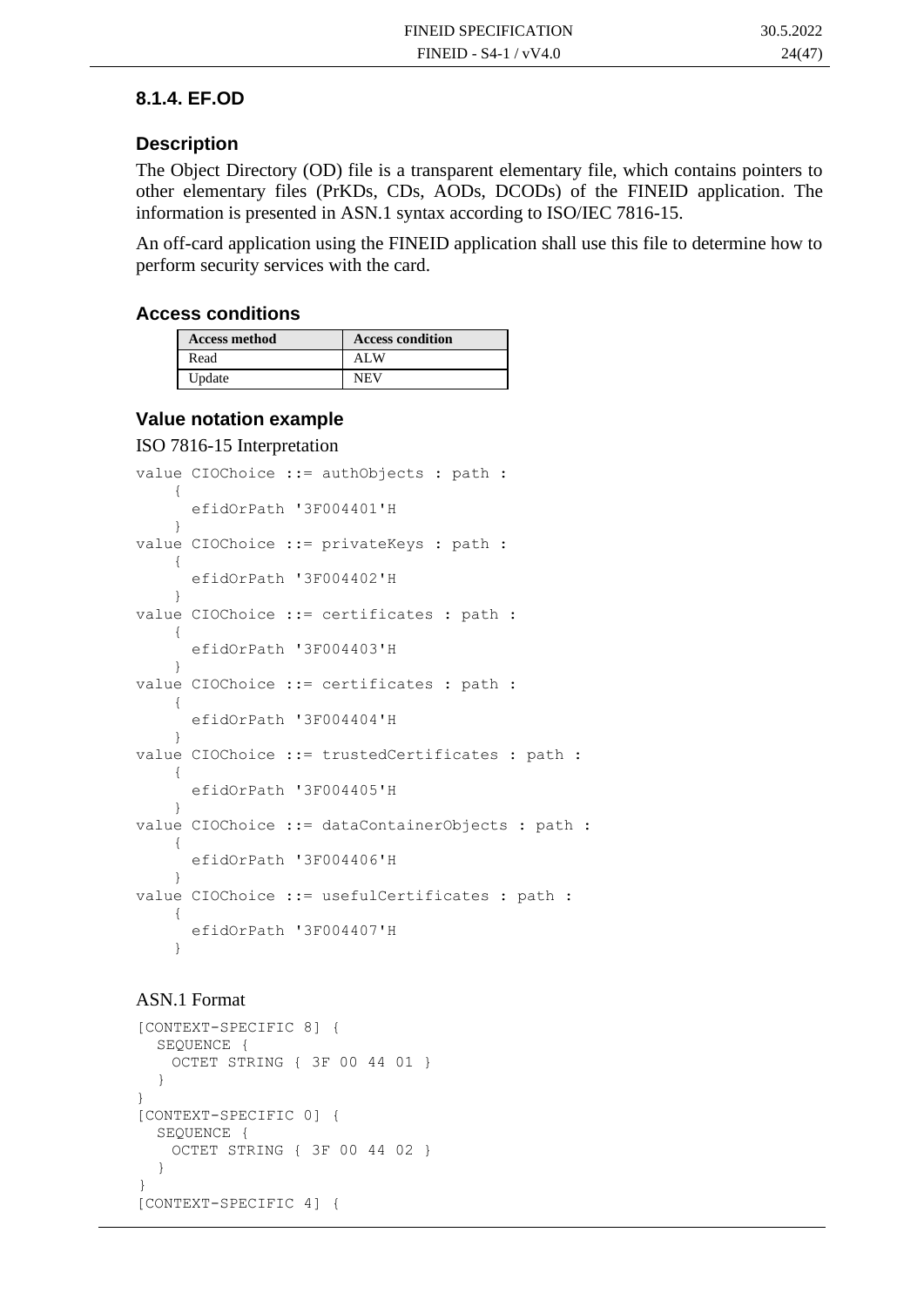```
SEQUENCE {
   OCTET STRING { 3F 00 44 03 }
  }
}
[CONTEXT-SPECIFIC 4] {
  SEQUENCE {
   OCTET STRING { 3F 00 44 04 }
  }
}
[CONTEXT-SPECIFIC 5] {
  SEQUENCE {
   OCTET STRING { 3F 00 44 05 }
  }
}
[CONTEXT-SPECIFIC 7] {
  SEQUENCE {
   OCTET STRING { 3F 00 44 06 }
  }
}
[CONTEXT-SPECIFIC 6] {
  SEQUENCE {
   OCTET STRING { 3F 00 44 07 }
  }
}
```
As can be seen, the OD file simply consists of seven records.

Note: Pointers to CD #2, DCOD and CD #4 are optional.

#### **8.1.5. EF.AOD**

#### **Description**

This elementary file (Authentication Object Directory) contains generic authentication object attributes such as allowed characters, length, padding character, etc. The authentication objects are used to control access to other objects such as keys. The contents of this file is according to ISO/IEC 7816-15.

#### **Access conditions**

| <b>Access method</b> | <b>Access condition</b> |
|----------------------|-------------------------|
| Read                 | ALW                     |
| Update               | <b>NEV</b>              |

#### **Value notation example**

ISO 7816-15 Interpretation

```
value AuthenticationObjectChoice ::= pwd : 
   {
     commonObjectAttributes 
     {
       label "perustunnusluku",
      flags { private, modifiable }
       authId '03'H
     },
     classAttributes 
     {
       authId '01'H
     },
     typeAttributes 
     {
```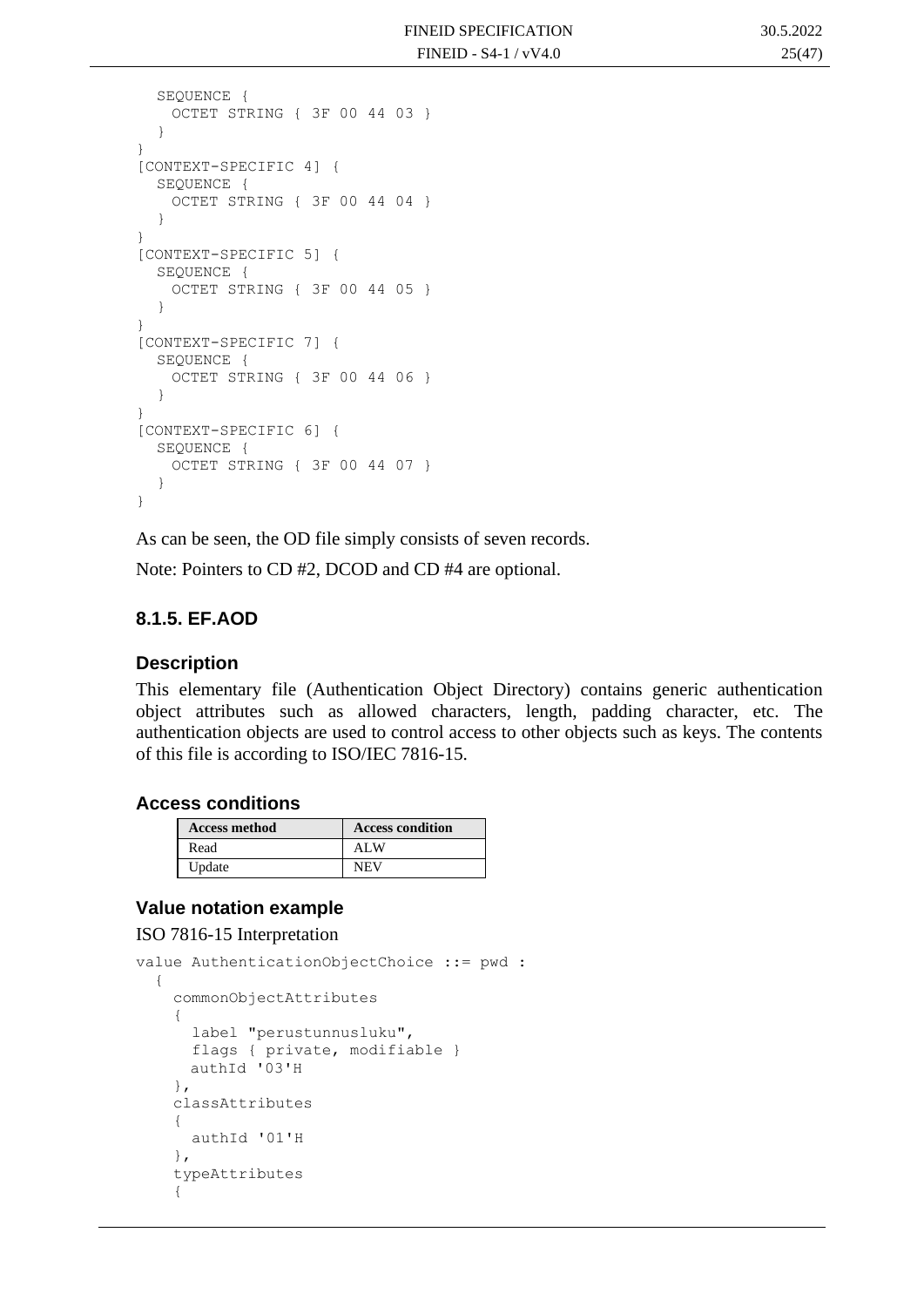```
 pwdFlags { case-sensitive, initialized, needs-padding, 
exchangeRefData },
       pwdType ascii-numeric,
       minLength 4,
       storedLength 12,
       pwdReference 17,
       padChar '00'H,
     }
   }
value AuthenticationObjectChoice ::= pwd : 
   {
     commonObjectAttributes 
     {
       label "allekirjoitustunnusluku",
       flags { private, modifiable }
       authId '03'H
     },
     classAttributes 
     {
       authId '02'H
     },
     typeAttributes 
     {
       pwdFlags { case-sensitive, local, initialized, needs-padding, 
exchangeRefData },
       pwdType ascii-numeric,
       minLength 6,
       storedLength 12,
       pwdReference 130,
       padChar '00'H,
     }
   }
value AuthenticationObjectChoice ::= pwd : 
   {
     commonObjectAttributes 
\left\{\begin{array}{ccc} & & \\ & & \end{array}\right\} label "aktivointitunnusluku",
       flags { private, modifiable }
     },
     classAttributes 
     {
       authId '03'H
     },
     typeAttributes 
     {
       pwdFlags { case-sensitive, local, change-disabled, unblock-
disabled, initialized, needs-padding, unblockingPassword },
       pwdType ascii-numeric,
       minLength 8,
       storedLength 12,
       pwdReference 131,
       padChar '00'H,
     }
   }
```

```
ASN.1 Format
```

```
SEQUENCE {
  SEQUENCE {
   UTF8STRING { "perustunnusluku" }
   BIT STRING { 06 C0 }
   OCTET STRING { 03 }
  }
  SEQUENCE
```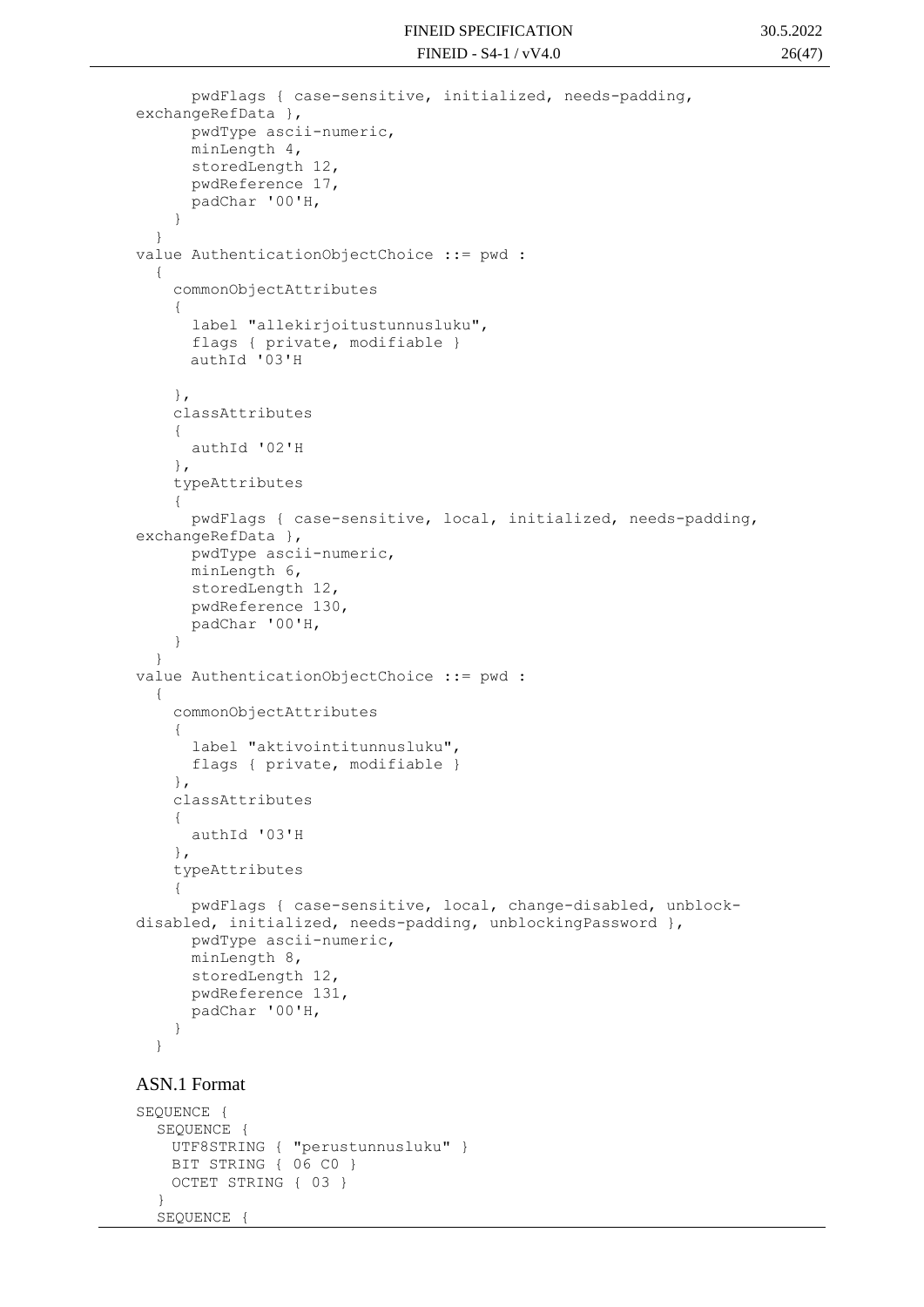```
OCTET STRING { 01 }
  }
  [CONTEXT-SPECIFIC 1] {
    SEOUENCE {
        BIT STRING { 04 8C 10 }
        ENUMERATED { 01 }
        INTEGER { 4 }
        INTEGER { 12 }
        [CONTEXT-SPECIFIC 0] { 11 }
        OCTET STRING { 00 }
    }
  }
}
SEQUENCE {
  SEQUENCE {
   UTF8STRING { "allekirjoitustunnusluku" }
   BIT STRING { 06 C0 }
   OCTET STRING { 03 }
  }
  SEQUENCE {
   OCTET STRING { 02 }
  }
  [CONTEXT-SPECIFIC 1] {
    SEQUENCE {
        BIT STRING { 04 CC 10 }
        ENUMERATED { 01 }
        INTEGER { 6 }
        INTEGER { 12 }
        [CONTEXT-SPECIFIC 0] { 00 82 }
        OCTET STRING { 00 }
    }
  }
}
SEQUENCE {
  SEQUENCE {
   UTF8STRING { "aktivointitunnusluku" }
   BIT STRING { 06 C0 }
  }
  SEQUENCE {
   OCTET STRING { 03 }
  }
  [CONTEXT-SPECIFIC 1] {
    SEQUENCE {
        BIT STRING { 01 FE }
        ENUMERATED { 01 }
        INTEGER { 8 }
        INTEGER { 12 }
        [CONTEXT-SPECIFIC 0] { 00 83 }
        OCTET STRING { 00 }
    }
  }
}
```
#### **8.1.6. EF.PrKD**

#### **Description**

This transparent elementary file (Private Key Directory) contains general key attributes such as labels, intended usage, identifiers etc. When applicable, it contains cross-reference pointers to authentication objects used to protect access to the keys. It also contains the pointers to the keys themselves.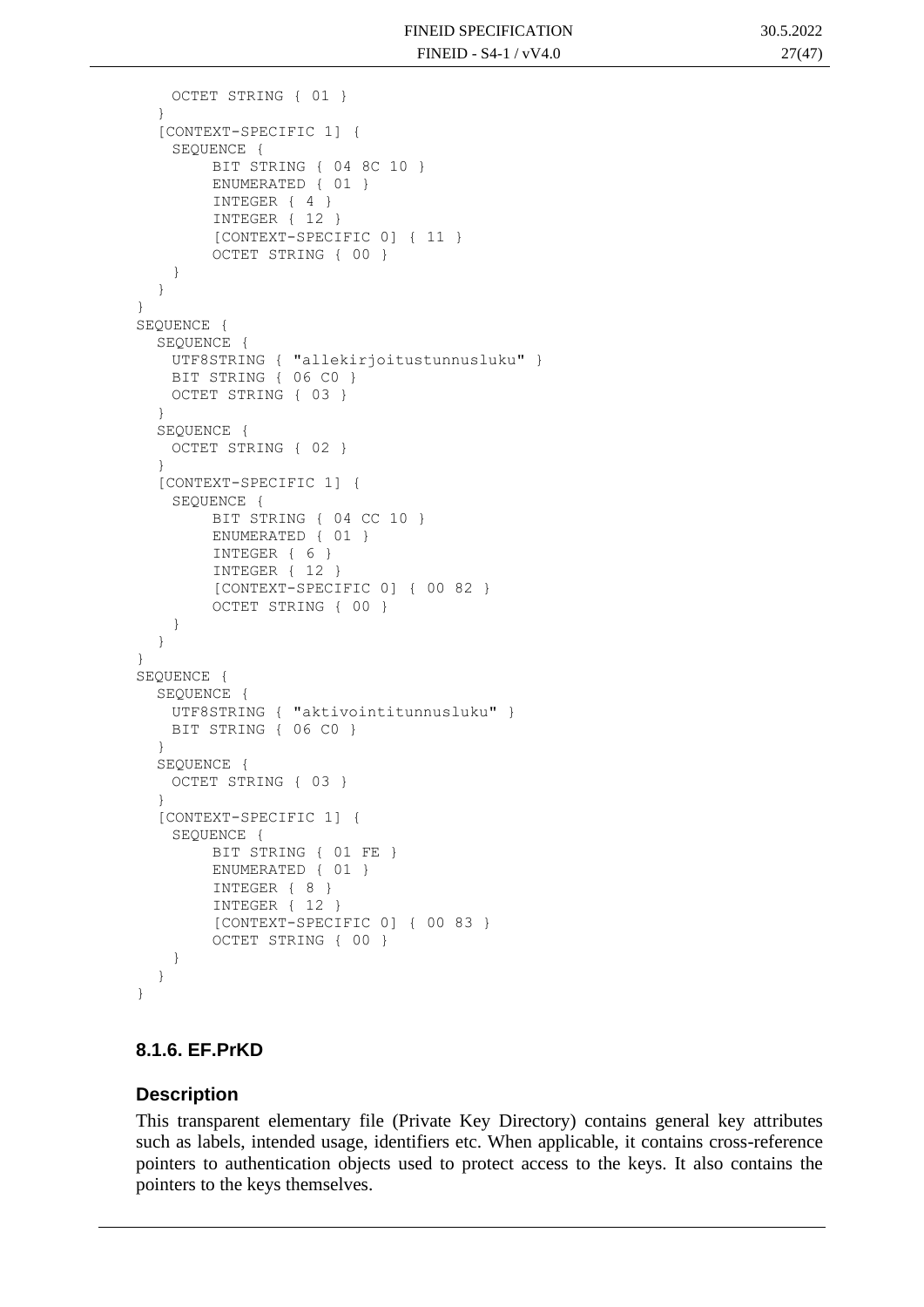#### **Access conditions**

| <b>Access method</b> | <b>Access condition</b> |
|----------------------|-------------------------|
| Read                 | ALW                     |
| Update               | NEV                     |

#### **Private key labels**

The Private key labels shall be set according to the table in chapter.

#### **Value notation example**

```
ISO 7816-15 Interpretation
value PrivateKeyChoice ::= privateECKey :
   {
     commonObjectAttributes 
     {
       label "todentamisavain",
      flags { private },
       authId '01'H,
       userConsent 1,
       accessControlRules 
       {
\{ accessMode { execute, pso_cds, pso_dec },
           securityCondition authId : '01'H
         }
       }
     },
     classAttributes 
     {
       iD '45'H,
      usage { sign, derive },
      accessFlags { sensitive, alwaysSensitive, neverExtractable, 
cardGenerated },
       keyReference 1
     },
     subClassAttributes 
     {
       keyIdentifiers 
       {
\{ idType 4,
           idValue OCTET STRING : 
'135651A53486D7B94C9EB76F49BAC5078EB2DE93'H
 }
 }
     },
     typeAttributes 
     {
       value indirect : path : 
\{ efidOrPath ''H
           },
       keyInfo
       {
          namedCurve { "1.3.132.0.34" }
       }
     }
   }
value PrivateKeyChoice ::= privateECKey :
   {
     commonObjectAttributes 
     {
```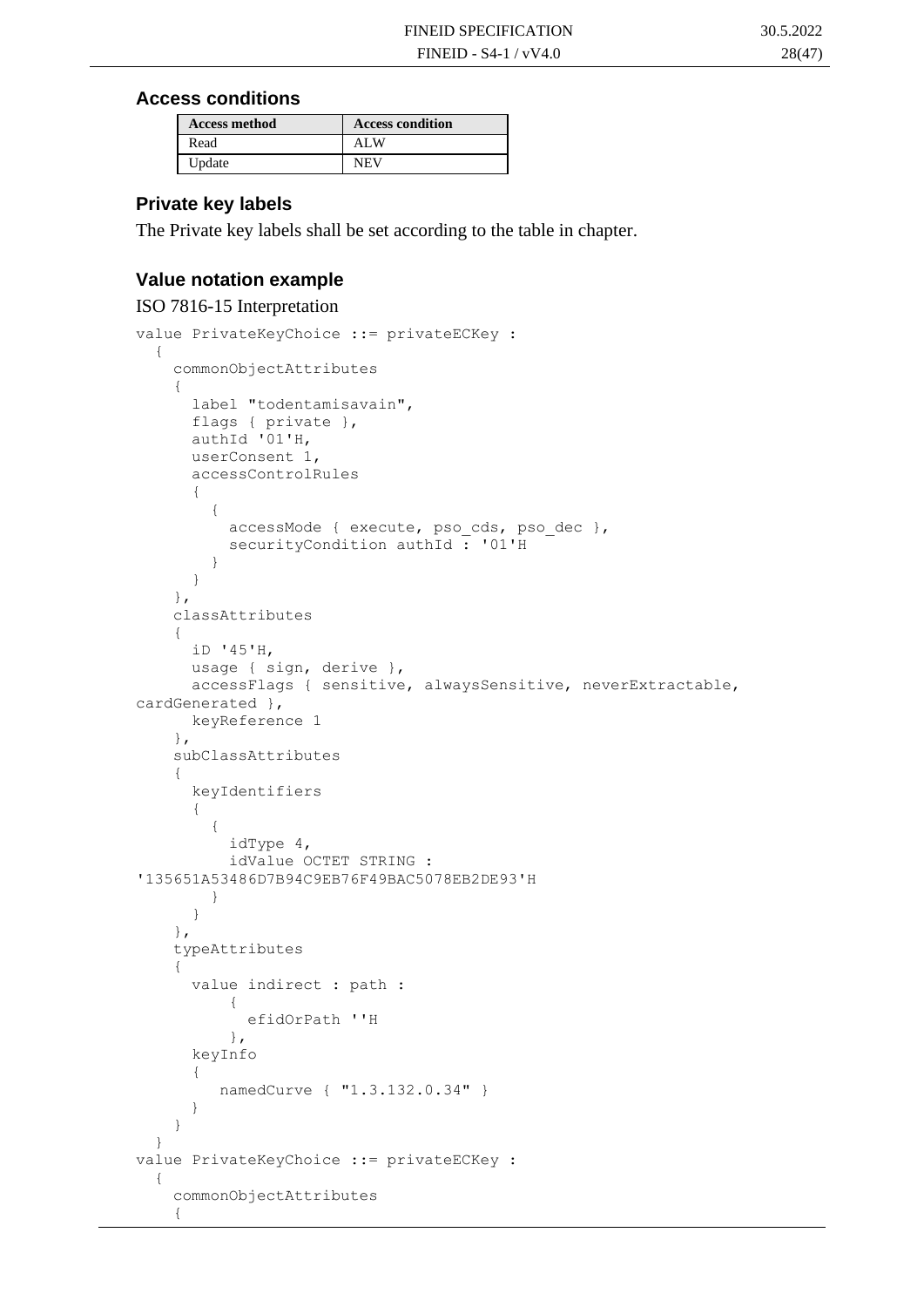```
 label "allekirjoitusavain ECC",
       flags { private },
       authId '02'H,
       userConsent 1,
       accessControlRules 
 {
\{accessMode { execute, pso cds },
          securityCondition authId : '02'H
 }
       }
     },
     classAttributes 
     {
       iD '46'H,
       usage { nonRepudiation },
       accessFlags { sensitive, alwaysSensitive, neverExtractable, 
cardGenerated },
       keyReference 2
     },
     subClassAttributes 
     {
       keyIdentifiers 
       {
\{ idType 4,
           idValue OCTET STRING : 
'BC6DD617A35E49B63A5F774CC1E5A93D06F398FB'H
 }
       }
     },
     typeAttributes 
     {
       value indirect : path : 
\{ efidOrPath ''H
           },
       keyInfo
       {
          namedCurve { "1.3.132.0.34" }
       }
     }
   }
value PrivateKeyChoice ::= privateRSAKey : 
   {
     commonObjectAttributes 
     {
       label "allekirjoitusavain RSA",
       flags { private },
       authId '02'H,
       userConsent 1,
       accessControlRules 
       {
\{ accessMode { execute, pso_cds },
          securityCondition authId: '02'H
         }
       }
     },
     classAttributes 
     {
       iD '47'H,
      usage { nonRepudiation },
```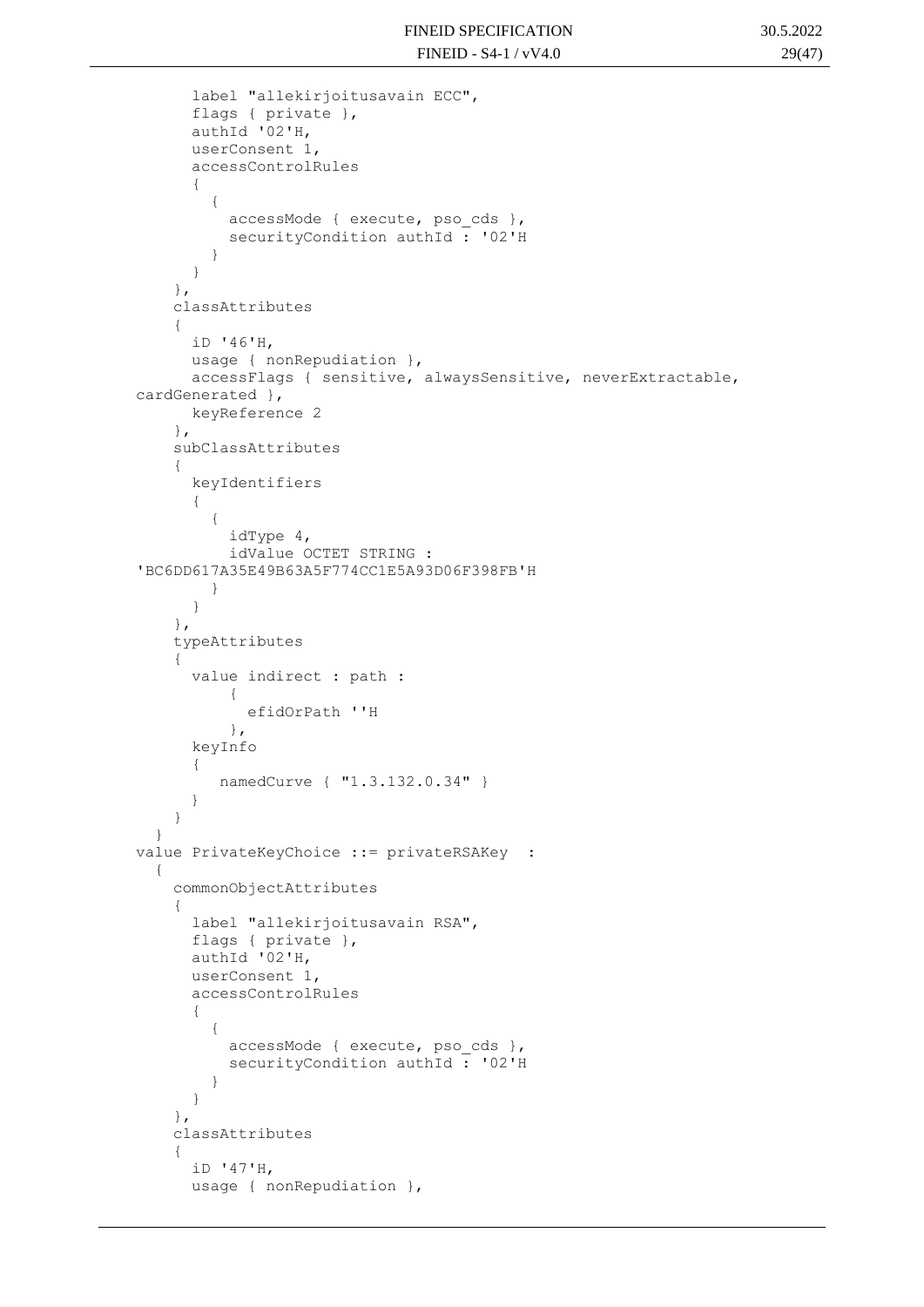```
 accessFlags { sensitive, alwaysSensitive, neverExtractable, 
cardGenerated },
       keyReference 3
     },
     subClassAttributes 
     {
       keyIdentifiers 
       {
\{ idType 4,
           idValue OCTET STRING : 
'AA6DD617A35E49B63A5F774CC1E5A93D06F398BB'H
         }
       }
     },
     typeAttributes 
     {
       value indirect : path : 
 {
             efidOrPath ''H
           },
       modulusLength 3072
     }
   }
```
#### ASN.1 Format

```
SEQUENCE {
 SEQUENCE {
      UTF8STRING { "todentamisavain" }
      BIT STRING { 07 80 }
      OCTET STRING { 01 }
      INTEGER { 1 }
      SEQUENCE {
         SEQUENCE {
            BIT STRING { 00 25 }
            OCTET STRING { 01 }
         }
      }
 }
 SEQUENCE {
      OCTET STRING { 45 }
      BIT STRING { 07 20 80 }
      BIT STRING { 03 B8 }
      INTEGER { 1 }
 }
  [CONTEXT-SPECIFIC 0] {
      SEQUENCE {
         [CONTEXT-SPECIFIC 0] {
            SEQUENCE {
                 INTEGER { 4 }
                 OCTET STRING { 13 56 51 A5 34 86 D7 B9 4C 9E B7 6F 49 
                 BA C5 07 8E B2 DE 93 }
         }
      }
 }
 }
 [CONTEXT-SPECIFIC 1] {
      SEQUENCE {
         SEQUENCE {
            OCTET STRING { }
         }
         SEQUENCE {
          OBJECT IDENTIFIER { "1.3.132.0.34" }
```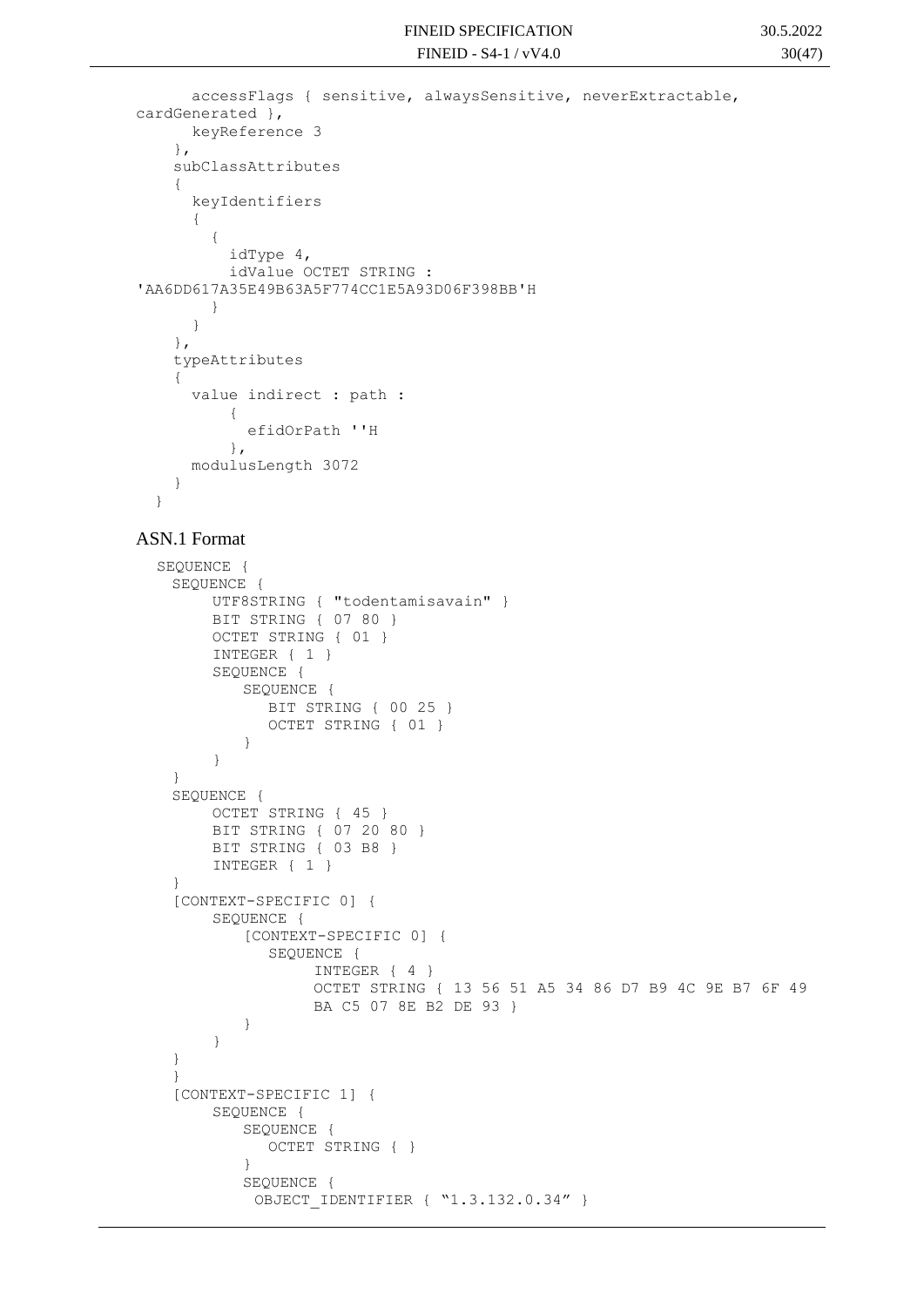```
}
     }
 }
}
SEQUENCE {
 SEQUENCE {
      UTF8STRING { "allekirjoitusavain ECC" }
      BIT STRING { 07 80 }
      OCTET STRING { 02 }
      INTEGER { 1 }
      SEQUENCE {
         SEQUENCE {
            BIT STRING { 02 24 }
            OCTET STRING { 02 }
         }
      }
 }
 SEQUENCE {
      OCTET STRING { 46 }
      BIT STRING { 06 00 40 }
      BIT STRING { 03 B8 }
      INTEGER { 2 }
 }
 [CONTEXT-SPECIFIC 0] {
      SEQUENCE {
         [CONTEXT-SPECIFIC 0] {
            SEQUENCE {
                 INTEGER { 4 }
                 OCTET STRING { BC 6D D6 17 A3 5E 49 B6 3A 5F 77 4C C1 
                 E5 A9 3D 06 F3 98 FB }
            }
         }
      }
 }
 [CONTEXT-SPECIFIC 1] {
      SEQUENCE {
         SEQUENCE {
            OCTET STRING { }
         }
         SEQUENCE {
          OBJECT IDENTIFIER { "1.3.132.0.34" }
         }
      }
 }
}
[CONTEXT-SPECIFIC 0] {
 SEQUENCE {
      UTF8STRING { "allekirjoitusavain RSA" }
      BIT STRING { 07 80 }
      OCTET STRING { 02 }
      INTEGER { 1 }
      SEQUENCE {
         SEQUENCE {
            BIT STRING { 02 24 }
            OCTET STRING { 02 }
         }
      }
 }
 SEQUENCE {
      OCTET STRING { 47 }
      BIT STRING { 06 00 40 }
     BIT STRING { 03 B8 }
     INTEGER { 3 }
 }
```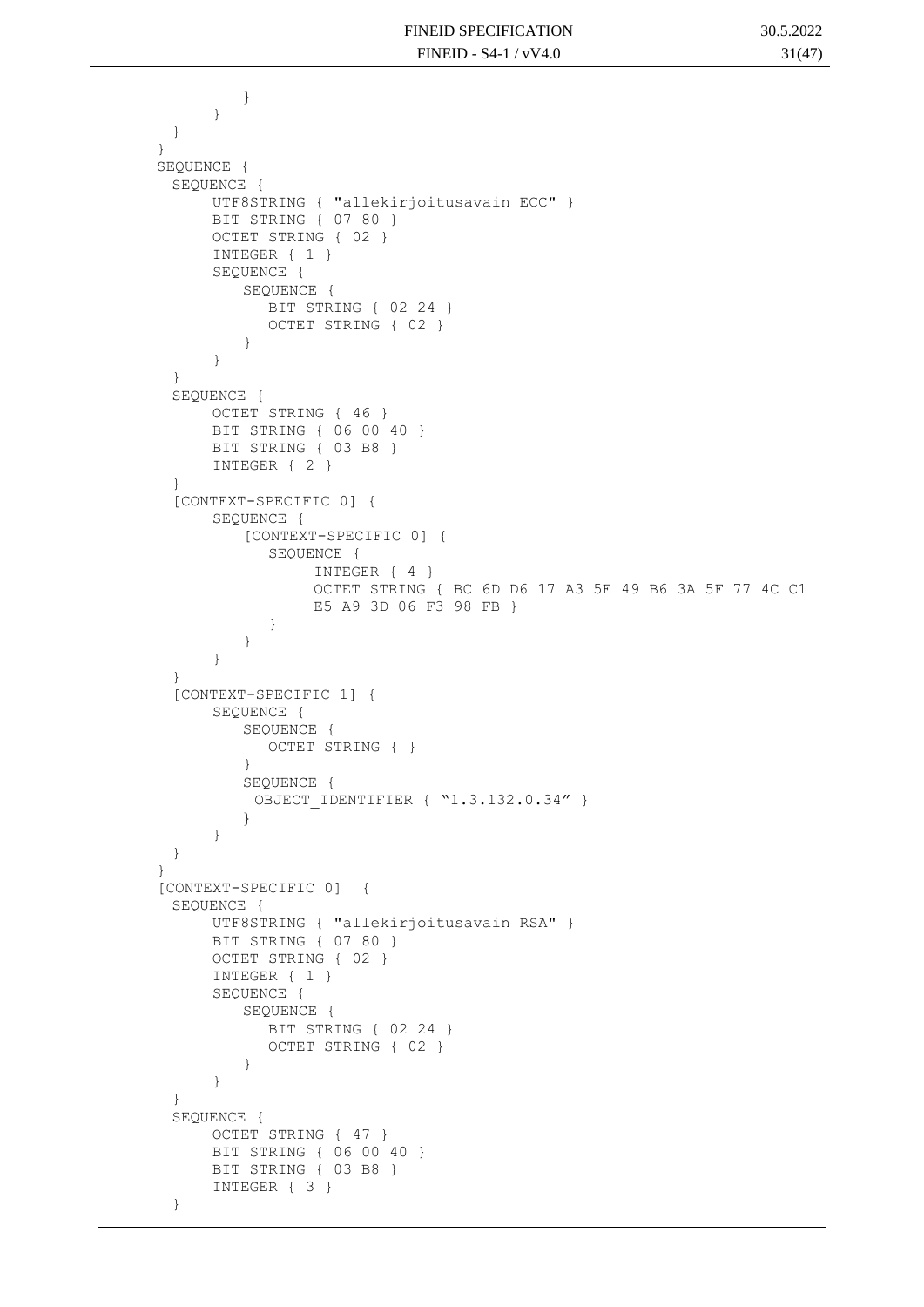```
[CONTEXT-SPECIFIC 0] {
      SEQUENCE {
         [CONTEXT-SPECIFIC 0] {
            SEOUENCE {
                 INTEGER { 4 }
                 OCTET STRING { AA 6D D6 17 A3 5E 49 B6 3A 5F 77 4C C1 
                 E5 A9 3D 06 F3 98 BB }
            }
         }
      }
 }
 [CONTEXT-SPECIFIC 1] {
      SEQUENCE {
         SEQUENCE {
            OCTET STRING { }
         }
         INTEGER { 3072 }
      }
 }
}
```
The contents of the actual private key objects are completely card specific. Operations possible to perform with keys may either be deduced by looking at the contents of the CIAInfo file or by external knowledge of the card in question.

#### **8.1.7. Private ELC Key #1**

#### **Description**

This object contains the private ELC **'authentication key'**.

PIN 1 must be verified before ELC computation can be performed. PIN 1 verification status is dropped to state 'not verified' automatically by the card after each Compute Signature operation with this key. The userConsent element in PrKD contains value 1 for this key, i.e. the card holder must manually enter the corresponding PIN for each Compute Signature operation.

#### **Access conditions**

| <b>Access method</b>  | <b>Access condition</b> |
|-----------------------|-------------------------|
| Read                  | <b>NEV</b>              |
| Update                | <b>NEV</b>              |
| Get Data (public key) | AL W                    |
| Compute Signature,    | CHV (PIN 1)             |
| Decipher              |                         |

#### **8.1.8. Private ELC key #2**

#### **Description**

This object contains the private ELC **'signature key ECC'**.

PIN 2 must be verified every time before ELC computation can be performed. PIN 2 verification status is dropped to state 'not verified' automatically by the card after each Compute Signature operation with this key. The userConsent element in PrKD contains value 1 for this key, i.e. the card holder must manually enter the corresponding PIN for each Compute Signature operation.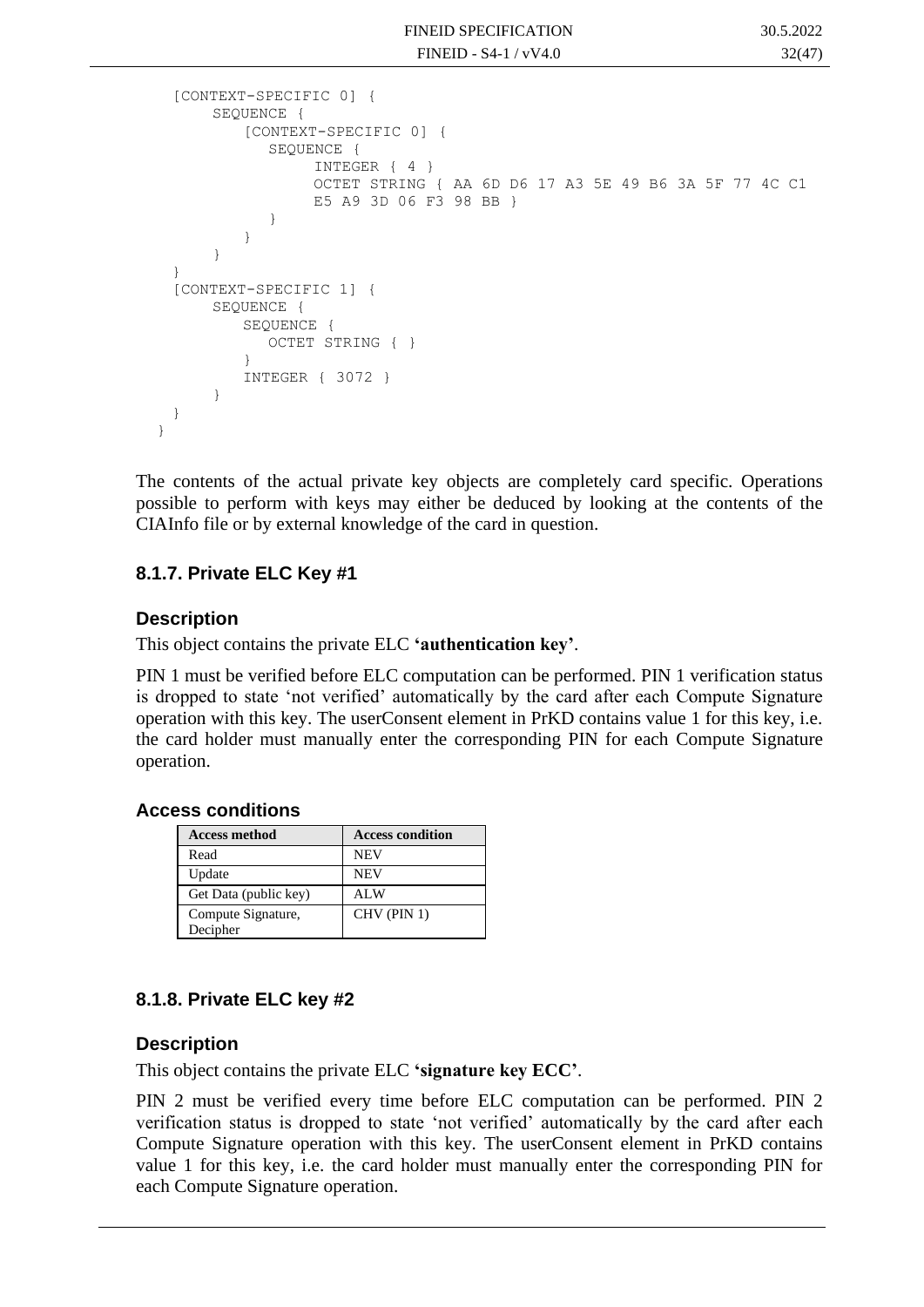#### **Access conditions**

| <b>Access method</b>  | <b>Access condition</b> |
|-----------------------|-------------------------|
| Read                  | <b>NEV</b>              |
| Update                | <b>NEV</b>              |
| Get Data (public key) | ALW                     |
| Compute Signature     | CHV (PIN 2)             |

#### **8.1.9. Private RSA key #3**

#### **Description**

This object contains the private RSA **'signature key RSA'**.

PIN 2 must be verified every time before RSA computation can be performed. PIN 2 verification status is dropped to state 'not verified' automatically by the card after each Compute Signature operation with this key. The userConsent element in PrKD contains value 1 for this key, i.e. the card holder must manually enter the corresponding PIN for each Compute Signature operation.

#### **Access conditions**

| <b>Access method</b>  | <b>Access condition</b> |
|-----------------------|-------------------------|
| Read                  | <b>NEV</b>              |
| Update                | <b>NEV</b>              |
| Get Data (public key) | ALW                     |
| Compute Signature     | CHV (PIN 2)             |

#### **8.1.10. EF.CD #1**

#### **Description**

This transparent elementary file contains attributes and pointers to card holder certificates. This certificates is intended to be kept unmodified during the validity period of the application. Information in this file contains certificate attributes such as labels, key identifiers, pointers to certificate files etc.

#### **Access conditions**

| <b>Access method</b> | <b>Access condition</b> |
|----------------------|-------------------------|
| Read                 | ALW                     |
| Update               | <b>NEV</b>              |

#### **Certificate label**

The certificate label shall be set according to the table in chapter 4.4. [Card holder](#page-11-0)  [certificates.](#page-11-0)

#### **Value notation example**

ISO 7816-15 Interpretation

```
value CertificateChoice ::= x509Certificate : 
   {
     commonObjectAttributes 
     {
       label "todentamisvarmenne",
       flags { },
```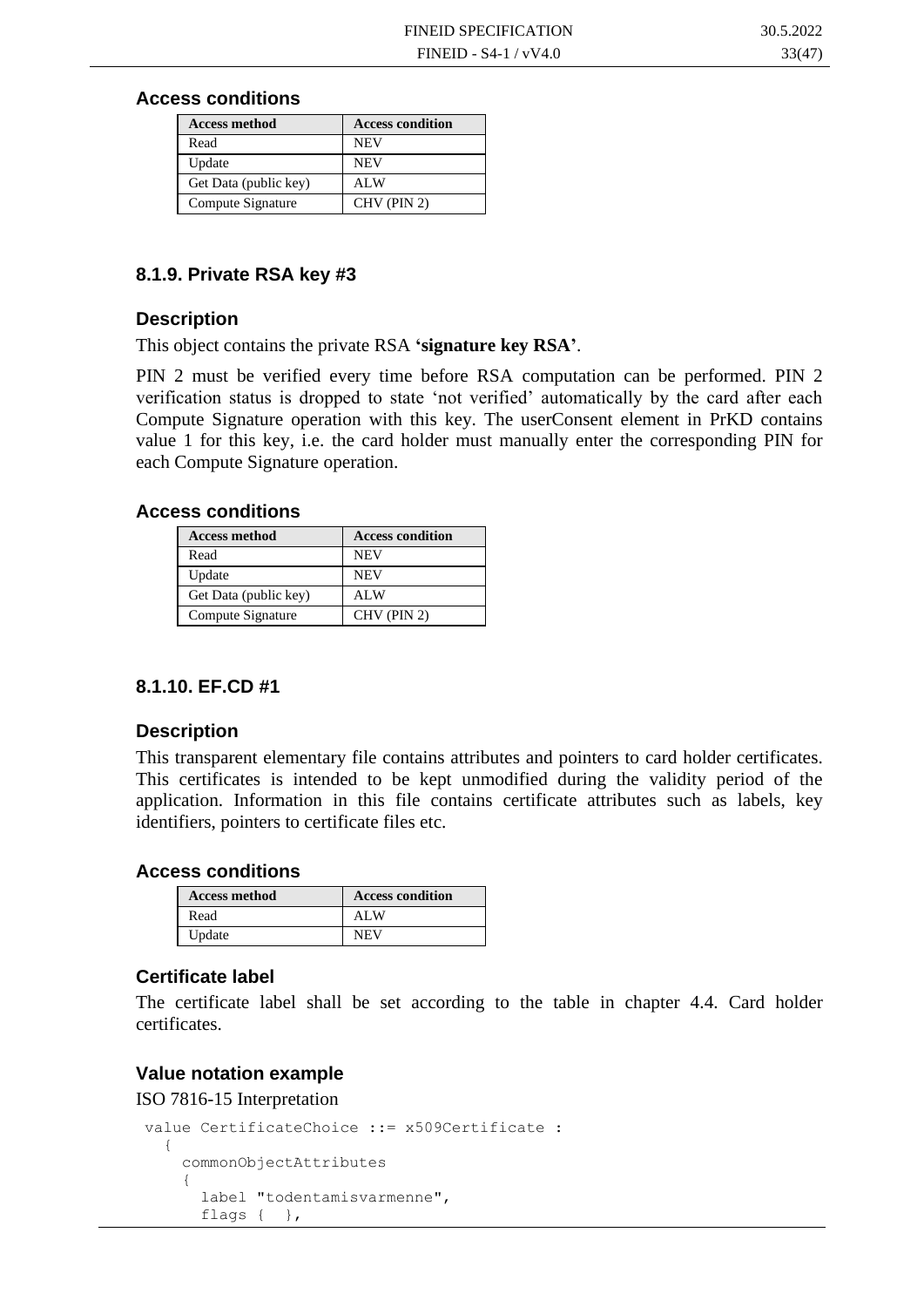```
 accessControlRules 
        {
 \{ accessMode { read },
            securityCondition always : NULL
  }
        }
      },
      classAttributes 
      {
        iD '45'H,
        identifier 
  {
          idType 3,
          idValue OCTET STRING : 
 '5340DFE896EFB3F4AE1748DF839AD2833873624B'H
        }
      },
      typeAttributes 
      {
        value indirect : path : 
            {
              efidOrPath '3F004331'H
  }
      }
    }
value CertificateChoice ::= x509Certificate : 
   {
     commonObjectAttributes 
     {
       label "allekirjoitusvarmenne ECC",
      flags { },
       accessControlRules 
 {
\{ accessMode { read },
           securityCondition always : NULL
 }
       }
     },
     classAttributes 
     {
       iD '46'H,
       identifier 
       {
         idType 3,
         idValue OCTET STRING : 
'2A211FAA8024BDECF2C119E10F45EC281348A88C'H
       }
     },
     typeAttributes 
     {
       value indirect : path : 
\{ efidOrPath '3F0050164332'H
 }
     }
   }
value CertificateChoice ::= x509Certificate :
   {
     commonObjectAttributes 
     {
       label "allekirjoitusvarmenne RSA",
      flags { },
```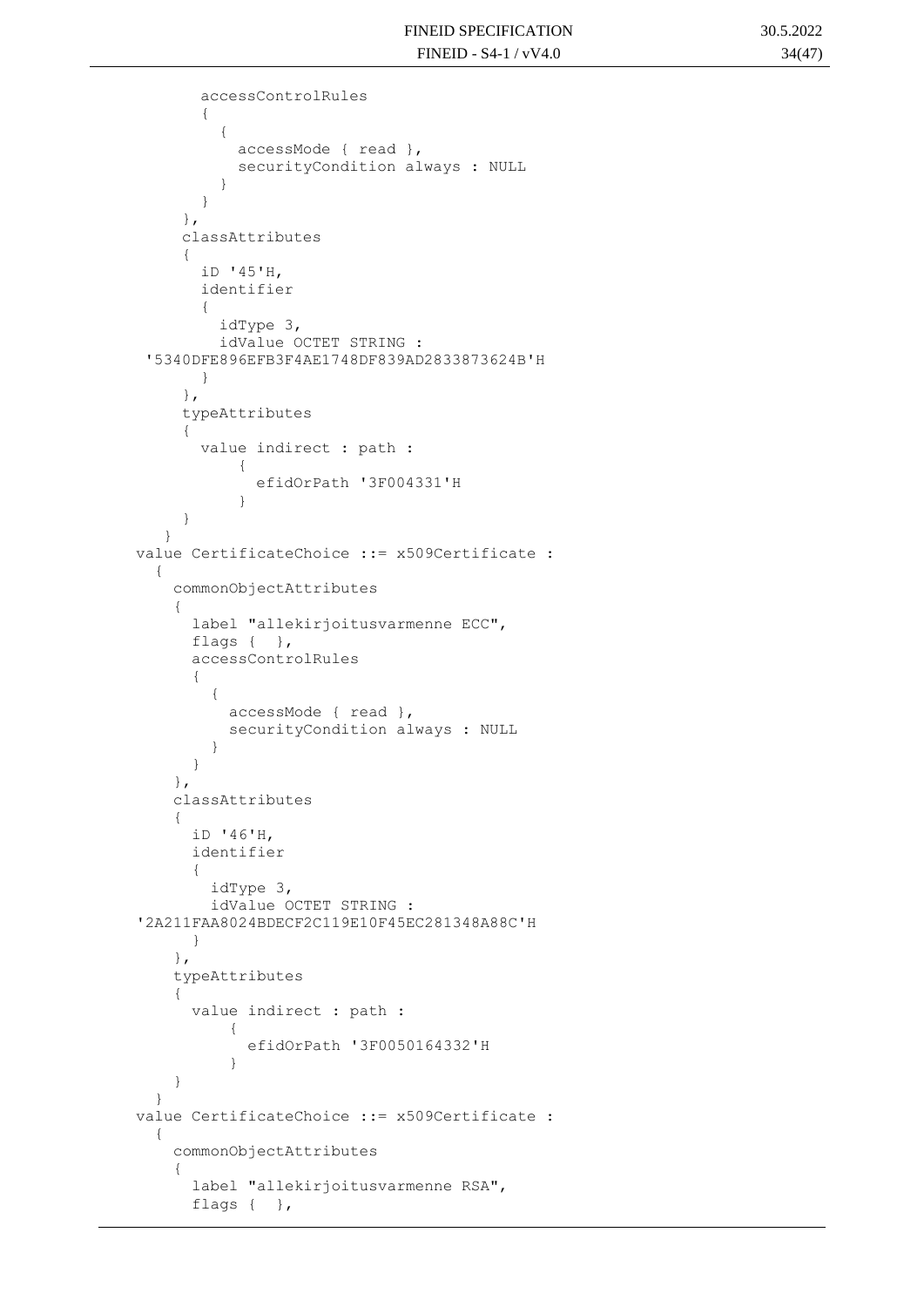```
 accessControlRules 
       {
         {
           accessMode { read },
           securityCondition always : NULL
 }
       }
     },
     classAttributes 
     {
       iD '47'H,
       identifier 
       {
         idType 3,
         idValue OCTET STRING : 
'3B211FAA8024BDECF2C119E10F45EC281348A89D'H
      }
     },
     typeAttributes 
     {
       value indirect : path : 
           {
              efidOrPath '3F0050164333'H
 }
     }
   }
```
#### ASN.1 Format

}

```
SEQUENCE {
  SEQUENCE {
   UTF8STRING { "todentamisvarmenne" }
   BIT STRING { 00 }
   SEQUENCE {
        SEQUENCE {
           BIT STRING { 07 80 }
           NULL { }
        }
    }
  }
  SEQUENCE {
   OCTET STRING { 45 }
   SEQUENCE {
        INTEGER { 3 }
        OCTET STRING { 53 40 DF E8 96 EF B3 F4 AE 17 48 DF 83 9A D2 83 38 
        73 62 4B }
    }
  }
  [CONTEXT-SPECIFIC 1] {
   SEQUENCE {
        SEQUENCE {
           OCTET STRING { 3F 00 43 31 }
        }
    }
  }
}
SEQUENCE {
  SEQUENCE {
  UTF8STRING { "allekirjoitusvarmenne ECC" }
  BIT STRING { 00 }
   SEQUENCE {
        SEQUENCE {
           BIT STRING { 07 80 }
           NULL { }
```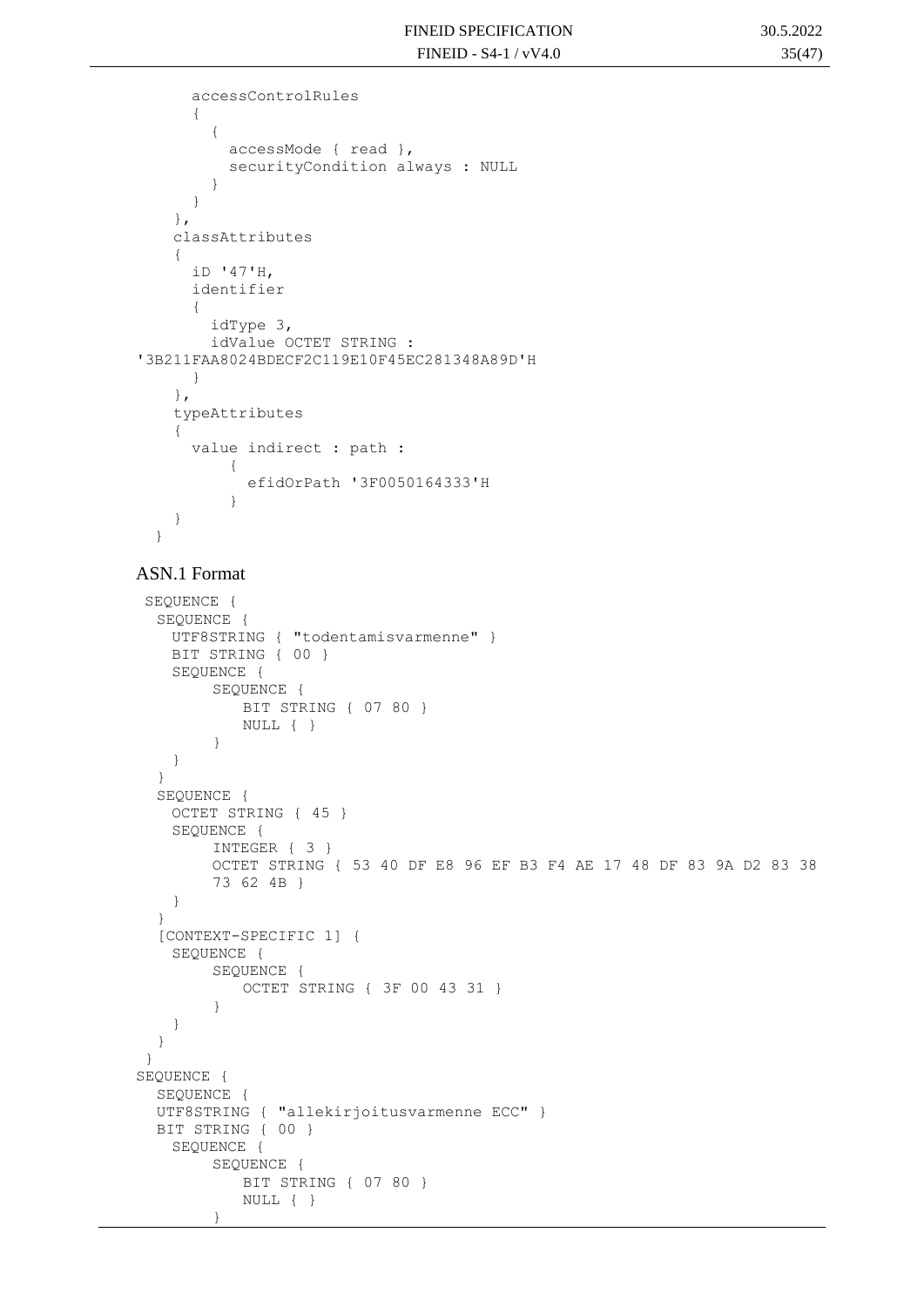```
}
  }
  SEQUENCE {
   OCTET STRING { 46 }
    SEQUENCE {
        INTEGER { 3 }
        OCTET STRING { 2A 21 1F AA 80 24 BD EC F2 C1 19 E1 0F 45 EC 28 13 
        48 A8 8C }
    }
  }
  [CONTEXT-SPECIFIC 1] {
   SEQUENCE {
        SEQUENCE {
            OCTET STRING { 3F 00 50 16 43 32 }
        }
    }
  }
}
SEQUENCE {
  SEQUENCE {
  UTF8STRING { "allekirjoitusvarmenne RSA" }
  BIT STRING { 00 }
    SEQUENCE {
        SEQUENCE {
            BIT STRING { 07 80 }
           NULL { }
        }
    }
  }
  SEOUENCE {
   OCTET STRING { 47 }
   SEQUENCE {
        INTEGER { 3 }
        OCTET STRING { 3B 21 1F AA 80 24 BD EC F2 C1 19 E1 0F 45 EC 28 13 
        48 A8 9D }
    }
  }
  [CONTEXT-SPECIFIC 1] {
   SEQUENCE {
        SEQUENCE {
           OCTET STRING { 3F 00 50 16 43 33 }
        }
    }
  }
}
```
Files 3F00/4331, 3F00/5016/4332 and 3F00/5016/4333 should contain DER encoded certificate structure in accordance with ISO/IEC 9594-8.

#### **8.1.11. Certificate #1**

#### **Description**

This file contains the card holder's **'authentication cert.'** containing the public key corresponding to the private **'authentication key'** (Private ELC Key #1). The certificate in this file is DER encoded.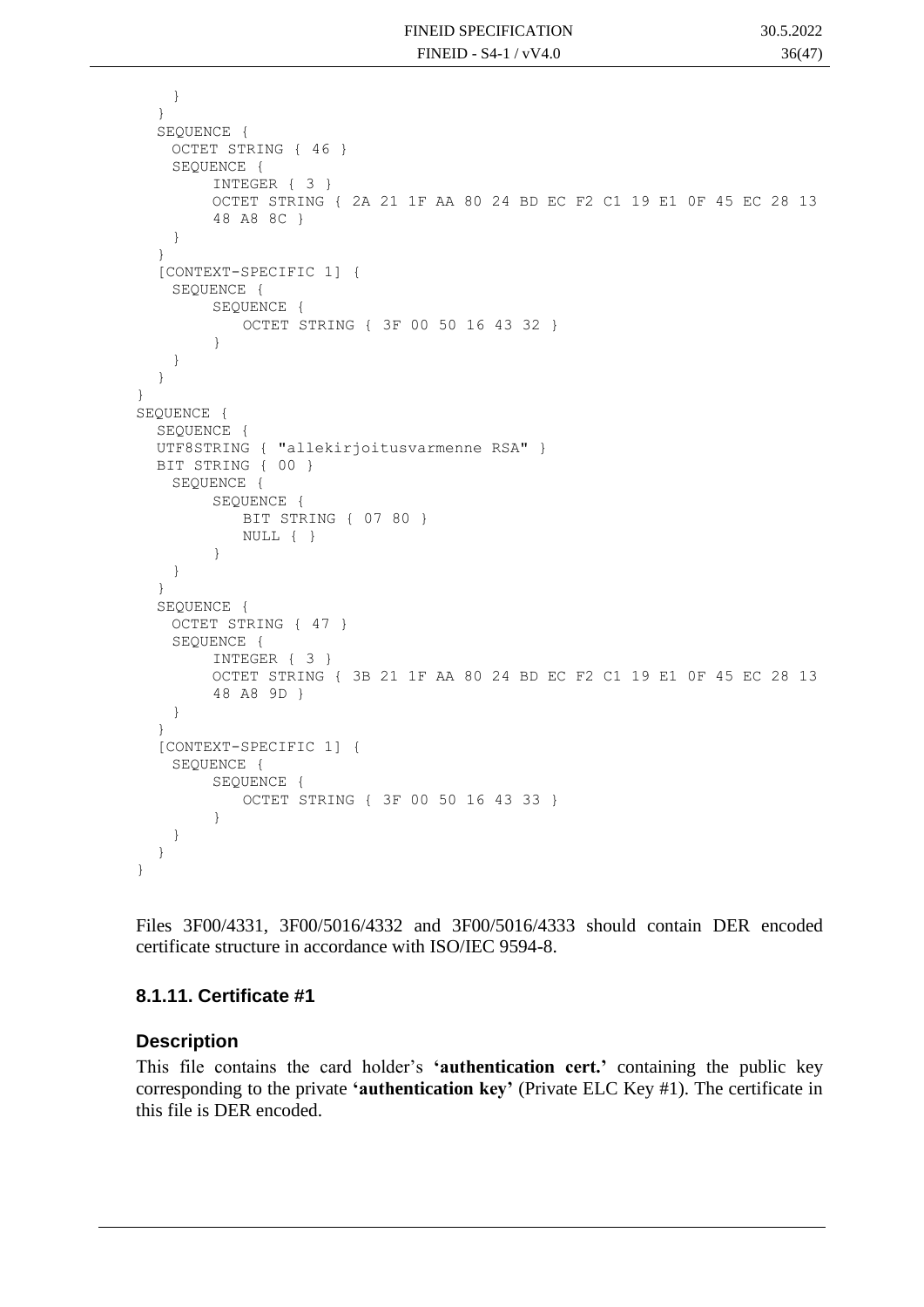**Access conditions**

| <b>Access method</b> | <b>Access condition</b> |
|----------------------|-------------------------|
| Read                 | ALW                     |
| Update               | <b>NEV</b>              |

#### **8.1.12. EF.CD #2**

#### **Description**

This transparent elementary file contains attributes and pointers to additional card holder certificates that are written to the application after the centralized personalization. Information in this file contains certificate attributes such as labels, key identifiers, pointers to certificate files etc.

Originally this file is empty. New pointers can be added and old ones deleted with card holder's discretion (update access condition is PIN 1). The actual certificates are intended to be stored into the EF(Public EmptyArea) using the EF(UnusedSpace) according to PKCS#15.

This file is optional.

#### **Access conditions**

| <b>Access method</b> | <b>Access condition</b> |
|----------------------|-------------------------|
| Read                 | ALW                     |
| Update               | CHV (PIN 1)             |

#### **8.1.13. EF.CD #3 (trusted certs)**

#### **Description**

This transparent elementary file contains attributes and pointers to trusted CA certificates. These certificates are used as starting points of trust for the card holder (e.g. when verifying other certificates). Originally this file will contain pointers to the following CA certificates:

- o 'DVV Gov. Root CA G3 ECC' (self signed)
- o 'DVV Gov. Root CA G3 RSA' (self signed)
- o **'**DVV Citizen Certificates G4E**'** (signed by 'DVV Gov. Root CA G3 ECC')
- o **'**DVV Citizen Certificates G4R**'** (signed by 'DVV Gov. Root CA G3 RSA')

#### **Access conditions**

| <b>Access method</b> | <b>Access condition</b> |
|----------------------|-------------------------|
| Read                 | ALW                     |
| Update               | <b>NEV</b>              |

#### **Value notation example**

#### ISO 7816-15 Interpretation

```
value CertificateChoice ::= x509Certificate : 
   {
     commonObjectAttributes 
     {
       label "DVV Gov. Root CA - G3 ECC",
      flags { },
```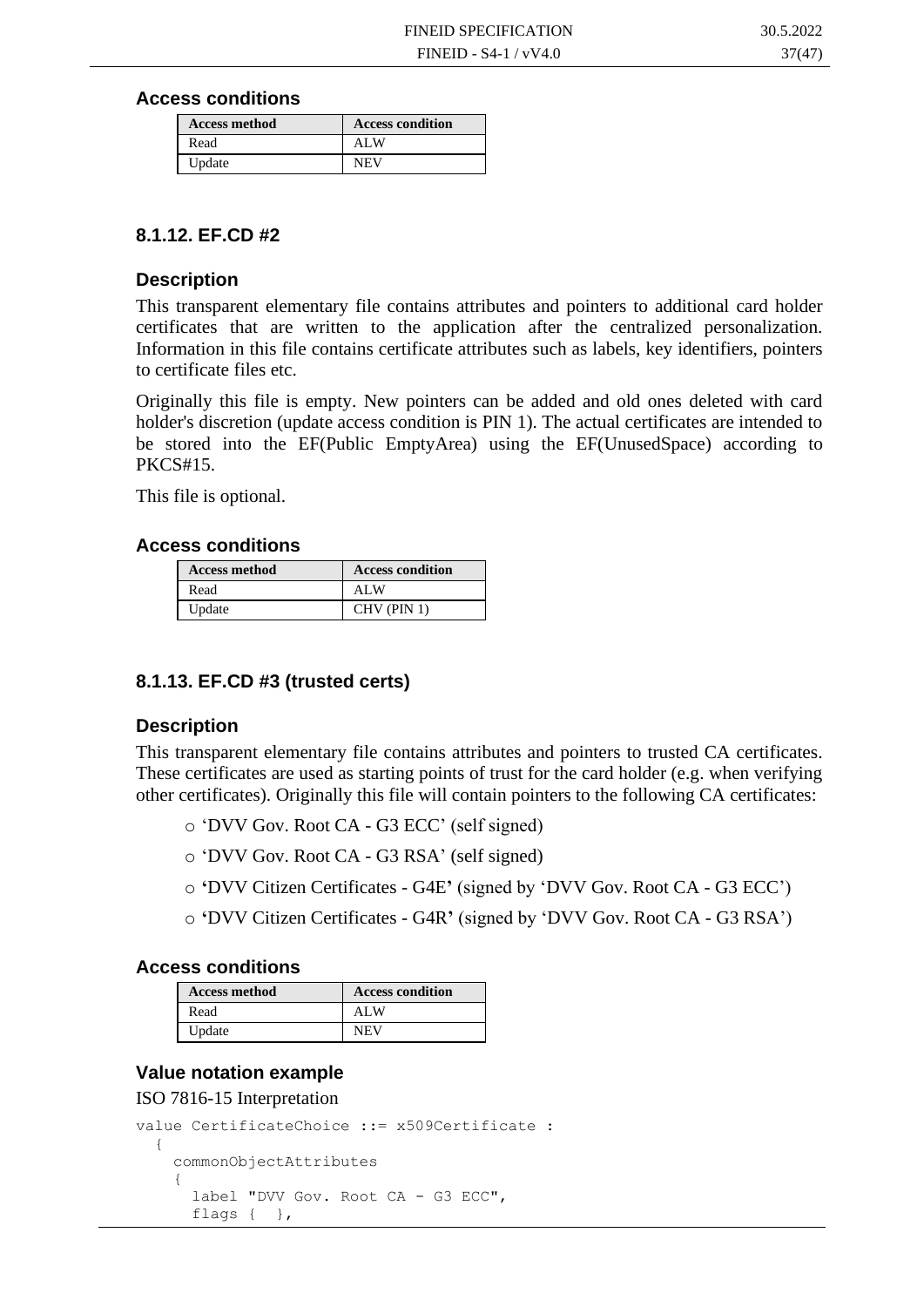```
 accessControlRules 
       {
\{ accessMode { read },
           securityCondition always : NULL
 }
       }
     },
     classAttributes 
     {
       iD '50'H,
       authority TRUE,
       identifier 
       {
         idType 2,
         idValue OCTET STRING : 
'B97680C383F8CF22DA85EBCE144E55AC5E5A0A90'H
      }
     },
     typeAttributes 
     {
       value indirect : path : 
 {
             efidOrPath '3F004334'H
 }
     }
   }
value CertificateChoice ::= x509Certificate : 
   {
     commonObjectAttributes 
     {
       label "DVV Gov. Root CA - G3 RSA",
       flags { },
       accessControlRules 
       {
\{ accessMode { read },
           securityCondition always : NULL
         }
       }
     },
     classAttributes 
     {
       iD '51'H,
       authority TRUE,
       identifier 
       {
         idType 2,idValue OCTET STRING : 
'5B01E0CF5ED0C480B5508A8138878392BF150C8C'H
      }
     },
     typeAttributes 
     {
       value indirect : path : 
\{ efidOrPath '3F004335'H
 }
     }
   }
value CertificateChoice ::= x509Certificate :
   {
     commonObjectAttributes 
     {
       label "DVV Citizen Certificates - G4E",
```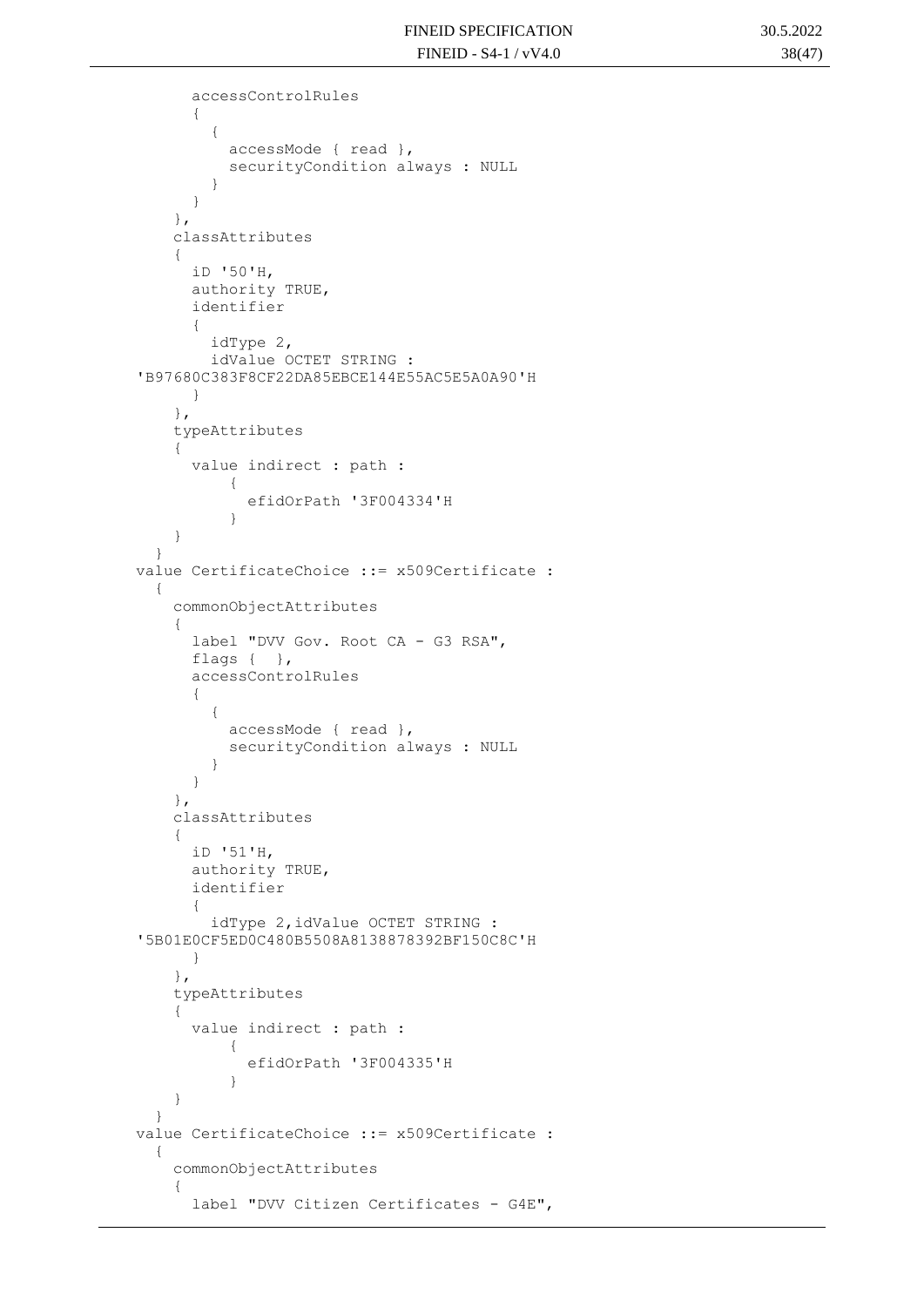```
 flags { },
       accessControlRules 
       {
\{ accessMode { read },
           securityCondition always : NULL
 }
       }
     },
     classAttributes 
     {
       iD '52'H,
       authority TRUE,
       identifier 
       {
         idType 2,idValue OCTET STRING : 
'DF9CBCBC82E8A1A8532697F974A3ECEA1DC997CE'H
      }
     },
     typeAttributes 
     {
       value indirect : path : 
           {
             efidOrPath '3F004336'H
 }
     }
   }
value CertificateChoice ::= x509Certificate : 
   {
     commonObjectAttributes 
     {
       label "DVV Citizen Certificates - G4R",
       flags { },
       accessControlRules 
       {
\{ accessMode { read },
           securityCondition always : NULL
         }
       }
     },
     classAttributes 
     {
       iD '53'H,
       authority TRUE,
       identifier 
       {
         idType 2,idValue OCTET STRING : 
'08D14EB9F21359FFBBF51C2ED823DCD6C1FE3FC4'H
       }
     },
     typeAttributes 
     {
       value indirect : path : 
\{ efidOrPath '3F004337'H
           }
     }
   }
```
ASN.1 Format

SEQUENCE { SEQUENCE {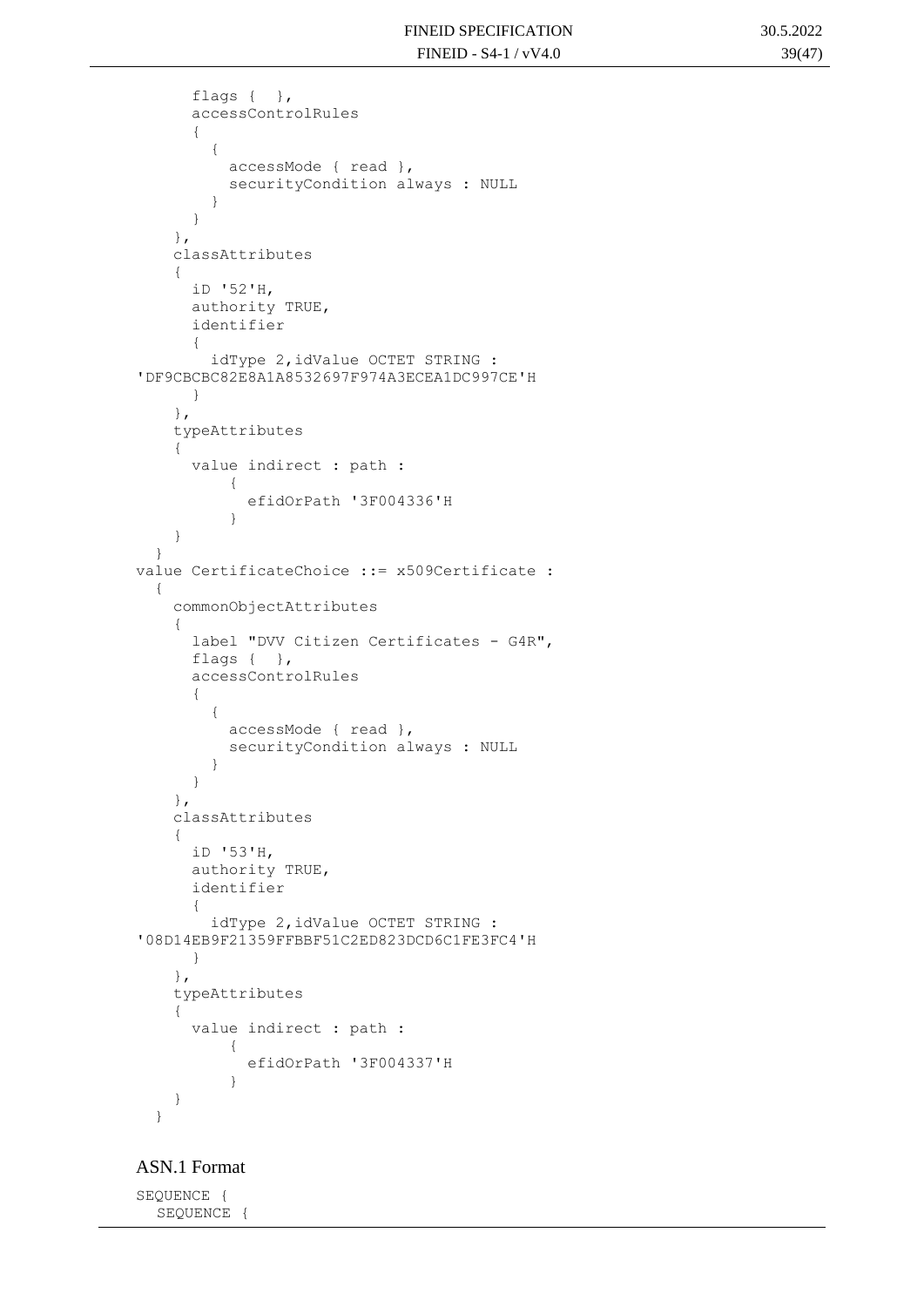```
UTF8STRING { "DVV Gov. Root CA - G3 ECC" }
   BIT STRING { 00 }
   SEQUENCE {
        SEQUENCE {
           BIT STRING { 07 80 }
           NULL { }
        }
    }
  }
  SEQUENCE {
   OCTET STRING { 50 }
   BOOLEAN { TRUE }
   SEQUENCE {
        INTEGER { 2 }
        OCTET STRING { B9 76 80 C3 83 F8 CF 22 DA 85 EB CE 14 4E 55 AC 5E 
        5A 0A 90 }
    }
  }
  [CONTEXT-SPECIFIC 1] {
   SEQUENCE {
        SEQUENCE {
           OCTET STRING { 3F 00 43 34 }
        }
   }
  }
}
SEQUENCE {
  SEQUENCE {
   UTF8STRING { "DVV Gov. Root CA - G3 RSA" }
   BIT STRING { 00 }
   SEQUENCE {
        SEQUENCE {
           BIT STRING { 07 80 }
           NULL { }
        }
   }
  }
  SEQUENCE {
   OCTET STRING { 51 }
   BOOLEAN { TRUE }
   SEQUENCE {
        INTEGER { 2 }
        OCTET STRING { 5B 01 E0 CF 5E D0 C4 80 B5 50 8A 81 38 87 83 92 BF 
        15 0C 8C }
    }
  }
  [CONTEXT-SPECIFIC 1] {
   SEQUENCE {
        SEQUENCE {
           OCTET STRING { 3F 00 43 35 }
        }
   }
  }
}
SEQUENCE {
  SEQUENCE {
   UTF8STRING { "DVV Citizen Certificates - G4E" }
   BIT STRING { 00 }
   SEQUENCE {
        SEQUENCE {
           BIT STRING { 07 80 }
           NULL { }
        }
    }
```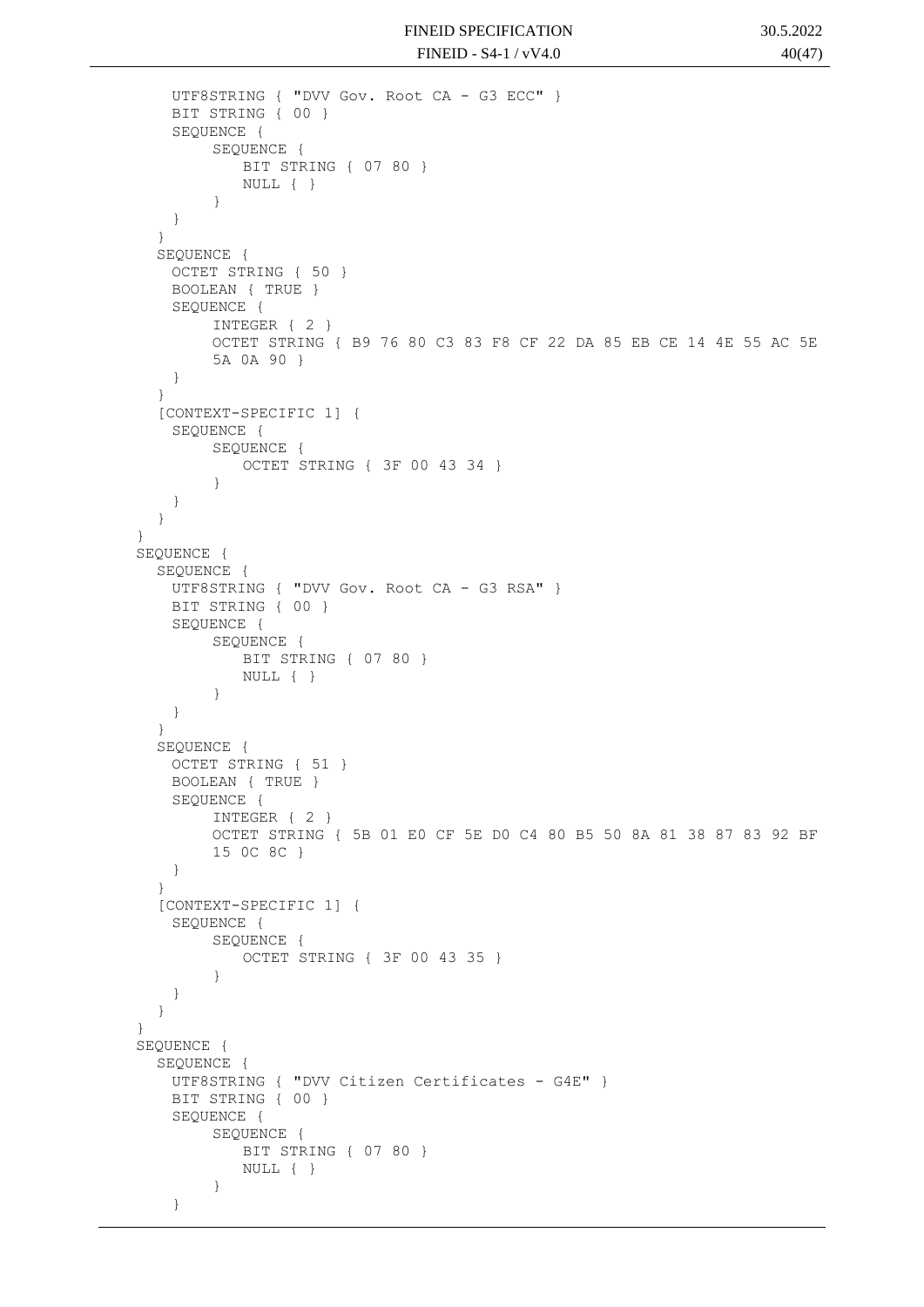```
}
  SEQUENCE {
   OCTET STRING { 52 }
   BOOLEAN { TRUE }
   SEQUENCE {
        INTEGER { 2 }
        OCTET STRING { DF 9C BC BC 82 E8 A1 A8 53 26 97 F9 74 A3 EC EA 1D 
        C9 97 CE }
    }
  }
  [CONTEXT-SPECIFIC 1] {
   SEQUENCE {
        SEQUENCE {
            OCTET STRING { 3F 00 43 36 }
        }
    }
  }
}
SEQUENCE {
  SEQUENCE {
   UTF8STRING { "DVV Citizen Certificates - G4R" }
   BIT STRING { 00 }
   SEQUENCE {
        SEQUENCE {
            BIT STRING { 07 80 }
           NULL { }
        }
    }
  }
  SEOUENCE {
   OCTET STRING { 53 }
   BOOLEAN { TRUE }
   SEQUENCE {
        INTEGER { 2 }
        OCTET STRING { 08 D1 4E B9 F2 13 59 FF BB F5 1C 2E D8 23 DC D6 C1 
        FE 3F C4 }
    }
  }
  [CONTEXT-SPECIFIC 1] {
   SEQUENCE {
        SEQUENCE {
           OCTET STRING { 3F 00 43 37 }
        }
    }
  }
}
```
Files 3F00/4334, 3F00/4335, 3F00/4336 and 3F00/4337 should contain DER-encoded CA certificates in accordance with ISO/IEC 9594-8.

#### **8.1.14. CA Certificate #1**

#### **Description**

This file contains the trusted root CA certificate "DVV Gov. Root CA - G3 ECC" (keyLength 384 bits, self-signed). The certificate in this file is DER encoded.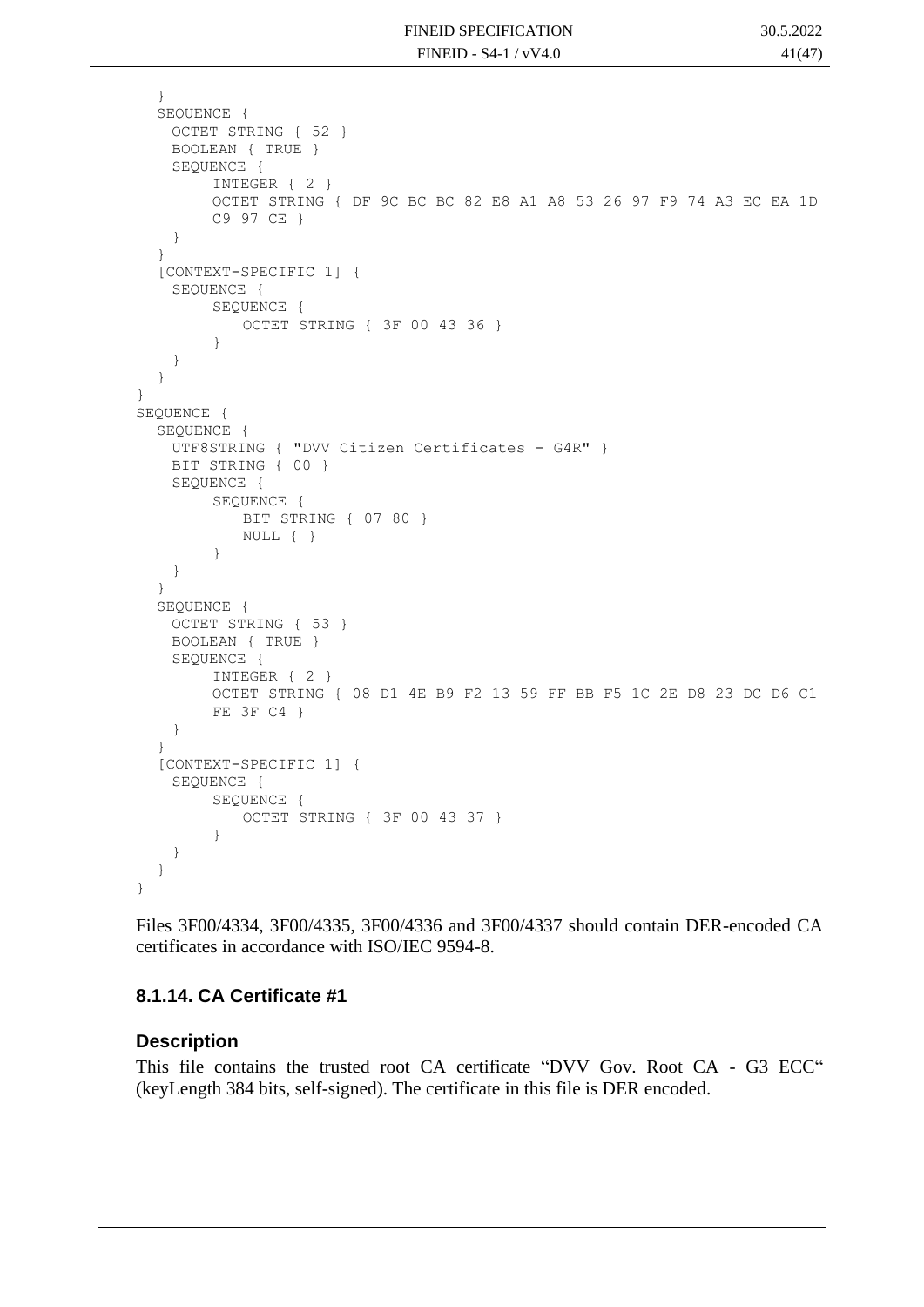#### **Access conditions**

| <b>Access method</b> | <b>Access condition</b> |
|----------------------|-------------------------|
| Read                 | ALW                     |
| Update               | <b>NEV</b>              |

#### **8.1.15. CA Certificate #2**

#### **Description**

This file contains the trusted root CA certificate "DVV Gov. Root CA - G3 RSA" (keyLength 4096 bits, self-signed). The certificate in this file is DER encoded.

#### **Access conditions**

| <b>Access method</b> | <b>Access condition</b> |
|----------------------|-------------------------|
| Read                 | ALW                     |
| Update               | <b>NEV</b>              |

#### **8.1.16. CA Certificate #3**

#### **Description**

This file contains the trusted intermediate CA certificate "DVV Citizen Certificates - G4E" (keyLength 384 bits, signed by "DVV Gov. Root CA - G3 ECC" ). The certificate in this file is DER encoded.

#### **Access conditions**

| <b>Access method</b> | <b>Access condition</b> |
|----------------------|-------------------------|
| Read                 | ALW                     |
| Update               | <b>NEV</b>              |

#### **8.1.17. CA Certificate #4**

#### **Description**

This file contains the trusted intermediate CA certificate "DVV Citizen Certificates - G4R" (keyLength 4096 bits, signed by "DVV Gov. Root CA - G3 RSA" ). The certificate in this file is DER encoded.

#### **Access conditions**

| <b>Access method</b> | <b>Access condition</b> |
|----------------------|-------------------------|
| Read                 | ALW                     |
| Update               | <b>NEV</b>              |

#### **8.1.18. EF.CD #4 (useful certs)**

#### **Description**

This transparent elementary file contains attributes and pointers to additional useful certificates that are written to the application after the centralized personalization. Useful certificates means certificates that does not belong in either to a card holder (EF.CD #1 or EF.CD #2) or to trusted CA certificates (EF.CD #3). It may be used to store either certificates that may be useful, e.g. a certificate for a colleague's encryption key or intermediate CA certificates to simplify certificate path processing.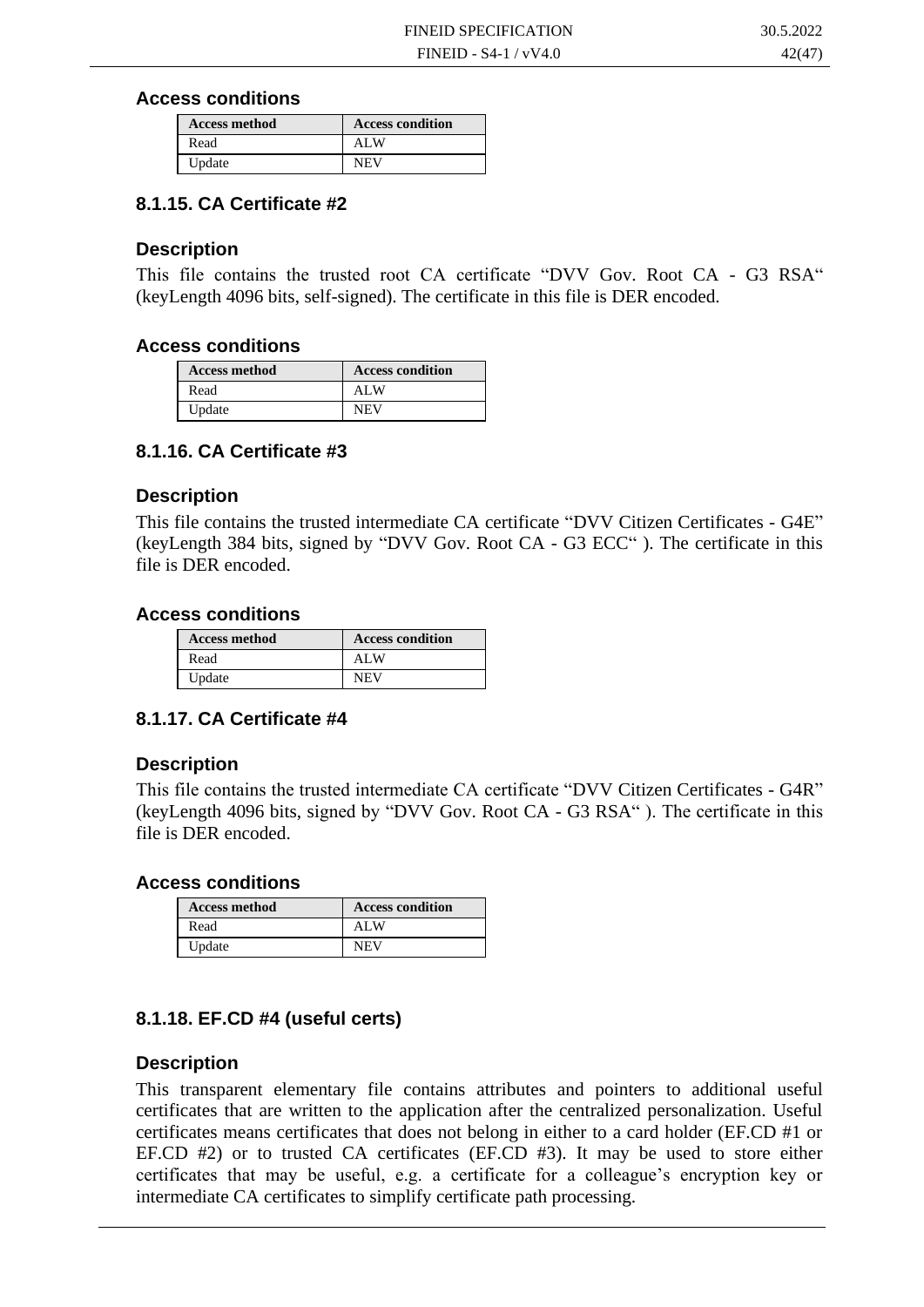Information in this file contains certificate attributes such as labels, key identifiers, pointers to certificate files etc.

Originally this file is empty. New pointers can be added and old ones deleted with card holder's discretion (update access condition is PIN 1). The actual certificates are intended to be stored into the EF(Public EmptyArea) using the EF(UnusedSpace) according to PKCS#15.

This file is optional.

#### **Access conditions**

| <b>Access method</b> | <b>Access condition</b> |
|----------------------|-------------------------|
| Read                 | ALW                     |
| Update               | $CHV$ (PIN 1)           |

#### **8.1.19. EF.DCOD**

#### **Description**

This transparent elementary file contains attributes and pointers to data objects that are written to the card after the centralized personalization. Originally this file is empty. New pointers can be added and old ones deleted with card holder's discretion (update access condition is PIN 1). When this file is to be updated, the coding shall be according to ISO/IEC 7816-15. The actual data objects are intended to be stored into the EF(Public EmptyArea) or EF(Private EmptyArea) using the EF(UnusedSpace) according to PKCS#15.

This file is optional.

#### **Access conditions**

| <b>Access method</b> | <b>Access condition</b> |
|----------------------|-------------------------|
| Read                 | ALW                     |
| Update               | $CHV$ (PIN 1)           |

#### **8.1.20. EF(UnusedSpace)**

#### **Description**

This transparent elementary file is used to keep track of unused space in empty files of the card. Initially this file will contain pointers to the empty transparent files EF(Public EmptyArea) and EF(Private EmptyArea). The format of the file is otherwise according to PKCS #15 except that the AccessControlRule component is coded according to ISO/IEC 7816-15 (NULL value for SecurityCondition means ALWAYS access).

This file is optional.

#### **Access conditions**

| <b>Access method</b> | <b>Access condition</b> |
|----------------------|-------------------------|
| Read                 | ALW                     |
| Update               | $CHV$ (PIN 1)           |

#### **Value notation example**

ISO 7816-15 Interpretation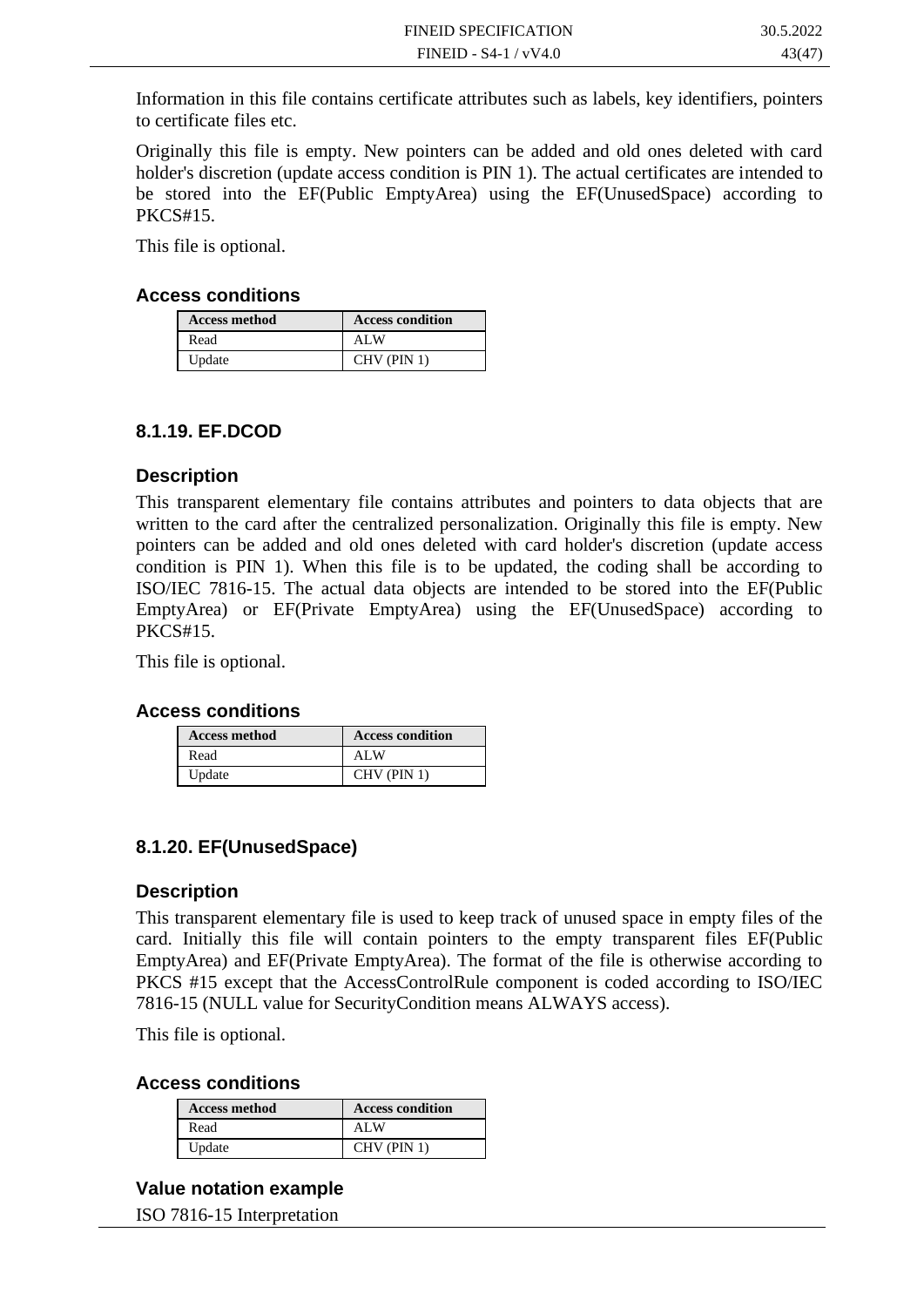```
value UnusedSpace ::= 
{
   path 
   {
     path '3F00433F'H,
     index 0,
     length 8192
   },
   authId '01'H,
   accessControlRules 
   {
     {
       accessMode { read },
       securityCondition always : NULL
     },
     {
       accessMode { update },
       securityCondition authId : '01'H
     }
   }
}
value UnusedSpace ::= 
{
   path 
   {
     path '3F00433E'H,
     index 0,
     length 4096
   },
   authId '01'H,
   accessControlRules 
   {
     {
       accessMode { read, update },
       securityCondition authId : '01'H
     }
   }
}
```
#### ASN.1 Format

```
SEQUENCE {
 SEQUENCE {
  OCTET STRING { 3F 00 43 3F }
  INTEGER { 0 }
   [CONTEXT-SPECIFIC 0] { 20 00 }
 }
 OCTET STRING { 01 }
 SEQUENCE {
   SEQUENCE {
       BIT STRING { 07 80 }
       NULL { }
   }
   SEQUENCE {
       BIT STRING { 06 40 }
       OCTET STRING { 01 }
   }
 }
}
SEQUENCE {
 SEQUENCE {
  OCTET STRING { 3F 00 43 3E }
  INTEGER { 0 }
  [CONTEXT-SPECIFIC 0] { 10 00 }
```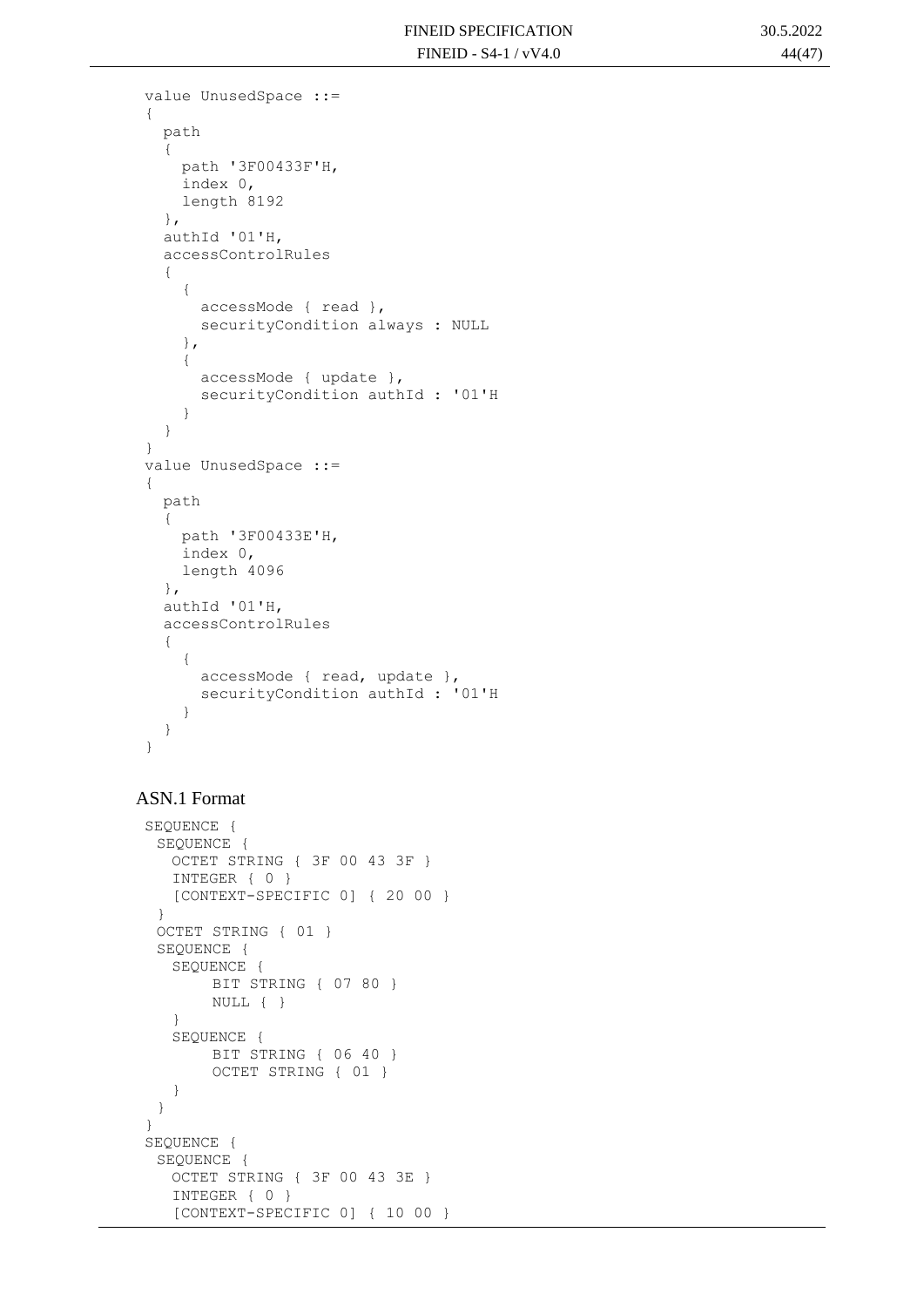```
}
 OCTET STRING { 01 }
 SEQUENCE {
   SEQUENCE {
      BIT STRING { 06 CO }
      OCTET STRING { 01 }
   }
 }
}
```
Note: Token might contain only EF(Public EmptyArea) but NOT EF(Private EmptyArea). In this case EF(UnusedSpace) contains pointer only to EF(Public EmptyArea).

### **8.1.21. EF(Public EmptyArea)**

#### **Description**

This transparent elementary file contains empty space for additional certificates or data objects that are not stored into the card during centralized personalization. Pointers in EF(UnusedSpace) keep track of used areas inside this file. This file is intended for public objects, because the access condition for read method is ALW (operation is always allowed, without card holder verification). Originally this file is empty.

This file is optional.

#### **Access conditions**

| <b>Access method</b> | <b>Access condition</b> |
|----------------------|-------------------------|
| Read                 | ALW                     |
| Update               | $CHV$ (PIN 1)           |

#### **Example**

The figure below describes the content of modified files after adding a new certificate to the card. A pointer to the new certificate #4 is added to the CDF #2. The certificate itself is written to the EF(Public EmptyArea). Unused space pointer in EF(UnusedSpace) is also updated.

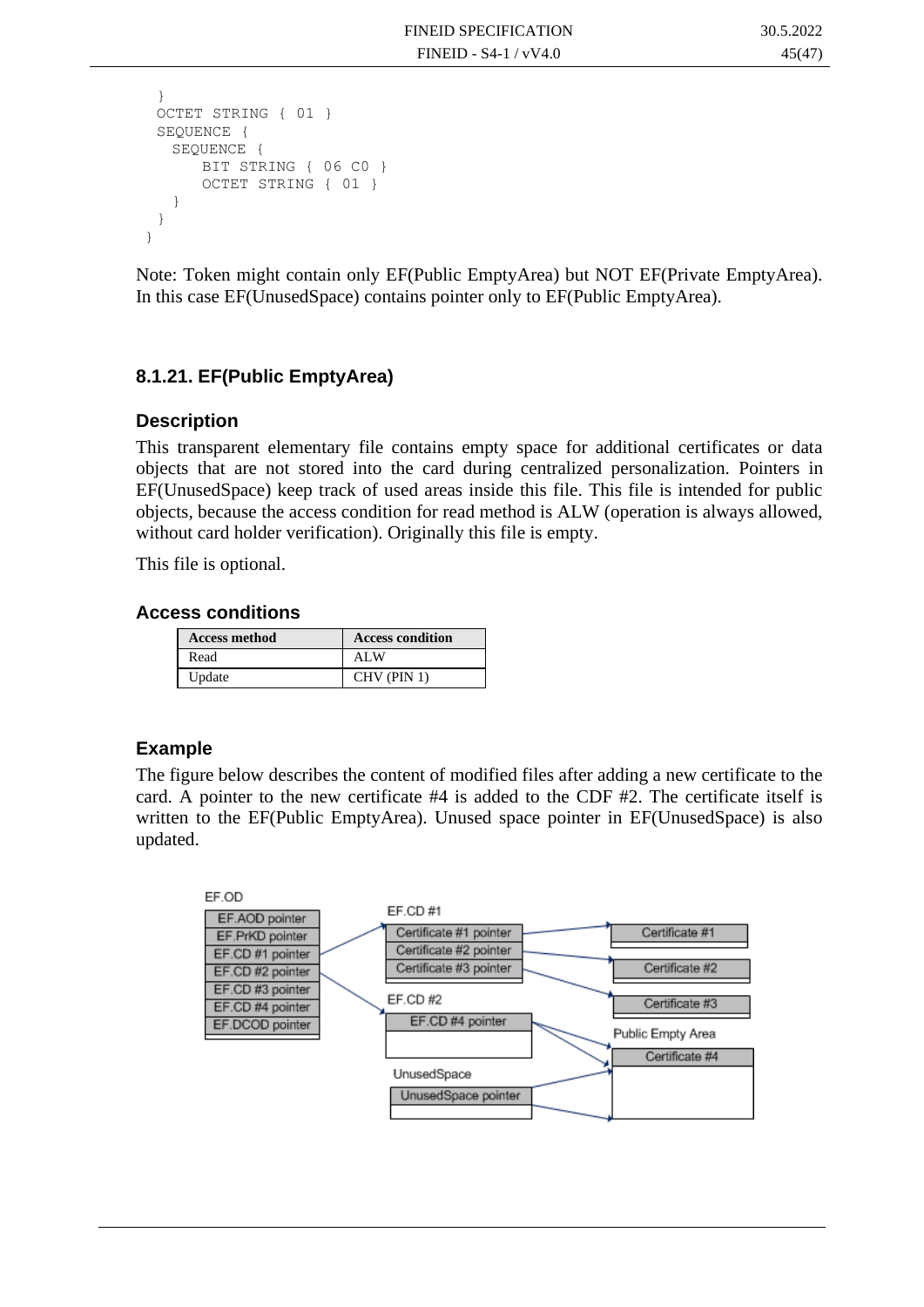#### **8.1.22. EF(Private EmptyArea)**

#### **Description**

This transparent elementary file contains empty space for additional private data objects that are not stored into the card during centralized personalization. Pointers in EF(UnusedSpace) keep track of used areas inside this file. This file is intended for private objects, because the access condition for read method is CHV (PIN 1). Originally this file is empty.

This file is optional.

#### **Access conditions**

| <b>Access method</b> | <b>Access condition</b> |
|----------------------|-------------------------|
| Read                 | $CHV$ (PIN 1)           |
| Update               | CHV (PIN 1)             |

#### **Example**

The figure below describes the content of modified files after adding a new private data object to the card. A pointer to the new data object is added to the EF.DCOD. The data object itself is written to the EF(Private EmptyArea) (the nature of the new data object is private in this example). Unused space pointer in EF(UnusedSpace) is updated also.



### **8.2. DF.ESIGN**

#### **Description**

The DF.ESIGN represents the subdirectory of the FINEID application, where Certificate #2 and Certificate #3 objects are stored. The AID of this directory is A0 00 00 01 67 45 53 49 47 4E.

#### **Access conditions**

| DF access method | <b>Access condition</b> |
|------------------|-------------------------|
| Create           | <b>NEV</b>              |
| Delete           | NEV                     |